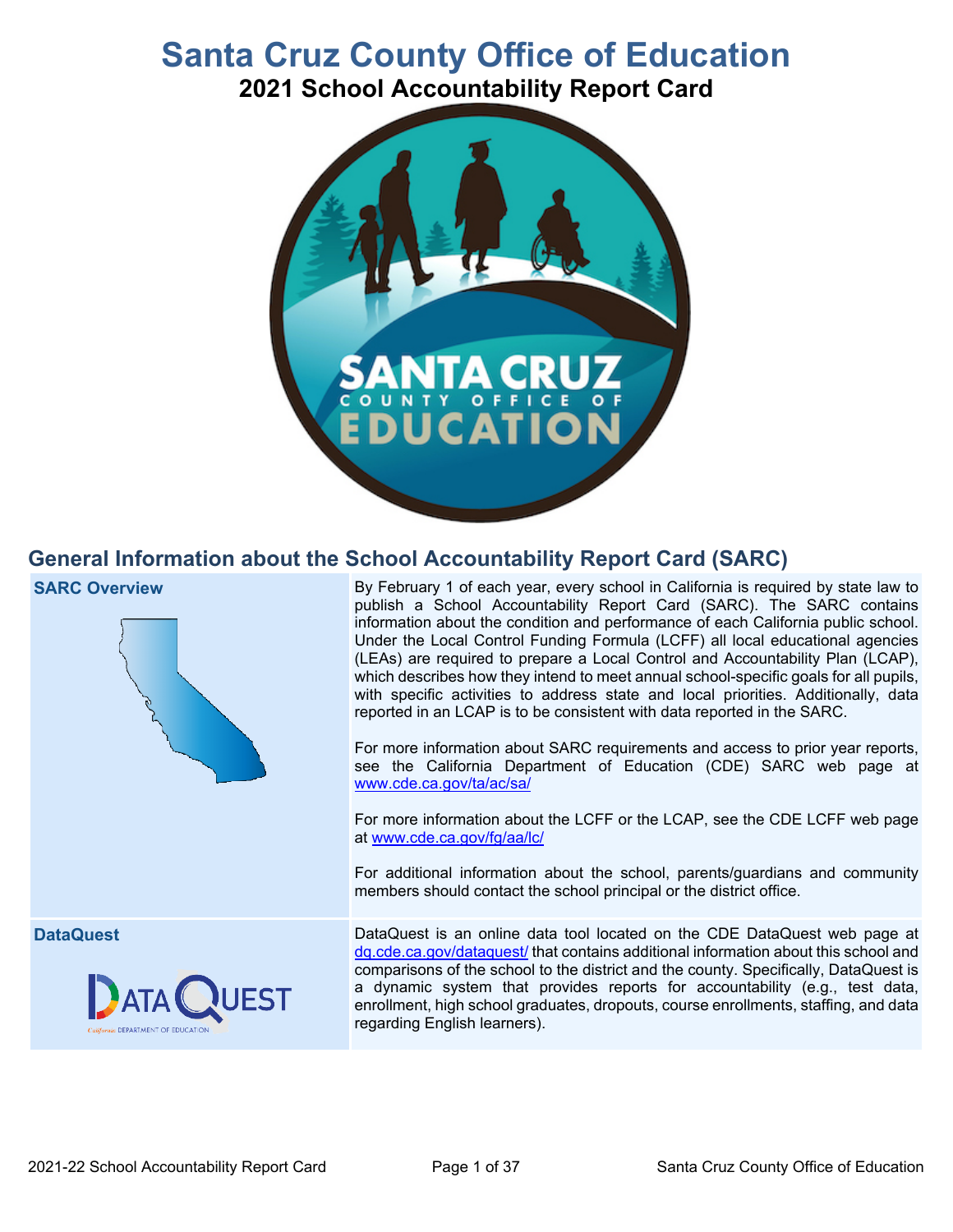

**California School Dashboard** The California School Dashboard (Dashboard) [www.caschooldashboard.org/](http://www.caschooldashboard.org/) reflects California's new accountability and continuous improvement system and provides information about how LEAs and schools are meeting the needs of California's diverse student population. The Dashboard contains reports that display the performance of LEAs, schools, and student groups on a set of state and local measures to assist in identifying strengths, challenges, and areas in need of improvement.

**Internet Access Internet access is available at public libraries and other locations that are publicly** accessible (e.g., the California State Library). Access to the Internet at libraries and public locations is generally provided on a first-come, first-served basis. Other use restrictions may include the hours of operation, the length of time that a workstation may be used (depending on availability), the types of software programs available on a workstation, and the ability to print documents.

#### **2021-22 School Contact Information**

| <b>School Name</b>                                 | Santa Cruz County Office of Education |  |  |
|----------------------------------------------------|---------------------------------------|--|--|
| <b>Street</b>                                      | 400 Encinal St.                       |  |  |
| City, State, Zip                                   | Santa Cruz, CA 95060-2115             |  |  |
| <b>Phone Number</b>                                | $(831)$ 466-5728                      |  |  |
| <b>Principal</b>                                   | John Rice, Executive Director         |  |  |
| <b>Email Address</b>                               | jrice@santacruzcoe.org                |  |  |
| <b>School Website</b>                              | www.santacruzcoe.org                  |  |  |
| County-District-School (CDS) Code 44-10447-4430278 |                                       |  |  |

#### **2021-22 District Contact Information**

| <b>District Name</b>            | Santa Cruz County Office of Education |  |  |
|---------------------------------|---------------------------------------|--|--|
| <b>Phone Number</b>             | $(831)$ 466-5600                      |  |  |
| Superintendent                  | Faris Sabbah                          |  |  |
| <b>Email Address</b>            | fsabbah@santacruzcoe.org              |  |  |
| <b>District Website Address</b> | www.santacruzcoe.org                  |  |  |

### **2021-22 School Overview**

The Alternative Education Department of the Santa Cruz County Office of Education offers a variety of unique academic programs at 18 different school sites throughout the county. The Alternative Education Court and Community programs serve students in grades 6 to 12 with the vast majority of students being in high school. The Alternative Education Program has steadily grown and evolved over the years to meet the ever-changing demands of our student population, but our mission and philosophy remain the same. The ultimate goal of our program is to ensure that every student in our County has access to an educational program that suits the individual's unique need. This is accomplished through a variety of locations, educational models, and structures. The vast majority of our students come to us deficient in credits. Typically, our students are affected by significant life challenges. A significant portion of our students are continuously enrolled for less than an academic year. High student mobility and short length of enrollment make data collection for student outcomes problematic.

Our Mission: The mission of the Santa Cruz County Office Alternative Education Program is to provide a safe, supportive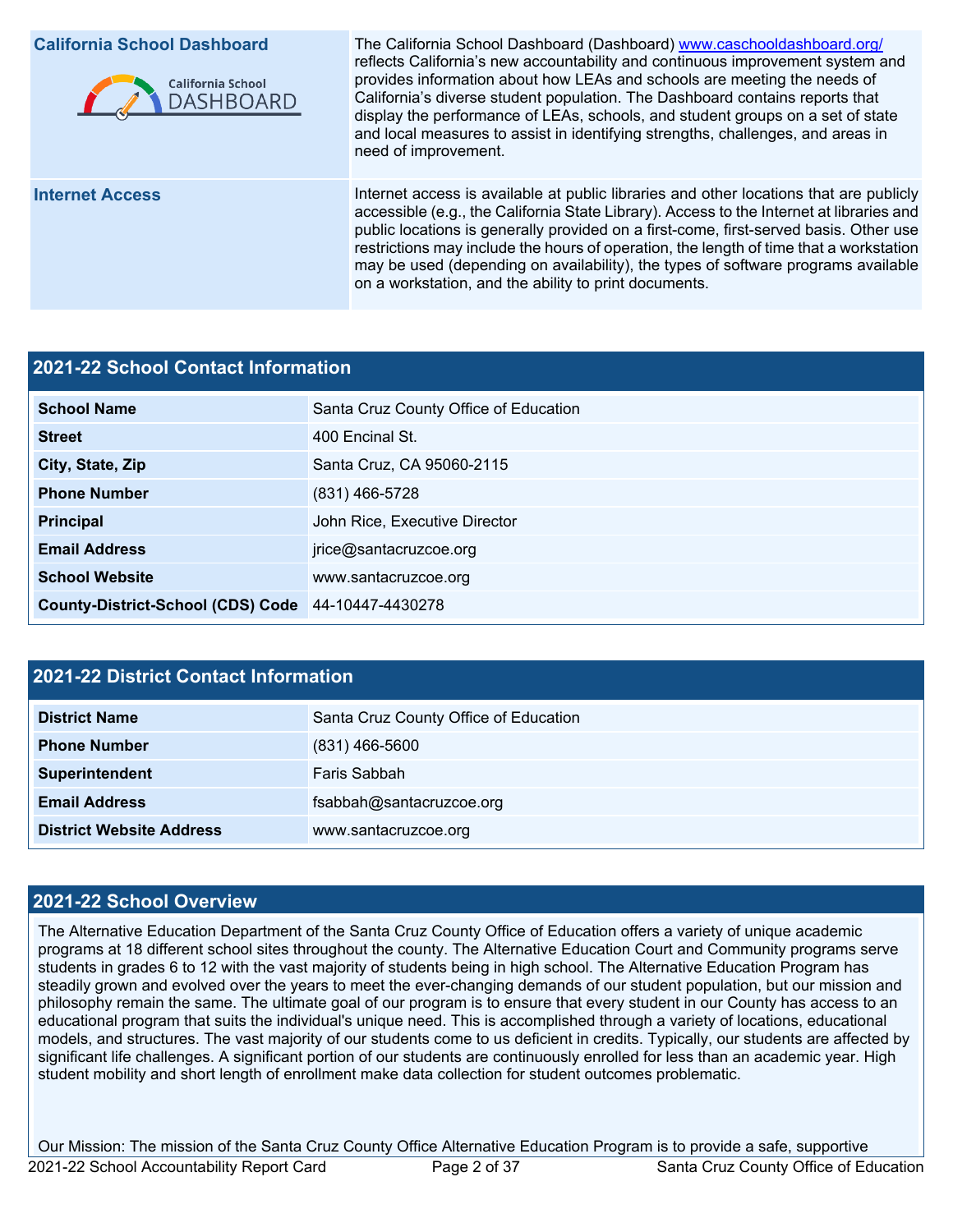learning environment that empowers students to achieve academic, social, and vocational excellence.

Our Philosophy: We believe that the educational success of our students is dependent upon quality academic and effective programs, which are supported by a healthy organization, our students' families, and effective community partnerships. Our programs are student-centered and adaptive to meet individual needs. We value personal and professional development. Staff works collaboratively to facilitate learning and change.

We Believe That:

- All students can learn.
- All students can grow socially and emotionally to become productive citizens.
- Each student should be given the opportunity to fully develop their potential.
- There is a need to facilitate learning by drawing on individual strengths and learning styles.
- Structured educational environments and programs help our students to learn.
- Each student has a right to a physically and emotionally safe environment that is conducive to learning.
- There is strength in diversity.
- Collaborative relationships are essential in delivering quality services and effective programs to our students.
- We are accountable through evaluation of students and programs.

We provide a number of services for our students intended to ensure that our students can benefit from the academic program. These include: social and emotional counseling, free and reduced priced meals, special education services, work-based learning, and college and career counseling. Our programs include a site at Juvenile Hall, independent studies centers, personalized learning communities, middle school programs, thematic single classroom programs, conventional community schools, and an all girls program.

Community School Programs Include:

Natural Bridges High School

Natural Bridges High School/Career Training Center is a program for students in grades 10-12 seeking employment training while earning credits toward high school graduation. The program includes training for careers in agriculture, construction, alternative energy, habitat restoration and computers; courses in local ecology, history, economics, as well as other graduation requirements; and instruction in written and spoken communication, presentation and leadership skills.

Santa Cruz Community School (Phoenix)

Santa Cruz Community School is a structured learning environment that uses the S.E. L. framework to guide adolescents in grades 7-9. We focus on and encourage students' interests and abilities, so that each student achieves academic, social, and emotional success.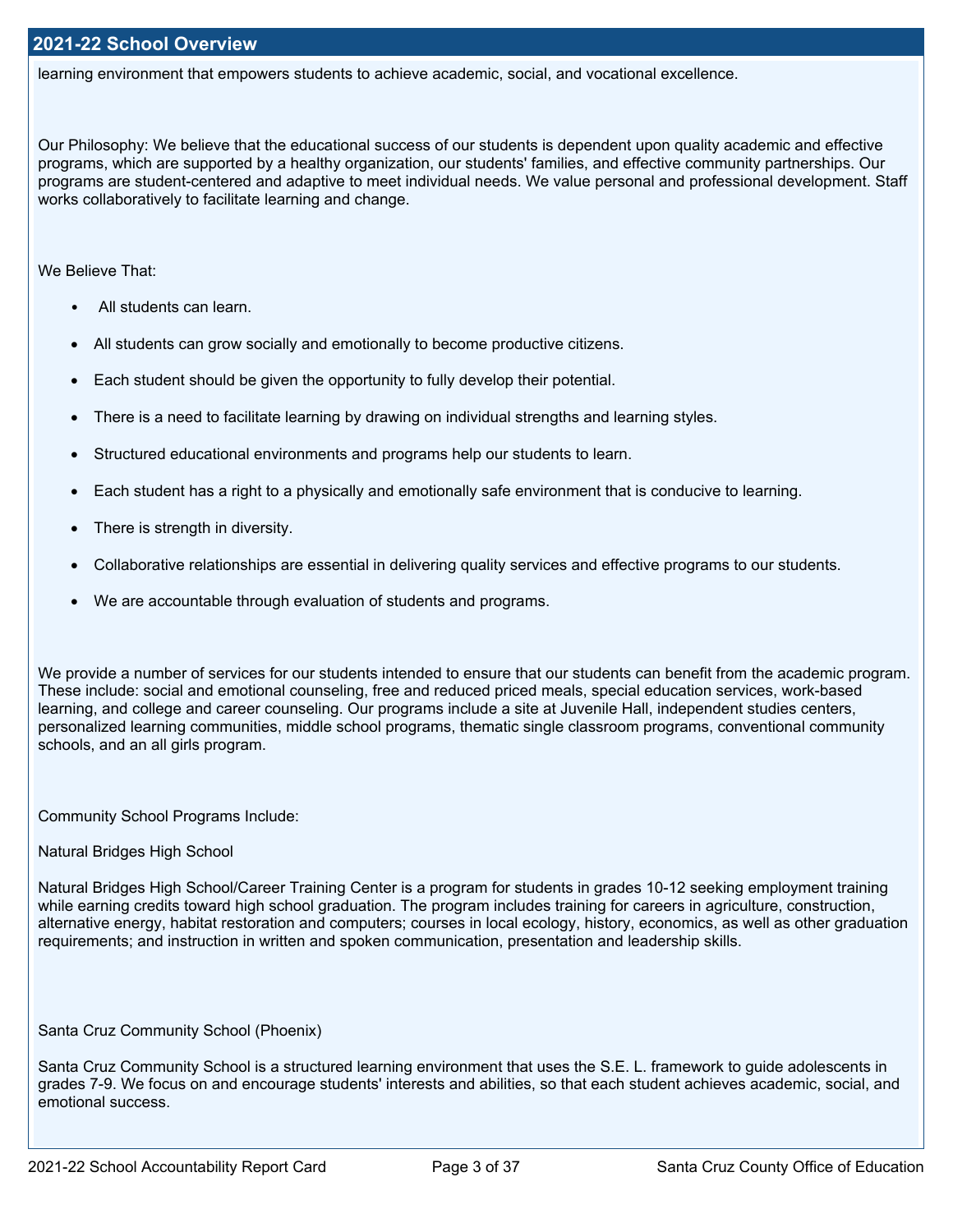San Lorenzo Valley Community School (Highlands)

Highlands is a unique learning environment. Based on a riverfront park in the redwoods, we provide a nurturing, homelike atmosphere for students in need of a more personalized approach to education. Beyond individualized academics, our core focus is on acceptance, compassion and flexibility, based on Trauma Informed Care, self-empowerment and building healthy life skills. With an abundance of creativity and "love", Highlands has been an often life-changing fixture in the San Lorenzo Valley community for over 30 years. Our goal is to support our students in learning to love themselves and to believe in their ability to be kind, happy, and successful members of the community.

#### Lighthouse High School

At Lighthouse, The teacher, student, and family plan a course of study together, allowing for personalization and flexibility in the time, place, delivery model, and pace. Online, classroom-based, and individualized learning opportunities are available. Students may wish to include ROP courses that are available on or off-campus. Lighthouse is focused on future success. Students can pursue a-g (University of California approved) coursework here. Concurrent enrollment at Cabrillo College is encouraged, and the personalized learning community operates by contracted learning.

#### Louden Nelson Community School

Louden Nelson Community School serves students located in Downtown Santa Cruz. This program focuses on life skills as well as academics. The program is also an opportunity to get involved in the community. Louden Nelson was a Santa Cruz resident in the 1850's. A former slave, Nelson donated his land to the school district upon his death in 1860. The community center was built as an elementary school in 1932, but is now named after Nelson for his support of local schools.

#### Oasis High School (Aptos and Watsonville)

Oasis is designed to meet the needs of students who benefit from a personalized learning program. Oasis staff work collaboratively with the student, their parents/guardians, teacher, and counselor to design an education plan. Oasis is located on the Cabrillo College campus and works closely with the college to provide students the opportunity to fulfill the requirements for admission to a CSU or UC through a combination of Oasis and Cabrillo coursework. Oasis staff work to empower students and provide a literal "oasis" that is safe and supportive.

#### Seabright High School

At Seabright High School, we are creative, flexible, ambitious, independent and responsible learners. We are creating a learning community where students have choices, reach their goals, appreciate diversity and feel safe. Through individualized programming, small daily classes, and recreational activities, we work together in a personalized learning community, supporting each individual to realize their potential!

#### Star Community School

Star Community is a small, student-centered community that provides a safe, nurturing environment that fosters academic and behavioral growth, so students can develop the self-confidence needed to be successful adults in the 21st century.

#### Star Personalized Learning Community (Star PLC)

Star PLC provides a safe space for students to grow, develop, and work towards their personal and academic goals. Star PLC is a hybrid between Independent Studies and a Day Program. Star PLC focuses on supporting students in a small, holistic,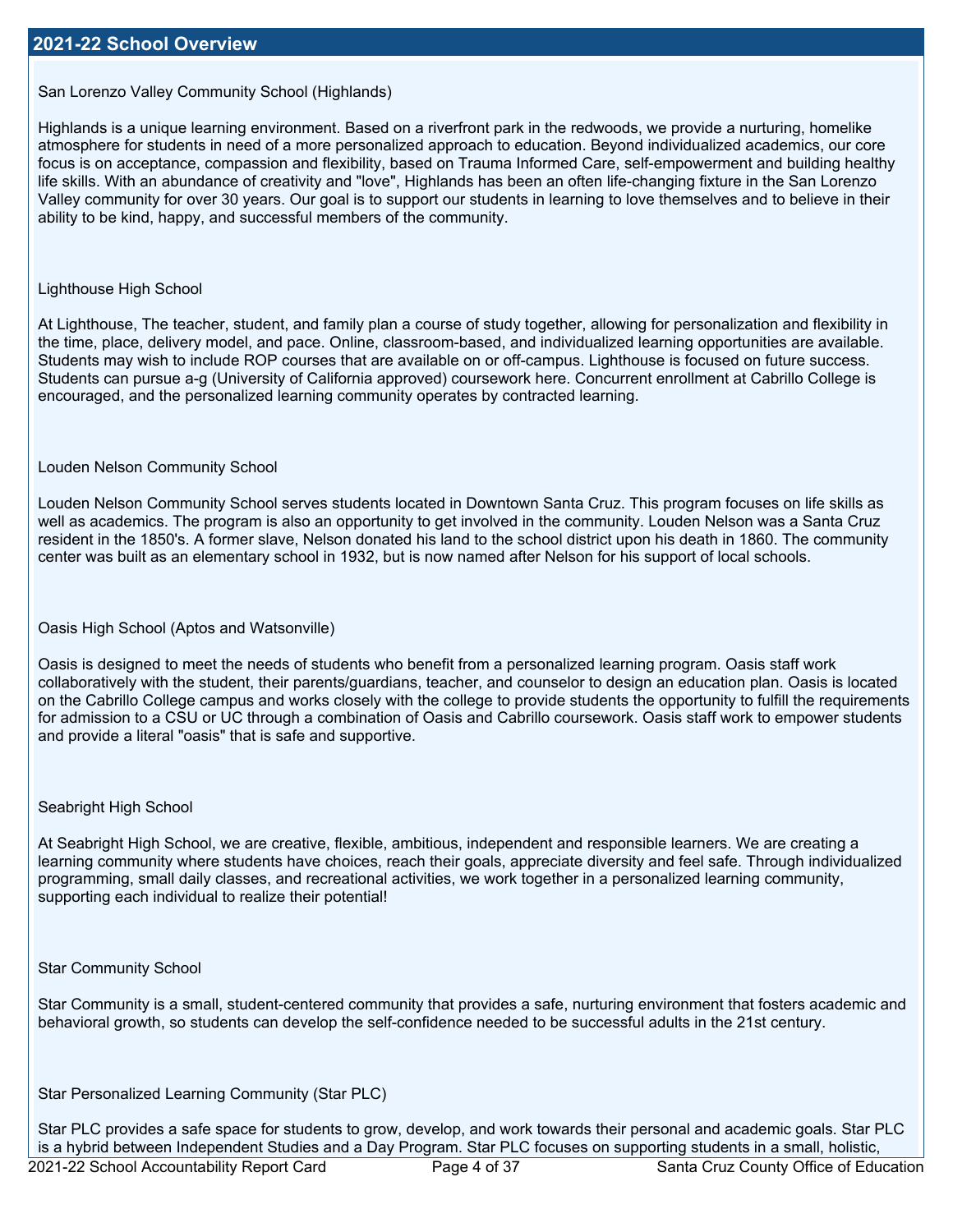safe environment. Juniors and seniors will be encouraged to attend a Cabrillo class and while in high school.

#### The Cottage

The Cottage is an late start program designed for students who benefit from a small classroom setting with individual attention. Centrally located in Harvey West Park, The Cottage is accessible to students countywide and the afternoon class schedule allows students who are working or who have been out of school to reconnect with a high school education with an emphasis on career choices, character education, and literacy.

#### Independent Studies Programs

Located at the Santa Cruz County Office of Education and Sequoia Schools campus. Students meet with teachers individually once a week. Independent Studies students are offered the same supports as day program students and each student is supported to move forward academically, emotionally and vocationally through an individual approach.

#### DeWitt Anderson School

DeWitt Anderson School provides an educational environment for girls who are supported in setting and achieving academic goals. The school focuses on the unique challenges that face adolescent girls. The teaching and counseling staff are trained and experienced in supporting students as they transition to comprehensive high school, the workplace, or college. The curriculum emphasizes women's studies and art in addition to basic academics, and students have the opportunity to work in an organic garden.

#### La Manzana

A small, personalized learning community that provides a small, safe learning environment. All students are supported and encouraged to achieve their individualized academic, social and emotional goals.

#### Sequoia High School

Sequoia High School is committed to Social, Emotional, Academic learning with an emphasis on vocational training and community involvement. We promote this through restorative practices and ROP classes all encompassed in a 21st Century learning environment.

#### Sequoia Junior High

Sequoia Junior High is for students in grades 7-8. The Emphasis is on Social Emotional Learning in a safe, healthy, and positive learning environment. Adolescents in the Sequoia Junior High Program learn study skills as well as life skills, and gain experience in the classroom and community to be able to transition to comprehensive high school.

#### El Nido

El Nido provides a small classroom learning environment on the Cabrillo College campus in Watsonville. Students have the opportunity to be dually enrolled and to participate in a myriad of opportunities such as CTE courses, outdoor learning opportunities, the arts, and digital media.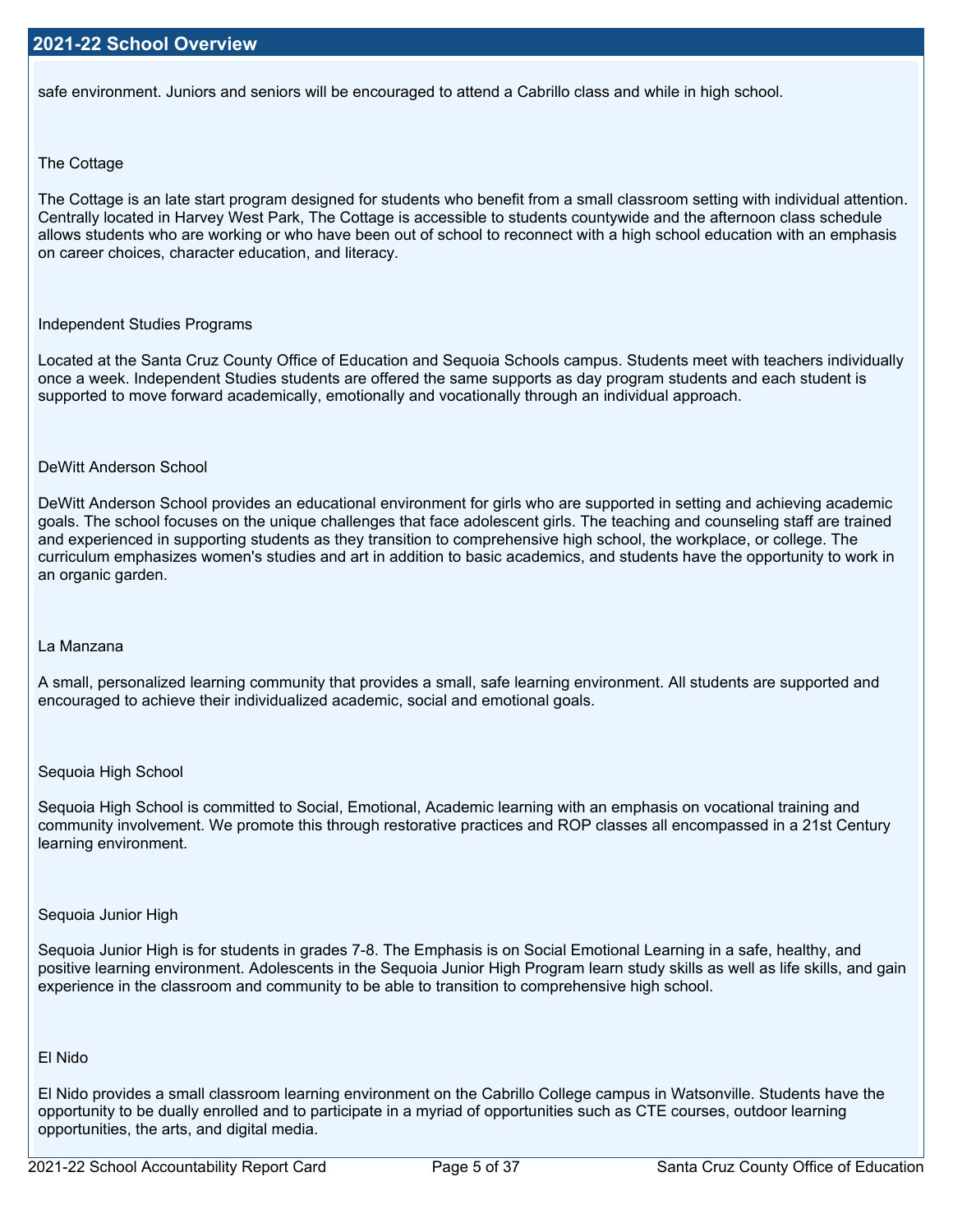#### The Camp

The Camp is a school program within an in-patient drug and alcohol treatment center. The school is open year round and employs a staff with extensive experience and training related to providing education services within a therapeutic setting.

#### Cypress High School

Cypress High School graduates self-actualized citizens who utilize creativity, critical-thinking, and a comprehensive worldview, to be engaged and informed members of their communities. Cypress fosters a diverse student body through an inclusive community where each individual is seen and valued. Students utilize critical thinking skills in real-world applications, achieving personal and academic growth through a student-centered learning environment and a college preparatory, a-g curriculum.

## **About this School**

### **2020-21 Student Enrollment by Grade Level**

| <b>Grade Level</b>      | Number of Students |
|-------------------------|--------------------|
| Grade 6                 | 1                  |
| Grade 7                 | $6\phantom{1}6$    |
| Grade 8                 | 9                  |
| Grade 9                 | 62                 |
| Grade 10                | 168                |
| Grade 11                | 238                |
| Grade 12                | 285                |
| <b>Total Enrollment</b> | 769                |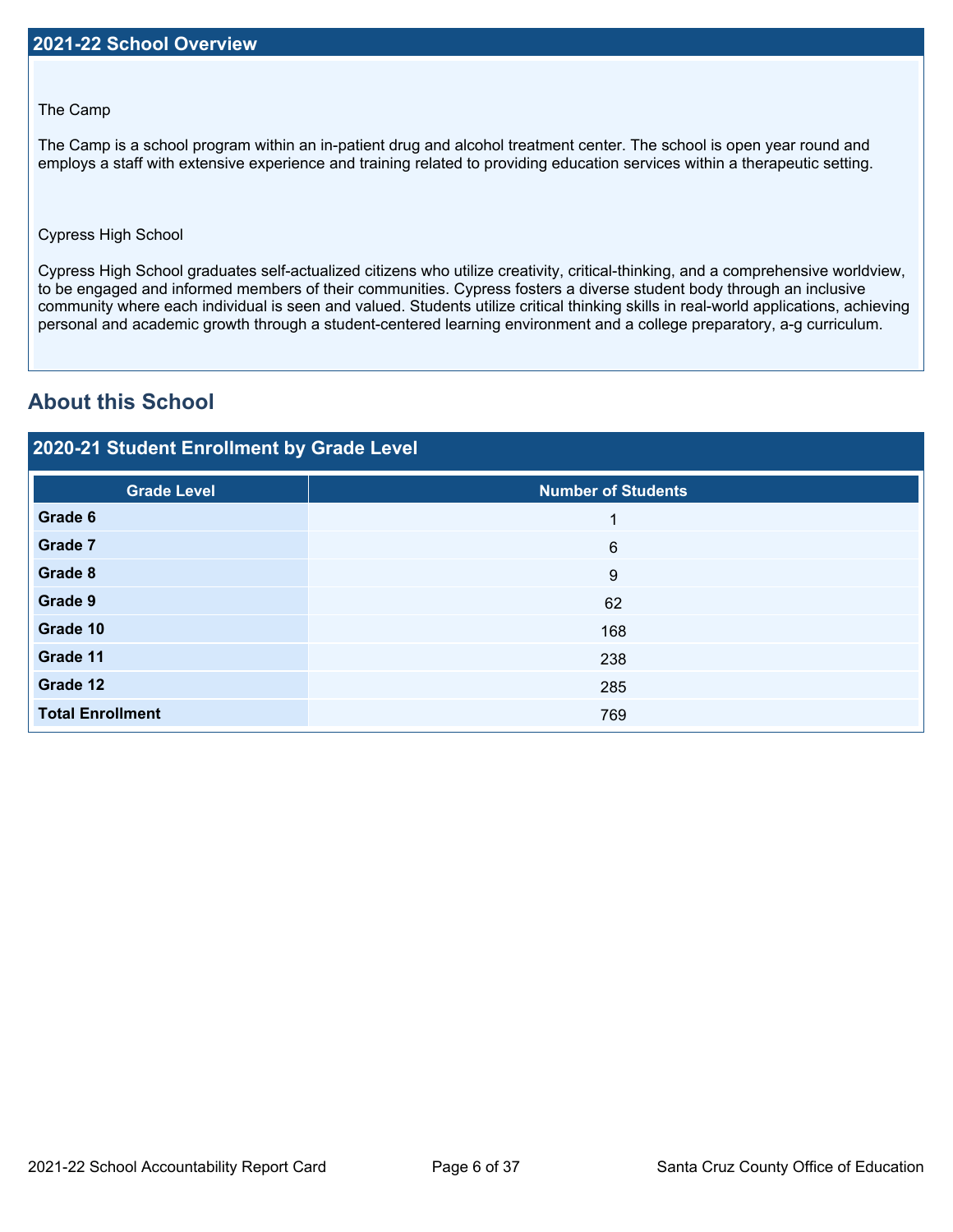## **2020-21 Student Enrollment by Student Group**

| <b>Student Group</b>                   | <b>Percent of Total Enrollment</b> |
|----------------------------------------|------------------------------------|
| Female                                 | 52.3                               |
| <b>Male</b>                            | 47.7                               |
| American Indian or Alaska Native       | 0.7                                |
| Asian                                  | 0.8                                |
| <b>Black or African American</b>       | 0.5                                |
| <b>Filipino</b>                        | 0.1                                |
| <b>Hispanic or Latino</b>              | 46.6                               |
| Native Hawaiian or Pacific Islander    | 0.1                                |
| <b>Two or More Races</b>               | 4                                  |
| <b>White</b>                           | 36.7                               |
| <b>English Learners</b>                | 14.3                               |
| <b>Foster Youth</b>                    | 1.2                                |
| <b>Homeless</b>                        | 0.7                                |
| <b>Migrant</b>                         | $\mathbf 0$                        |
| <b>Socioeconomically Disadvantaged</b> | 50.2                               |
| <b>Students with Disabilities</b>      | 11.6                               |

**A. Conditions of Learning State Priority: Basic**

The SARC provides the following information relevant to the State priority: Basic (Priority 1):

- Degree to which teachers are appropriately assigned and fully credentialed in the subject area and for the pupils they are teaching;
- Pupils have access to standards-aligned instructional materials; and
- School facilities are maintained in good repair

Note: For more information refer to the Updated Teacher Equity Definitions web page at <https://www.cde.ca.gov/pd/ee/teacherequitydefinitions.asp>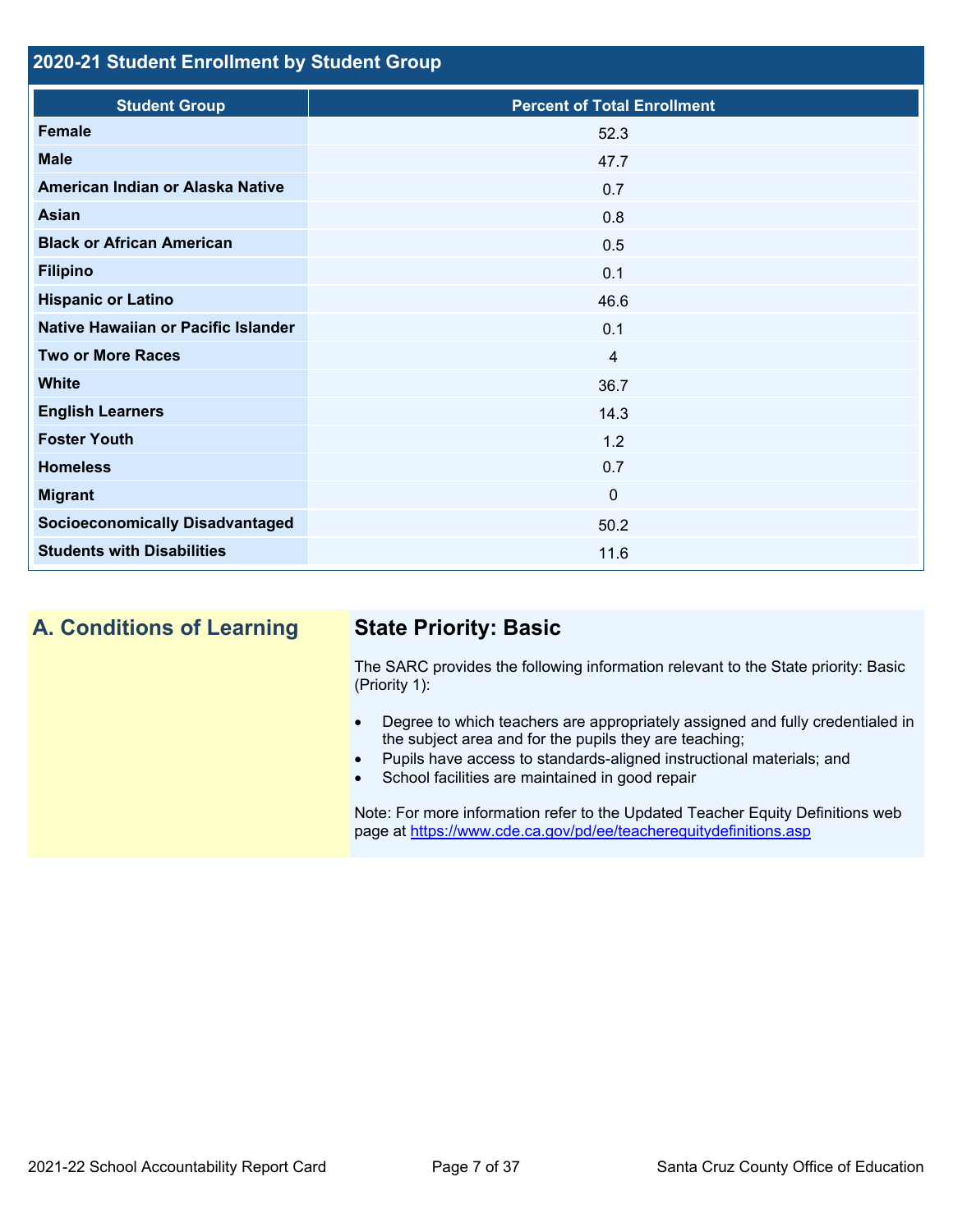| 2019-20 Teacher Preparation and Placement                                                       |              |  |  |  |
|-------------------------------------------------------------------------------------------------|--------------|--|--|--|
| <b>Authorization/Assignment</b>                                                                 | 2019-20      |  |  |  |
| Fully (Preliminary or Clear) Credentialed for Subject and Student Placement (properly assigned) | 39.8         |  |  |  |
| <b>Intern Credential Holders Properly Assigned</b>                                              |              |  |  |  |
| Teachers Without Credentials and Misassignments ("ineffective" under ESSA)                      | $\mathbf{0}$ |  |  |  |
| Credentialed Teachers Assigned Out-of-Field ("out-of-field" under ESSA)                         | $\mathbf{0}$ |  |  |  |
| <b>Unknown</b>                                                                                  | $\mathbf{0}$ |  |  |  |
| <b>Total Teaching Positions</b>                                                                 | 40.8         |  |  |  |

Note: The data in this table is based on Full Time Equivalent (FTE) status. One FTE equals one staff member working full time; one FTE could also represent two staff members who each work 50 percent of full time. Additionally, an assignment is defined as a position that an educator is assigned to based on setting, subject, and grade level. An authorization is defined as the services that an educator is authorized to provide to students.

## **2019-20 Teachers Without Credentials and Misassignments (considered "ineffective" under ESSA)**

| <b>Authorization/Assignment</b>                              | 2019-20 |
|--------------------------------------------------------------|---------|
| <b>Permits and Waivers</b>                                   | 0       |
| <b>Misassignments</b>                                        | 0       |
| <b>Vacant Positions</b>                                      | 0       |
| <b>Total Teachers Without Credentials and Misassignments</b> | 0       |

## **2019-20 Credentialed Teachers Assigned Out-of-Field (considered "out-of-field" under ESSA)**

| <b>Indicator</b>                                       | 2019-20  |
|--------------------------------------------------------|----------|
| Credentialed Teachers Authorized on a Permit or Waiver | $\Omega$ |
| <b>Local Assignment Options</b>                        | $\Omega$ |
| <b>Total Out-of-Field Teachers</b>                     | 0        |

| 2019-20 Class Assignments                                                                                                                           |         |
|-----------------------------------------------------------------------------------------------------------------------------------------------------|---------|
| <b>Indicator</b>                                                                                                                                    | 2019-20 |
| <b>Misassignments for English Learners</b><br>(a percentage of all the classes with English learners taught by teachers that are misassigned)       | 0       |
| No credential, permit or authorization to teach<br>(a percentage of all the classes taught by teachers with no record of an authorization to teach) | 0       |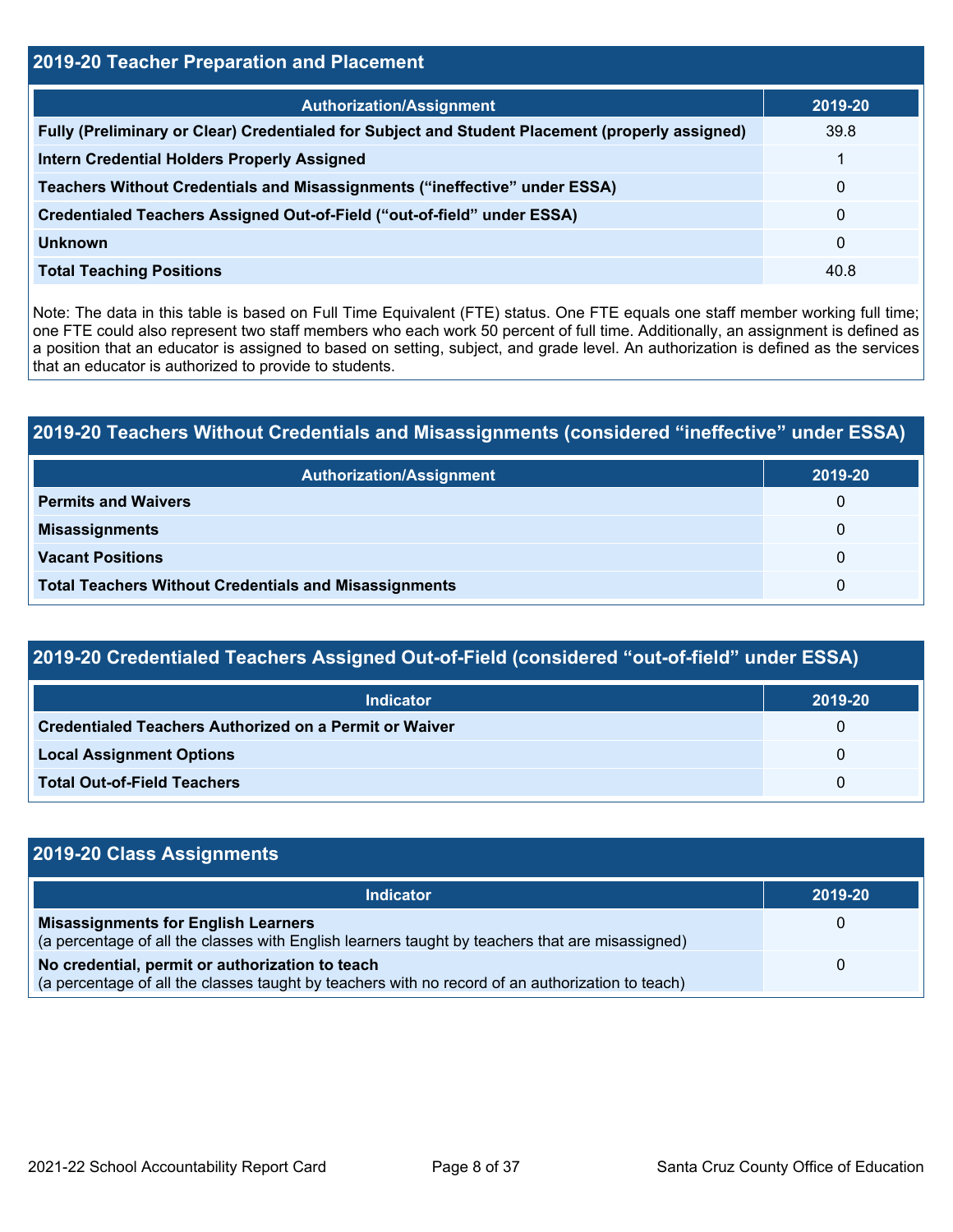#### **2021-22 Quality, Currency, Availability of Textbooks and Other Instructional Materials**

Annually, in September, the Santa Cruz County Office of Education's Governing Board holds a public meeting and passes a resolution regarding the sufficiency of textbooks and instructional materials for Alternative Education programs in English Language Arts, Mathematics, Science, History-Social Science, Foreign Language, Health, and Visual and Performing Arts. To prepare for this, Alternative Education staff inventories texts at all school sites prior to the start of the school year, makes appropriate purchases, and distributes textbooks and instructional materials to each site. At the beginning of the school year, administrators conduct a survey to identify additional textbooks and instructional materials needed by teachers and deliver them from storage. Administrators then visit all sites to visually verify the sufficiency of textbooks and instructional materials in all classrooms. Textbooks and instructional materials are selected by a teacher committee and selections are based on several factors including accessibility, state board approval/recommendation, standards alignment, student engagement elements, and appropriate reading level.

#### **Year and month in which the data were collected September 2021** September 2021

| <b>Subject</b>                                         | Textbooks and Other Instructional Materials/year of<br><b>Adoption</b>                                                       | <b>From</b><br><b>Most</b><br><b>Recent</b><br><b>Adoption</b> | <b>Percent</b><br><b>Students</b><br><b>Lacking Own</b><br><b>Assigned</b><br>Copy |
|--------------------------------------------------------|------------------------------------------------------------------------------------------------------------------------------|----------------------------------------------------------------|------------------------------------------------------------------------------------|
| <b>Reading/Language Arts</b>                           | Adoption Years Vary - For complete listing of Instructional<br>Materials contact Alternative Education administrative staff. | <b>Yes</b>                                                     | 0                                                                                  |
| <b>Mathematics</b>                                     | Adoption Years Vary - For complete listing of Instructional<br>Materials contact Alternative Education administrative staff. | <b>Yes</b>                                                     | $\Omega$                                                                           |
| <b>Science</b>                                         | Adoption Years Vary - For complete listing of Instructional<br>Materials contact Alternative Education administrative staff. | <b>Yes</b>                                                     | $\Omega$                                                                           |
| <b>History-Social Science</b>                          | Adoption Years Vary - For complete listing of Instructional<br>Materials contact Alternative Education administrative staff. | Yes                                                            | $\Omega$                                                                           |
| <b>Foreign Language</b>                                | Adoption Years Vary - For complete listing of Instructional<br>Materials contact Alternative Education administrative staff. | <b>Yes</b>                                                     | $\Omega$                                                                           |
| <b>Health</b>                                          | Adoption Years Vary - For complete listing of Instructional<br>Materials contact Alternative Education administrative staff. | <b>Yes</b>                                                     | $\Omega$                                                                           |
| <b>Visual and Performing Arts</b>                      | Adoption Years Vary - For complete listing of Instructional<br>Materials contact Alternative Education administrative staff. | <b>Yes</b>                                                     | $\Omega$                                                                           |
| <b>Science Laboratory Equipment</b><br>$(grades 9-12)$ | Adoption Years Vary - For complete listing of Instructional<br>Materials contact Alternative Education administrative staff. | Yes                                                            | $\Omega$                                                                           |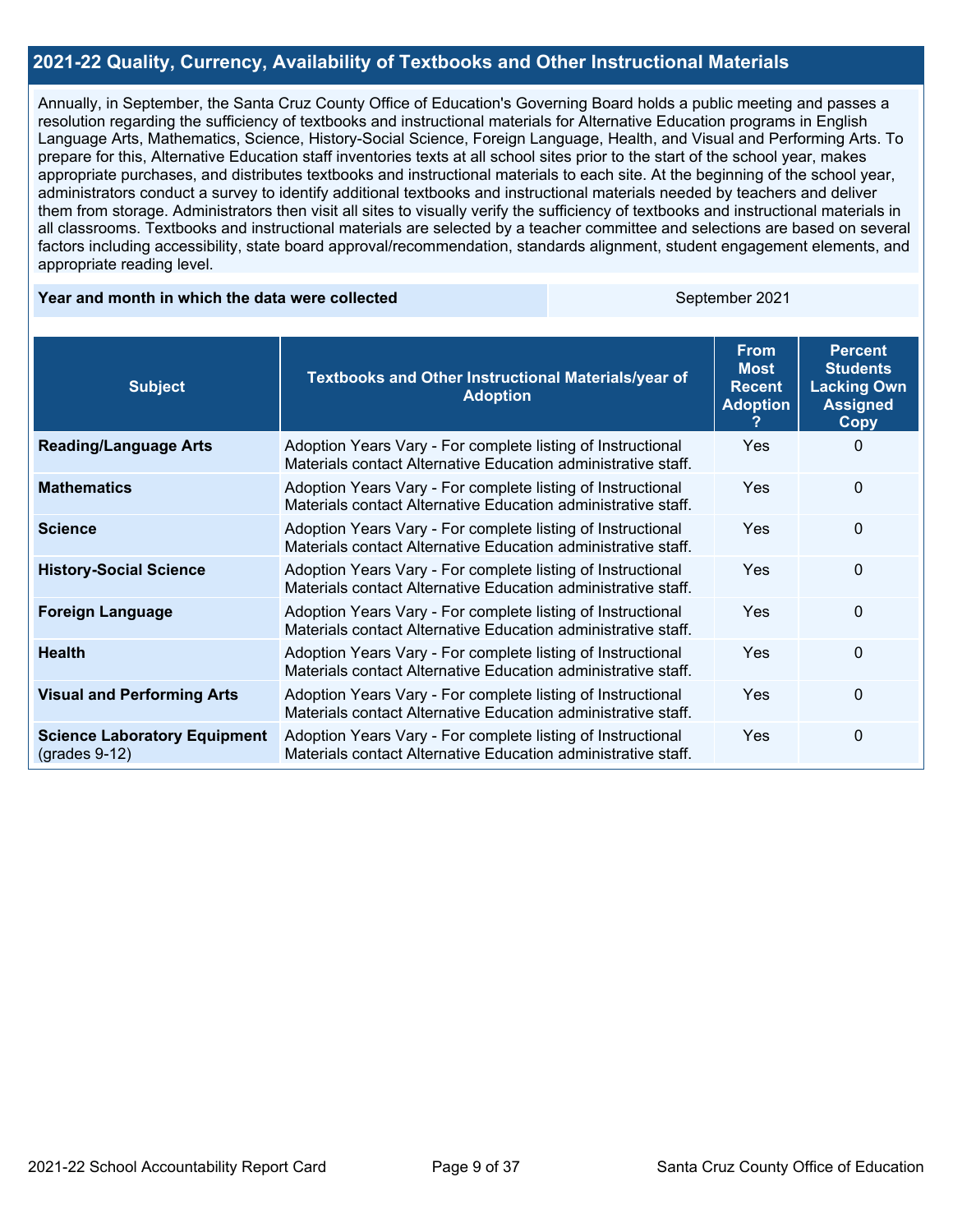#### **School Facility Conditions and Planned Improvements**

Santa Cruz COE The Alternative Education Programs are housed in 18 sites located strategically throughout Santa Cruz county. Sites are leased or are provided in-kind, except for Sequoia Schools, which is owned by the COE. Sites are clean, safe and are maintained by either the Santa Cruz COE or by the partnering agency. A recent facilities inspection found a few minor deficiencies, but they have all been corrected and there are no outstanding work orders at this time. Santa Cruz COE takes great efforts to ensure that all schools are clean, safe, and in "Good Repair." To assist in this effort, Santa Cruz COE Maintenance and Operations staff conducts a facility inspection annually. The goal of the inspection is to (i) assist programs in evaluating their self-audit procedures, (ii) facilitate the identification of conditions which may pose a risk of injury and/or property damage, and (iii) provide recommendations and/or suggestions to help mitigate the risks identified. The results of this inspection are available at the LEA office.

 Below is more specific information on the condition of the school sites and the efforts made to ensure that students are provided with a clean, safe, and functional learning environment.

• Maintenance and Repair

Santa Cruz COE maintenance staff ensures that the repairs necessary to keep the school in good repair and working order are completed in a timely manner. A work order process is used to ensure efficient service and that emergency repairs are given the highest priority.

• Cleaning Process and Schedule

Santa Cruz COE has adopted cleaning standards for all school sites. The Director of Maintenance and Operations works daily with the custodial staff to assign cleaning schedules to ensure clean and safe schools.

• New School Construction Projects

Construction of a new school site (Sequoia Schools) was completed during the 2016-17 school year. This school site is the largest Alternative Education program offered by Santa Cruz COE. There is a high school, junior high, independent studies program, personalized learning program, child development center, and Sequoia Academy, all housed at the new Sequoia campus.

 Overall, all sites and classrooms were in "Good Repair" and there were no high priority recommendations offered in the inspection report.

| Year and month of the most recent FIT report                                  |                         |              | September 2020 |                                                  |  |  |
|-------------------------------------------------------------------------------|-------------------------|--------------|----------------|--------------------------------------------------|--|--|
| <b>System Inspected</b>                                                       | <b>Rate</b><br>Good $ $ | Rate<br>Fair | Rate<br>Poor   | <b>Repair Needed and Action Taken or Planned</b> |  |  |
| <b>Systems:</b><br>Gas Leaks, Mechanical/HVAC, Sewer                          | X                       |              |                |                                                  |  |  |
| Interior:<br><b>Interior Surfaces</b>                                         | X                       |              |                |                                                  |  |  |
| <b>Cleanliness:</b><br>Overall Cleanliness, Pest/Vermin Infestation           | X                       |              |                |                                                  |  |  |
| <b>Electrical</b>                                                             | X                       |              |                |                                                  |  |  |
| <b>Restrooms/Fountains:</b><br>Restrooms, Sinks/ Fountains                    | X                       |              |                |                                                  |  |  |
| Safety:<br>Fire Safety, Hazardous Materials                                   | X                       |              |                |                                                  |  |  |
| <b>Structural:</b><br>Structural Damage, Roofs                                | $\times$                |              |                |                                                  |  |  |
| <b>External:</b><br>Playground/School Grounds, Windows/<br>Doors/Gates/Fences | X                       |              |                |                                                  |  |  |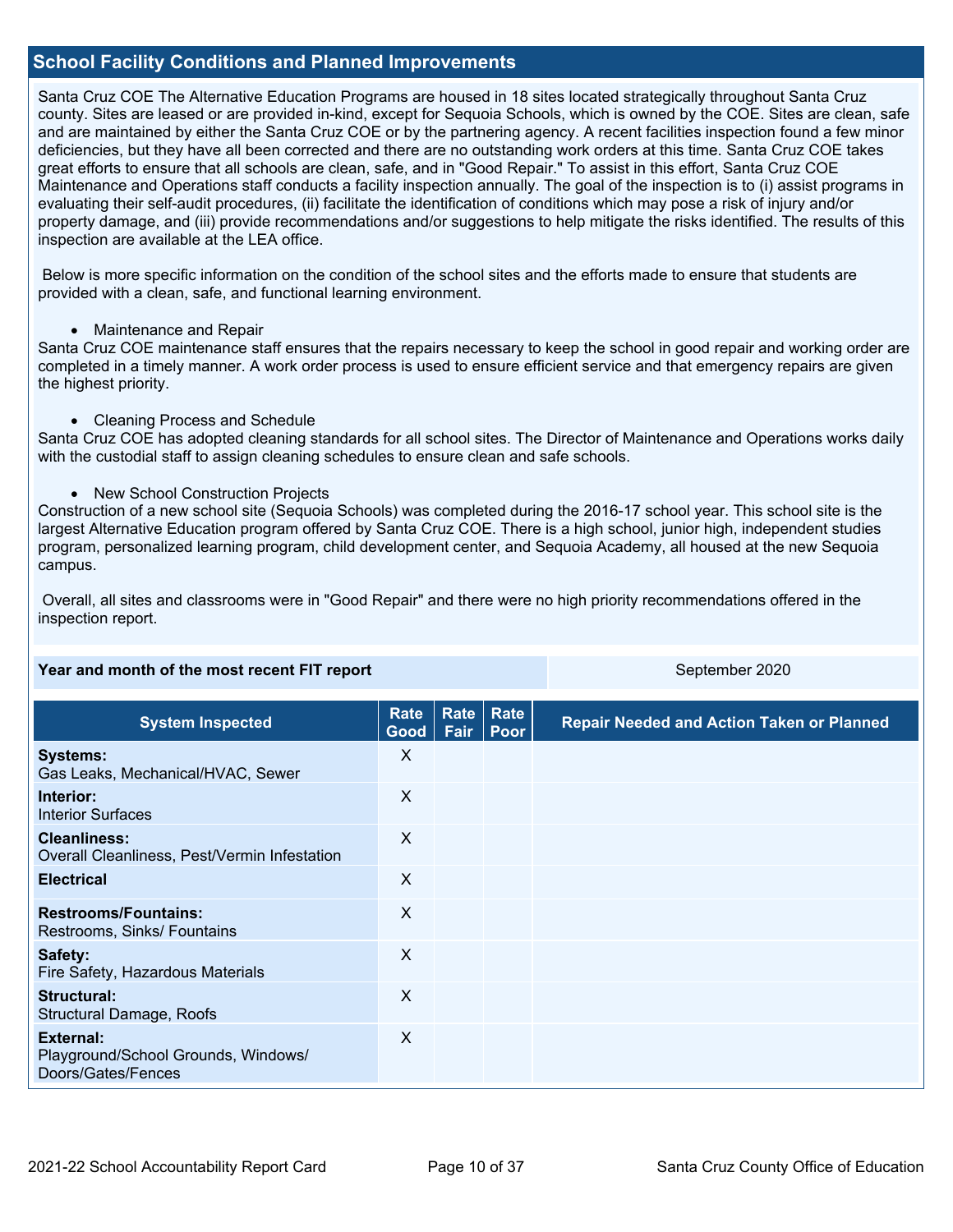| <b>Overall Facility Rate</b> |      |      |      |  |  |  |
|------------------------------|------|------|------|--|--|--|
| <b>Exemplary</b>             | Good | Fair | Poor |  |  |  |
|                              |      |      |      |  |  |  |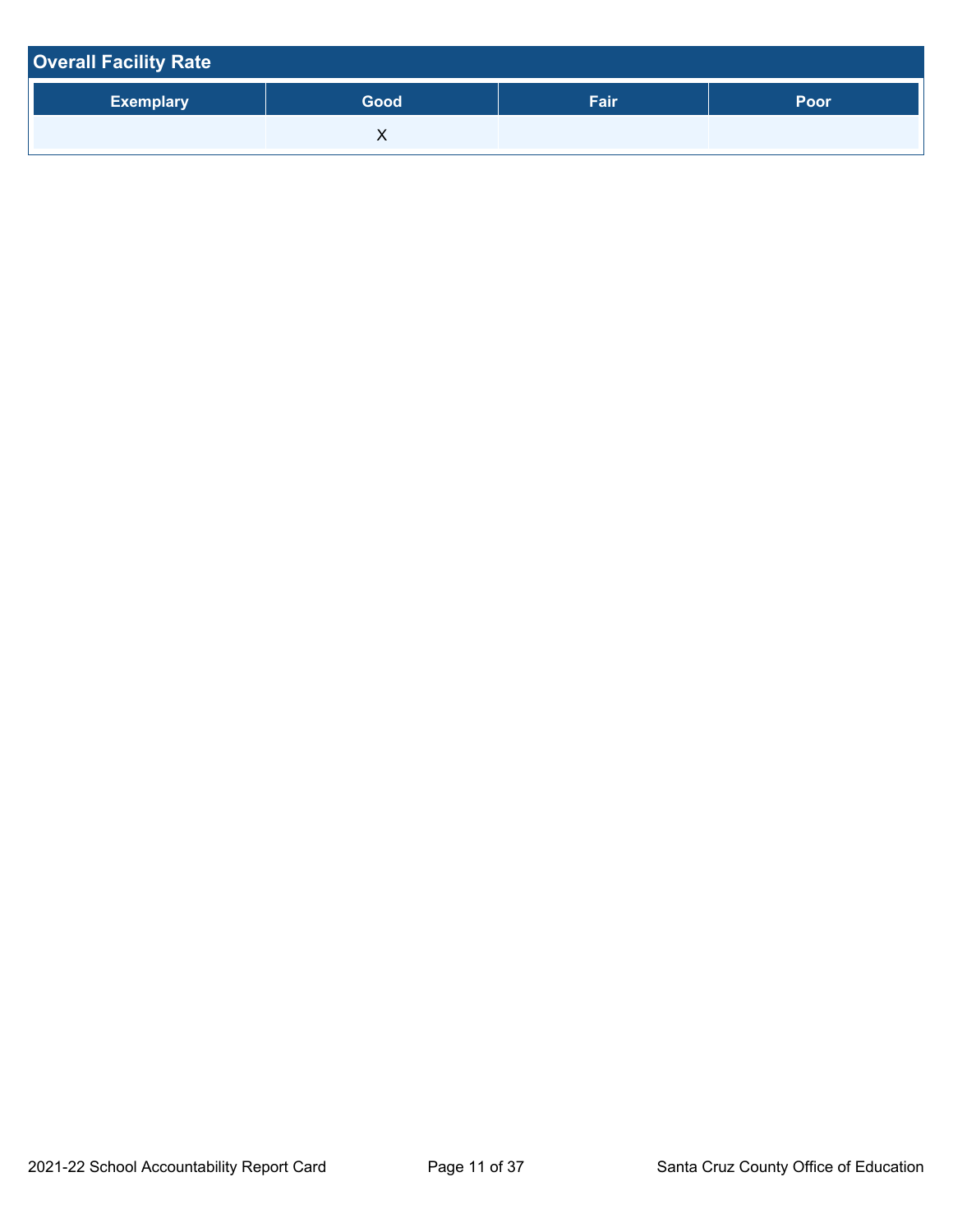## **B. Pupil Outcomes State Priority: Pupil Achievement**

The SARC provides the following information relevant to the State priority: Pupil Achievement (Priority 4):

#### **Statewide Assessments**

(i.e., California Assessment of Student Performance and Progress [CAASPP] System includes the Smarter Balanced Summative Assessments for students in the general education population and the California Alternate Assessments [CAAs] for English language arts/literacy [ELA] and mathematics given in grades three through eight and grade eleven. Only eligible students may participate in the administration of the CAAs. CAAs items are aligned with alternate achievement standards, which are linked with the Common Core State Standards [CCSS] for students with the most significant cognitive disabilities).

The CAASPP System encompasses the following assessments and student participation requirements:

- 1. **Smarter Balanced Summative Assessments and CAAs for ELA** in grades three through eight and grade eleven.
- 2. **Smarter Balanced Summative Assessments and CAAs for mathematics** in grades three through eight and grade eleven.
- 3. **California Science Test (CAST) and CAAs for Science** in grades five, eight, and once in high school (i.e., grade ten, eleven, or twelve).

#### **SARC Reporting in the 2020-2021 School Year Only**

Where the most viable option, LEAs were required to administer the statewide summative assessment in ELA and mathematics. Where a statewide summative assessment was not the most viable option for the LEA (or for one or more gradelevel[s] within the LEA) due to the pandemic, LEAs were allowed to report results from a different assessment that met the criteria established by the State Board of Education (SBE) on March 16, 2021. The assessments were required to be:

- Aligned with CA CCSS for ELA and mathematics;
- Available to students in grades 3 through 8, and grade 11; and
- Uniformly administered across a grade, grade span, school, or district to all eligible students.

#### **Options**

Note that the CAAs could only be administered in-person following health and safety requirements. If it was not viable for the LEA to administer the CAAs in person with health and safety guidelines in place, the LEA was directed to not administer the tests. There were no other assessment options available for the CAAs. Schools administered the Smarter Balanced Summative Assessments for ELA and mathematics, other assessments that meet the SBE criteria, or a combination of both, and they could only choose one of the following:

- Smarter Balanced ELA and mathematics summative assessments;
- Other assessments meeting the SBE criteria; or
- Combination of Smarter Balanced ELA and mathematics summative assessments and other assessments.

The percentage of students who have successfully completed courses that satisfy the requirements for entrance to the University of California and the California State University, or career technical education sequences or programs of study.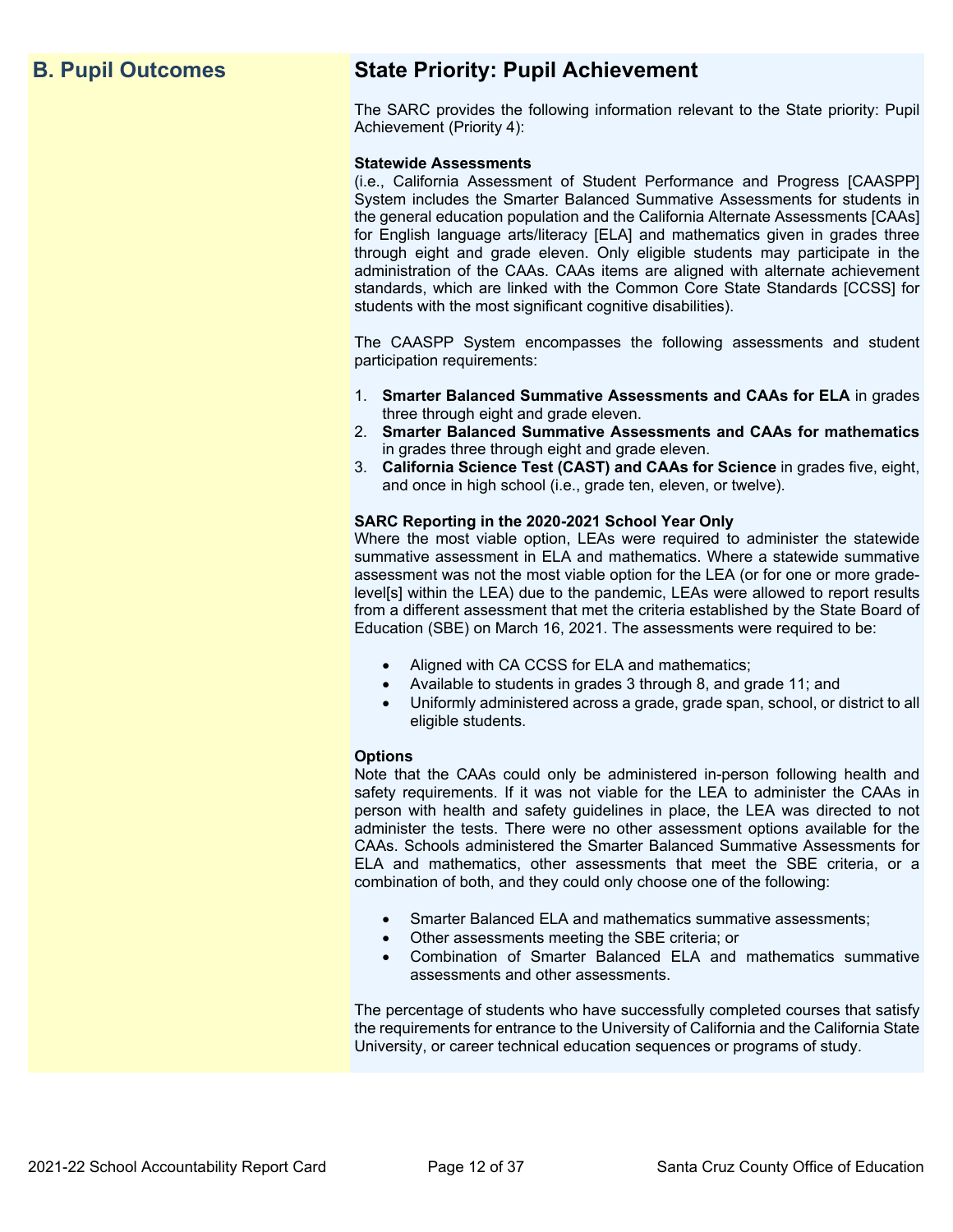#### **Percentage of Students Meeting or Exceeding the State Standard on CAASPP**

This table displays CAASPP test results in ELA and mathematics for all students grades three through eight and grade eleven taking and completing a state-administered assessment.

The 2019-2020 data cells with N/A values indicate that the 2019-2020 data are not available due to the COVID-19 pandemic and resulting summative test suspension. The Executive Order N-30-20 was issued which waived the assessment, accountability, and reporting requirements for the 2019-2020 school year.

The 2020-2021 data cells have N/A values because these data are not comparable to other year data due to the COVID-19 pandemic during the 2020-2021 school year. Where the CAASPP assessments in ELA and/or mathematics is not the most viable option, the LEAs were allowed to administer local assessments. Therefore, the 2020-2021 data between school years for the school, district, state are not an accurate comparison. As such, it is inappropriate to compare results of the 2020-2021 school year to other school years.

| Subject                                                              | <b>School</b><br>2019-20 | <b>School</b><br>2020-21 | <b>District</b><br>2019-20 | <b>District</b><br>2020-21 | <b>State</b><br>2019-20 | <b>State</b><br>2020-21 |
|----------------------------------------------------------------------|--------------------------|--------------------------|----------------------------|----------------------------|-------------------------|-------------------------|
| <b>English Language Arts/Literacy</b><br>$\left($ grades 3-8 and 11) | N/A                      | N/A                      | N/A                        | N/A                        | N/A                     | N/A                     |
| <b>Mathematics</b><br>$(grades 3-8 and 11)$                          | N/A                      | N/A                      | N/A                        | N/A                        | N/A                     | N/A                     |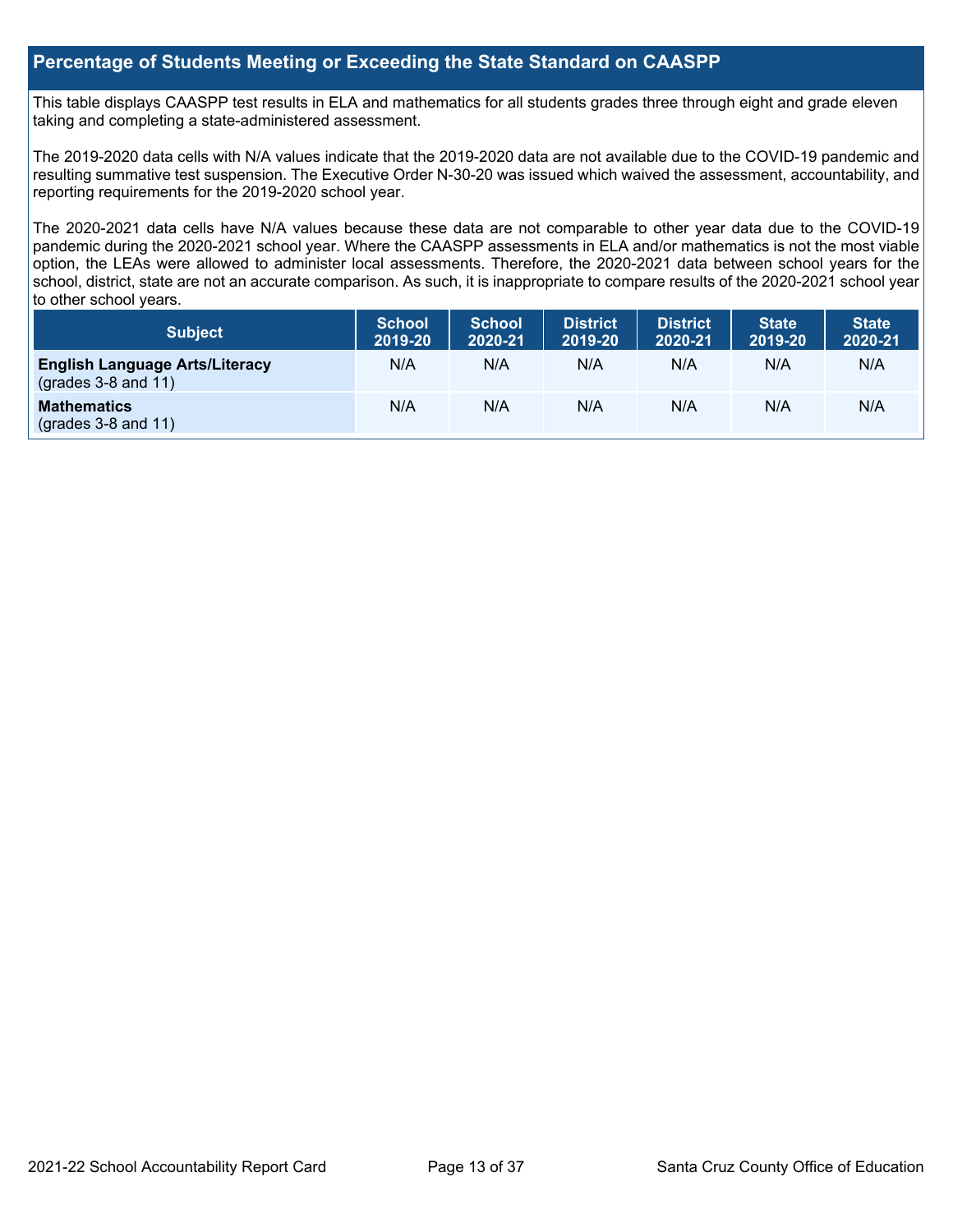## **2020-21 CAASPP Test Results in ELA by Student Group**

This table displays CAASPP test results in ELA by student group for students grades three through eight and grade eleven taking and completing a state-administered assessment. The CDE will populate this table for schools in cases where the school administered the CAASPP assessment. In cases where the school administered a local assessment instead of CAASPP, the CDE will populate this table with "NT" values, meaning this school did not test students using the CAASPP. See the local assessment(s) table for more information.

| <b>CAASPP</b><br><b>Student Groups</b>               | <b>CAASPP</b><br><b>Total</b><br><b>Enrollment</b> | <b>CAASPP</b><br><b>Number</b><br><b>Tested</b> | <b>CAASPP</b><br><b>Percent</b><br><b>Tested</b> | <b>CAASPP</b><br><b>Percent</b><br><b>Not Tested</b> | <b>CAASPP</b><br><b>Percent</b><br>Met or<br><b>Exceeded</b> |
|------------------------------------------------------|----------------------------------------------------|-------------------------------------------------|--------------------------------------------------|------------------------------------------------------|--------------------------------------------------------------|
| <b>All Students</b>                                  | 319                                                | <b>NT</b>                                       | <b>NT</b>                                        | <b>NT</b>                                            | <b>NT</b>                                                    |
| <b>Female</b>                                        | 160                                                | <b>NT</b>                                       | <b>NT</b>                                        | <b>NT</b>                                            | <b>NT</b>                                                    |
| <b>Male</b>                                          | 159                                                | <b>NT</b>                                       | <b>NT</b>                                        | <b>NT</b>                                            | <b>NT</b>                                                    |
| American Indian or Alaska Native                     | $\mathbf 0$                                        | $\mathbf 0$                                     | $\mathbf 0$                                      | $\overline{0}$                                       | 0                                                            |
| <b>Asian</b>                                         | $\overline{\phantom{a}}$                           | <b>NT</b>                                       | <b>NT</b>                                        | <b>NT</b>                                            | <b>NT</b>                                                    |
| <b>Black or African American</b>                     | $- -$                                              | <b>NT</b>                                       | <b>NT</b>                                        | <b>NT</b>                                            | <b>NT</b>                                                    |
| <b>Filipino</b>                                      | $\overline{\phantom{a}}$                           | <b>NT</b>                                       | <b>NT</b>                                        | <b>NT</b>                                            | <b>NT</b>                                                    |
| <b>Hispanic or Latino</b>                            | 152                                                | <b>NT</b>                                       | <b>NT</b>                                        | <b>NT</b>                                            | <b>NT</b>                                                    |
| <b>Native Hawaiian or Pacific Islander</b>           | $\mathbf 0$                                        | $\mathbf 0$                                     | $\mathbf 0$                                      | $\overline{0}$                                       | 0                                                            |
| <b>Two or More Races</b>                             | 41                                                 | <b>NT</b>                                       | <b>NT</b>                                        | <b>NT</b>                                            | <b>NT</b>                                                    |
| <b>White</b>                                         | 119                                                | <b>NT</b>                                       | <b>NT</b>                                        | <b>NT</b>                                            | <b>NT</b>                                                    |
| <b>English Learners</b>                              | 55                                                 | <b>NT</b>                                       | <b>NT</b>                                        | <b>NT</b>                                            | <b>NT</b>                                                    |
| <b>Foster Youth</b>                                  |                                                    | <b>NT</b>                                       | <b>NT</b>                                        | <b>NT</b>                                            | <b>NT</b>                                                    |
| <b>Homeless</b>                                      | $-\!$                                              | <b>NT</b>                                       | <b>NT</b>                                        | <b>NT</b>                                            | <b>NT</b>                                                    |
| <b>Military</b>                                      | $\mathbf 0$                                        | $\mathbf 0$                                     | $\mathbf 0$                                      | $\overline{0}$                                       | $\mathbf 0$                                                  |
| <b>Socioeconomically Disadvantaged</b>               | 149                                                | <b>NT</b>                                       | <b>NT</b>                                        | <b>NT</b>                                            | <b>NT</b>                                                    |
| <b>Students Receiving Migrant Education Services</b> | $\mathbf 0$                                        | $\mathbf 0$                                     | $\Omega$                                         | $\mathbf 0$                                          | 0                                                            |
| <b>Students with Disabilities</b>                    | 29                                                 | <b>NT</b>                                       | <b>NT</b>                                        | <b>NT</b>                                            | <b>NT</b>                                                    |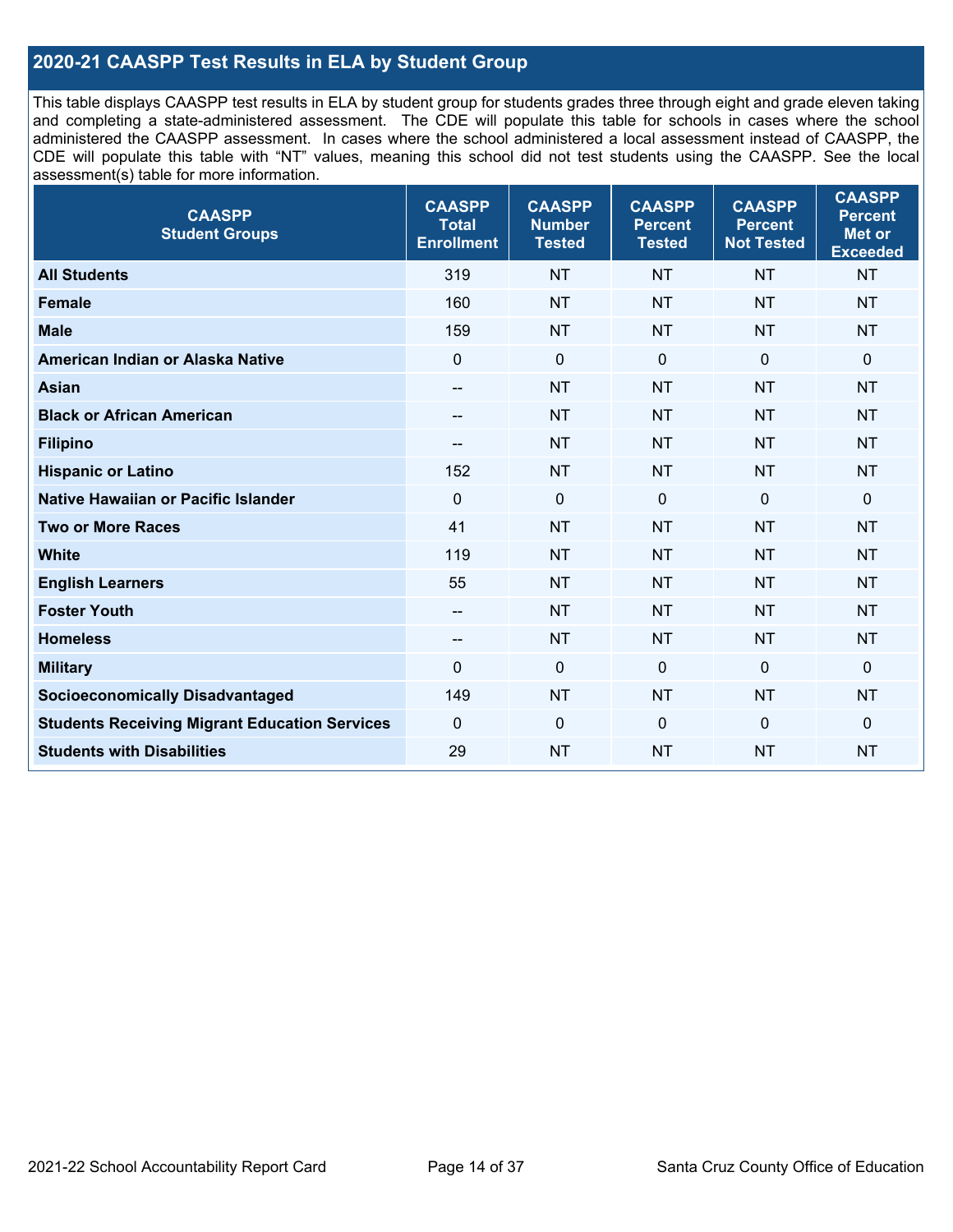## **2020-21 CAASPP Test Results in Math by Student Group**

This table displays CAASPP test results in Math by student group for students grades three through eight and grade eleven taking and completing a state-administered assessment. The CDE will populate this table for schools in cases where the school administered the CAASPP assessment. In cases where the school administered a local assessment instead of CAASPP, the CDE will populate this table with "NT" values, meaning this school did not test students using the CAASPP. See the local assessment(s) table for more information.

| <b>CAASPP</b><br><b>Student Groups</b>               | <b>CAASPP</b><br><b>Total</b><br><b>Enrollment</b> | <b>CAASPP</b><br><b>Number</b><br><b>Tested</b> | <b>CAASPP</b><br><b>Percent</b><br><b>Tested</b> | <b>CAASPP</b><br><b>Percent</b><br><b>Not Tested</b> | <b>CAASPP</b><br><b>Percent</b><br><b>Met or</b><br><b>Exceeded</b> |
|------------------------------------------------------|----------------------------------------------------|-------------------------------------------------|--------------------------------------------------|------------------------------------------------------|---------------------------------------------------------------------|
| <b>All Students</b>                                  | 319                                                | <b>NT</b>                                       | <b>NT</b>                                        | <b>NT</b>                                            | <b>NT</b>                                                           |
| <b>Female</b>                                        | 160                                                | <b>NT</b>                                       | <b>NT</b>                                        | <b>NT</b>                                            | <b>NT</b>                                                           |
| <b>Male</b>                                          | 159                                                | <b>NT</b>                                       | <b>NT</b>                                        | <b>NT</b>                                            | <b>NT</b>                                                           |
| American Indian or Alaska Native                     | $\mathbf 0$                                        | $\pmb{0}$                                       | $\mathbf 0$                                      | 0                                                    | $\pmb{0}$                                                           |
| <b>Asian</b>                                         | $\overline{\phantom{a}}$                           | <b>NT</b>                                       | <b>NT</b>                                        | <b>NT</b>                                            | <b>NT</b>                                                           |
| <b>Black or African American</b>                     | $\hspace{0.05cm}$                                  | <b>NT</b>                                       | <b>NT</b>                                        | <b>NT</b>                                            | <b>NT</b>                                                           |
| <b>Filipino</b>                                      | --                                                 | <b>NT</b>                                       | <b>NT</b>                                        | <b>NT</b>                                            | <b>NT</b>                                                           |
| <b>Hispanic or Latino</b>                            | 152                                                | <b>NT</b>                                       | <b>NT</b>                                        | <b>NT</b>                                            | <b>NT</b>                                                           |
| <b>Native Hawaiian or Pacific Islander</b>           | $\mathbf 0$                                        | $\mathbf 0$                                     | $\mathbf 0$                                      | $\overline{0}$                                       | $\mathbf 0$                                                         |
| <b>Two or More Races</b>                             | 41                                                 | <b>NT</b>                                       | <b>NT</b>                                        | <b>NT</b>                                            | <b>NT</b>                                                           |
| <b>White</b>                                         | 119                                                | <b>NT</b>                                       | <b>NT</b>                                        | <b>NT</b>                                            | <b>NT</b>                                                           |
| <b>English Learners</b>                              | 55                                                 | <b>NT</b>                                       | <b>NT</b>                                        | <b>NT</b>                                            | <b>NT</b>                                                           |
| <b>Foster Youth</b>                                  | --                                                 | <b>NT</b>                                       | <b>NT</b>                                        | <b>NT</b>                                            | <b>NT</b>                                                           |
| <b>Homeless</b>                                      | $-\!$ $\!-$                                        | <b>NT</b>                                       | <b>NT</b>                                        | <b>NT</b>                                            | <b>NT</b>                                                           |
| <b>Military</b>                                      | $\mathbf 0$                                        | $\pmb{0}$                                       | $\mathbf 0$                                      | $\mathbf 0$                                          | $\mathbf 0$                                                         |
| <b>Socioeconomically Disadvantaged</b>               | 149                                                | <b>NT</b>                                       | <b>NT</b>                                        | <b>NT</b>                                            | <b>NT</b>                                                           |
| <b>Students Receiving Migrant Education Services</b> | $\mathbf 0$                                        | $\mathbf 0$                                     | $\mathbf 0$                                      | 0                                                    | $\mathbf 0$                                                         |
| <b>Students with Disabilities</b>                    | 29                                                 | <b>NT</b>                                       | <b>NT</b>                                        | <b>NT</b>                                            | <b>NT</b>                                                           |

### **2020-21 Local Assessment Test Results in ELA by Student Group**

This table displays Local Assessment test results in ELA by student group for students grades three through eight and grade eleven. LEAs/schools will populate this table for schools in cases where the school administered a local assessment. In cases where the school administered the CAASPP assessment, LEAs/schools will populate this table with "N/A" values in all cells, meaning this table is Not Applicable for this school.

| 6th<br><b>Student Groups</b> | 6th<br><b>Total</b><br><b>Enrollment</b> | 6th<br><b>Number</b><br><b>Tested</b> | 6th<br><b>Percent</b><br><b>Tested</b>             | 6th<br>Percent<br><b>Not Tested</b>                    | 6th<br><b>Percent</b><br><b>At or Above</b><br>Grade Level |
|------------------------------|------------------------------------------|---------------------------------------|----------------------------------------------------|--------------------------------------------------------|------------------------------------------------------------|
| <b>All Students</b>          |                                          |                                       | 100                                                | 0                                                      | 0                                                          |
| <b>Male</b>                  |                                          | 1                                     | 100                                                | $\mathbf{0}$                                           | $\mathbf 0$                                                |
| <b>English Learners</b>      |                                          |                                       | 100                                                | 0                                                      | $\mathbf 0$                                                |
| 7th<br><b>Student Groups</b> | 7th<br><b>Total</b><br><b>Enrollment</b> | 7th<br><b>Number</b><br><b>Tested</b> | 7 <sup>th</sup><br><b>Percent</b><br><b>Tested</b> | 7 <sup>th</sup><br><b>Percent</b><br><b>Not Tested</b> | 7th                                                        |

2021-22 School Accountability Report Card Page 15 of 37 Santa Cruz County Office of Education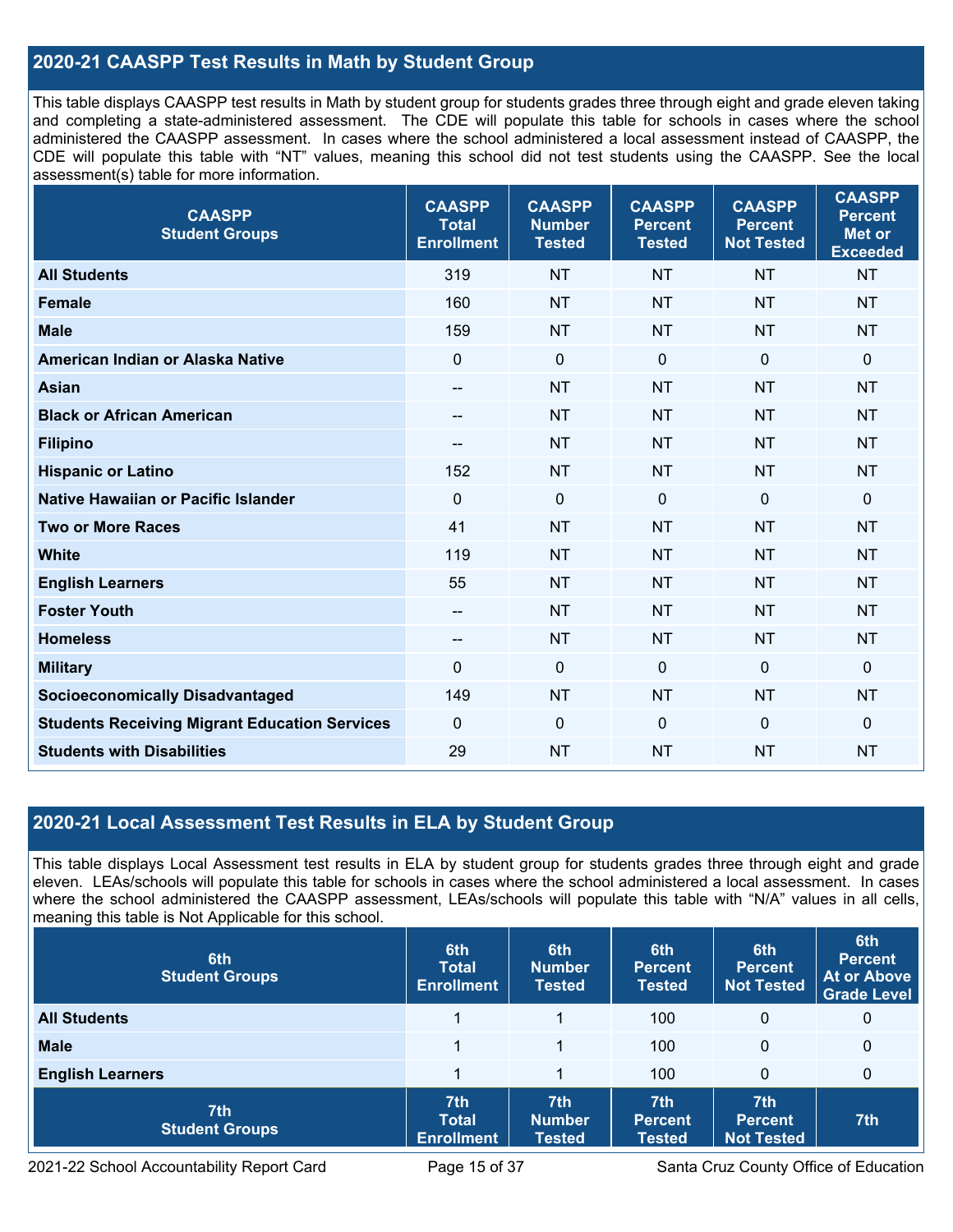|                                                                                                                                |                                           |                                        |                                         |                                             | <b>Percent</b><br><b>At or Above</b><br><b>Grade Level</b>         |
|--------------------------------------------------------------------------------------------------------------------------------|-------------------------------------------|----------------------------------------|-----------------------------------------|---------------------------------------------|--------------------------------------------------------------------|
| <b>All Students</b>                                                                                                            | 6                                         | $\overline{2}$                         | 33                                      | 67                                          | 17                                                                 |
| <b>Female</b>                                                                                                                  | 4                                         | $\mathbf{1}$                           | 25                                      | 75                                          | 25                                                                 |
| <b>Male</b>                                                                                                                    | $\overline{2}$                            | 1                                      | 50                                      | 50                                          | 0                                                                  |
| <b>Hispanic or Latino</b>                                                                                                      | 3                                         | $\overline{2}$                         | 67                                      | 33                                          | 33                                                                 |
| <b>English Learners</b>                                                                                                        | 1                                         | 1                                      | 100                                     |                                             | 0                                                                  |
| <b>Socioeconomically Disadvantaged</b>                                                                                         | 4                                         | $\mathfrak{S}$                         | 75                                      | 25                                          | 25                                                                 |
| <b>Students with Disabilities</b>                                                                                              | 1                                         | 1                                      | 100                                     |                                             | 100                                                                |
| 8th<br><b>Student Groups</b>                                                                                                   | 8th<br><b>Total</b><br><b>Enrollment</b>  | 8th<br><b>Number</b><br><b>Tested</b>  | 8th<br><b>Percent</b><br><b>Tested</b>  | 8th<br><b>Percent</b><br><b>Not Tested</b>  | 8th<br><b>Percent</b><br><b>At or Above</b><br><b>Grade Level</b>  |
| <b>All Students</b>                                                                                                            | 9                                         | $\overline{\mathbf{4}}$                | 44                                      | 56                                          | 25                                                                 |
| <b>Female</b>                                                                                                                  | 3                                         | 1                                      | 33                                      | 67                                          | 0                                                                  |
| <b>Male</b>                                                                                                                    | 6                                         | $\mathfrak{S}$                         | 50                                      | 50                                          | 33                                                                 |
| <b>Hispanic or Latino</b>                                                                                                      | 8                                         | 6                                      | 75                                      | 25                                          | 33                                                                 |
| <b>Socioeconomically Disadvantaged</b>                                                                                         | 6                                         | 4                                      | 67                                      | 33                                          | 50                                                                 |
| 11th<br><b>Student Groups</b>                                                                                                  | 11th<br><b>Total</b><br><b>Enrollment</b> | 11th<br><b>Number</b><br><b>Tested</b> | 11th<br><b>Percent</b><br><b>Tested</b> | 11th<br><b>Percent</b><br><b>Not Tested</b> | 11th<br><b>Percent</b><br><b>At or Above</b><br><b>Grade Level</b> |
| <b>All Students</b>                                                                                                            | 238                                       | 117                                    | 49                                      | 51                                          | 12                                                                 |
| <b>Female</b>                                                                                                                  | 124                                       | 54                                     | 44                                      | 56                                          | 11                                                                 |
| <b>Male</b>                                                                                                                    | 114                                       | 63                                     | 55                                      | 45                                          | 12                                                                 |
| <b>Asian</b>                                                                                                                   | 1                                         | 1                                      | 100                                     |                                             | 100                                                                |
| <b>Hispanic or Latino</b>                                                                                                      | 77                                        | 33                                     | 43                                      | 57                                          | 0                                                                  |
| <b>White</b>                                                                                                                   | 37                                        | 21                                     | 57                                      | 43                                          | 27                                                                 |
| <b>English Learners</b>                                                                                                        | 33                                        | 18                                     | 55                                      | 45                                          | $\pmb{0}$                                                          |
| <b>Socioeconomically Disadvantaged</b>                                                                                         | 91                                        | 37                                     | 41                                      | 59                                          | $\boldsymbol{9}$                                                   |
| <b>Students with Disabilities</b><br>At or above the orade-level attandard in the context of the local assessment administered | 28                                        | 18                                     | 64                                      | 36                                          | 21                                                                 |

At or above the grade-level standard in the context of the local assessment administered

## **2020-21 Local Assessment Test Results in Math by Student Group**

This table displays Local Assessment test results in Math by student group for students grades three through eight and grade eleven. LEAs/schools will populate this table for schools in cases where the school administered a local assessment. In cases where the school administered the CAASPP assessment, LEAs/schools will populate this table with "N/A" values in all cells, meaning this table is Not Applicable for this school.

| 6th<br><b>Student Groups</b> | 6th<br><b>Total</b><br><b>Enrollment</b> | 6th<br><b>Number</b><br><b>Tested</b> | 6th<br><b>Percent</b><br><b>Tested</b> | 6th<br><b>Percent</b><br><b>Not Tested</b> | 6th<br><b>Percent</b><br><b>At or Above</b><br><b>Grade Level</b> |
|------------------------------|------------------------------------------|---------------------------------------|----------------------------------------|--------------------------------------------|-------------------------------------------------------------------|
| <b>All Students</b>          |                                          |                                       | 100                                    |                                            |                                                                   |
| <b>Male</b>                  |                                          |                                       | 100                                    |                                            |                                                                   |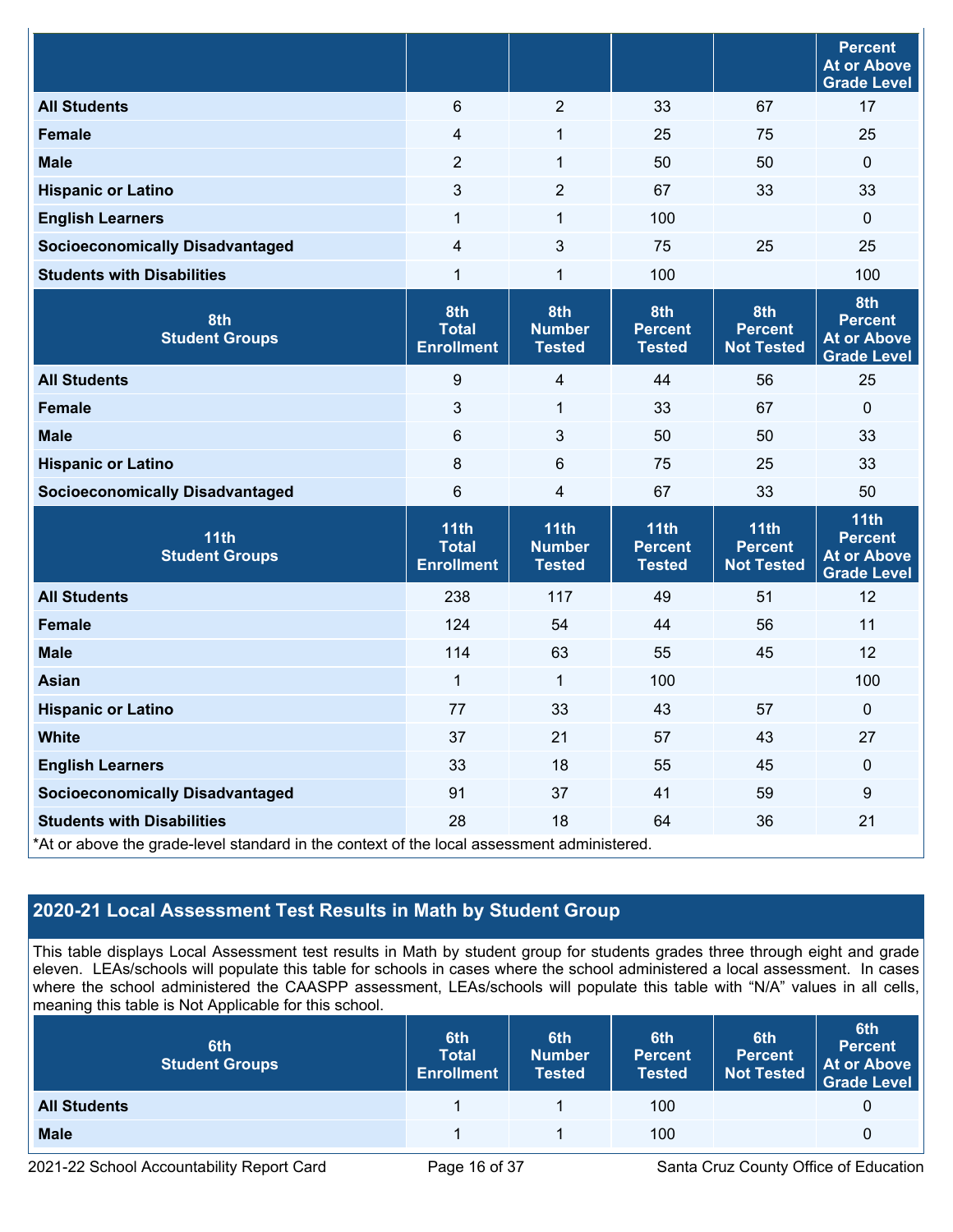| <b>Hispanic or Latino</b>                                                                  | 1                                         | 1                                      | 100                                     |                                                        | 0                                                                  |
|--------------------------------------------------------------------------------------------|-------------------------------------------|----------------------------------------|-----------------------------------------|--------------------------------------------------------|--------------------------------------------------------------------|
| 7th<br><b>Student Groups</b>                                                               | 7th<br><b>Total</b><br><b>Enrollment</b>  | 7th<br><b>Number</b><br><b>Tested</b>  | 7th<br><b>Percent</b><br><b>Tested</b>  | 7 <sup>th</sup><br><b>Percent</b><br><b>Not Tested</b> | 7th<br><b>Percent</b><br><b>At or Above</b><br><b>Grade Level</b>  |
| <b>All Students</b>                                                                        | $6\phantom{a}$                            | $\sqrt{2}$                             | 33                                      | 67                                                     | 17                                                                 |
| <b>Female</b>                                                                              | 4                                         | 1                                      | 25                                      | 75                                                     | 25                                                                 |
| <b>Male</b>                                                                                | $\overline{2}$                            | 1                                      | 50                                      | 50                                                     | $\pmb{0}$                                                          |
| <b>Hispanic or Latino</b>                                                                  | 3                                         | $\overline{2}$                         | 67                                      | 1                                                      | 33                                                                 |
| <b>White</b>                                                                               | 3                                         | $\pmb{0}$                              | $\mathbf 0$                             | 100                                                    | 0                                                                  |
| <b>Socioeconomically Disadvantaged</b>                                                     | 4                                         | 3                                      | 75                                      | 25                                                     | 25                                                                 |
| <b>Students with Disabilities</b>                                                          | 1                                         | 1                                      | 100                                     |                                                        | 100                                                                |
| 8th<br><b>Student Groups</b>                                                               | 8th<br><b>Total</b><br><b>Enrollment</b>  | 8th<br><b>Number</b><br><b>Tested</b>  | 8th<br><b>Percent</b><br><b>Tested</b>  | 8th<br><b>Percent</b><br><b>Not Tested</b>             | 8th<br><b>Percent</b><br><b>At or Above</b><br><b>Grade Level</b>  |
| <b>All Students</b>                                                                        | 9                                         | $\overline{2}$                         | 22                                      | 78                                                     | 11                                                                 |
| <b>Female</b>                                                                              | 5                                         | 1                                      | 20                                      | 80                                                     | 20                                                                 |
| <b>Male</b>                                                                                | $\overline{\mathbf{4}}$                   | $\mathbf{1}$                           | 25                                      | 75                                                     | 0                                                                  |
| <b>Hispanic or Latino</b>                                                                  | 3                                         | $\overline{2}$                         | 67                                      | 33                                                     | 33                                                                 |
| <b>English Learners</b>                                                                    | 1                                         | $\mathbf{1}$                           | 100                                     |                                                        | 0                                                                  |
| <b>Socioeconomically Disadvantaged</b>                                                     | 4                                         | 3                                      | 75                                      | 25                                                     | 25                                                                 |
| <b>Students with Disabilities</b>                                                          | 1                                         | 1                                      | 100                                     |                                                        | 100                                                                |
| 11th<br><b>Student Groups</b>                                                              | 11th<br><b>Total</b><br><b>Enrollment</b> | 11th<br><b>Number</b><br><b>Tested</b> | 11th<br><b>Percent</b><br><b>Tested</b> | 11th<br><b>Percent</b><br><b>Not Tested</b>            | 11th<br><b>Percent</b><br><b>At or Above</b><br><b>Grade Level</b> |
| <b>All Students</b>                                                                        | 238                                       | 115                                    | 48                                      | 52                                                     | 12                                                                 |
| <b>Female</b>                                                                              | 124                                       | 54                                     | 44                                      | 56                                                     | 11                                                                 |
| <b>Male</b>                                                                                | 114                                       | 61                                     | 54                                      | 46                                                     | 12                                                                 |
| <b>Asian</b>                                                                               | 1                                         | 1                                      | 100                                     |                                                        | 100                                                                |
| <b>Hispanic or Latino</b>                                                                  | 77                                        | 33                                     | 43                                      | 57                                                     | $\mathbf 0$                                                        |
| <b>White</b>                                                                               | 37                                        | 21                                     | 57                                      | 43                                                     | 27                                                                 |
| <b>English Learners</b>                                                                    | 33                                        | 18                                     | 55                                      | 45                                                     | $\mathbf 0$                                                        |
| <b>Socioeconomically Disadvantaged</b>                                                     | 91                                        | 37                                     | 41                                      | 59                                                     | $\boldsymbol{9}$                                                   |
| <b>Students with Disabilities</b>                                                          | 28                                        | 18                                     | 64                                      | 36                                                     | 21                                                                 |
| *At or above the grade-level standard in the context of the local assessment administered. |                                           |                                        |                                         |                                                        |                                                                    |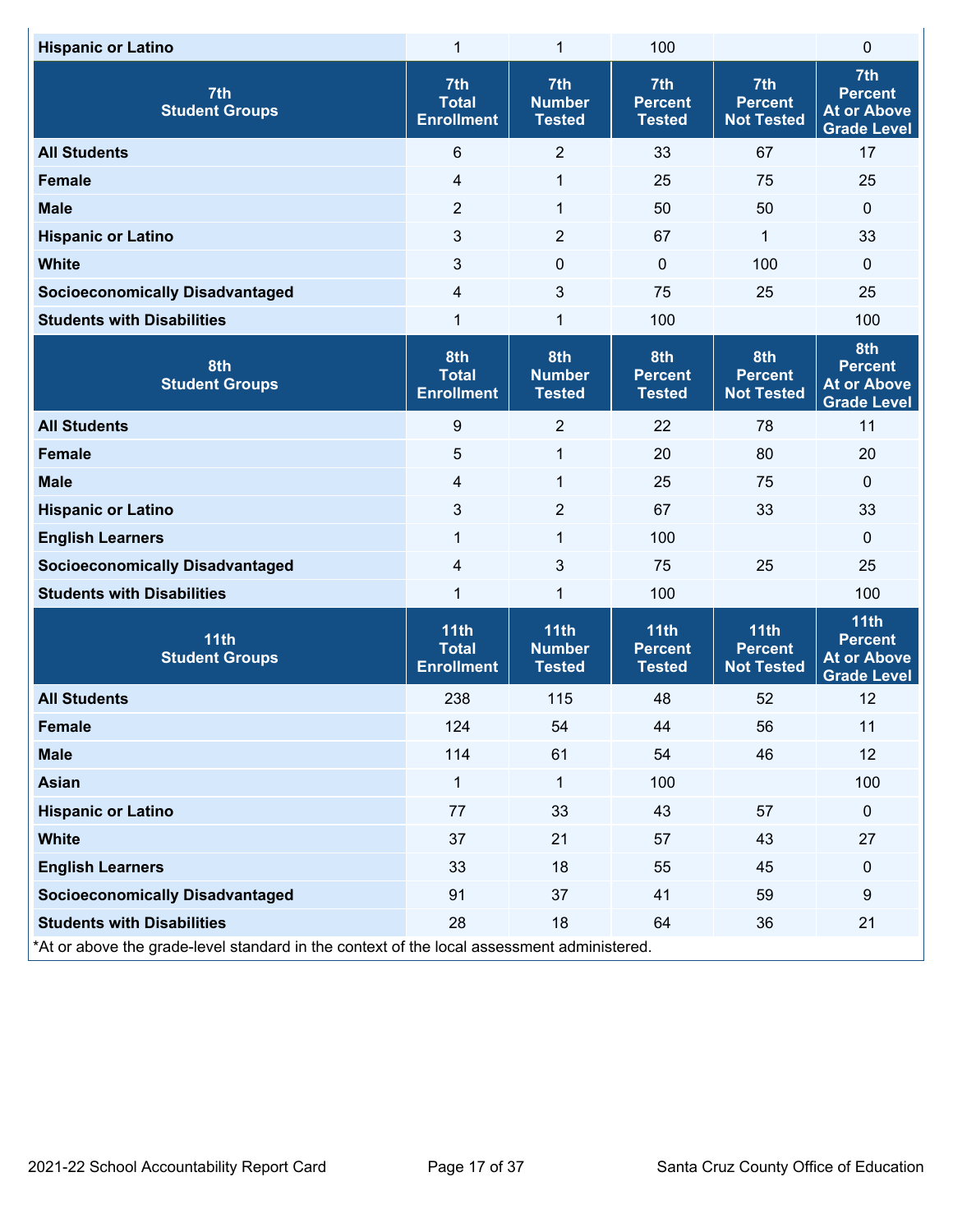## **CAASPP Test Results in Science for All Students**

This table displays the percentage of all students grades five, eight, and High School meeting or exceeding the State Standard.

The 2019-2020 data cells with N/A values indicate that the 2019-2020 data are not available due to the COVID-19 pandemic and resulting summative testing suspension. The Executive Order N-30-20 was issued which waived the assessment, accountability, and reporting requirements for the 2019-2020 school year.

For any 2020-2021 data cells with N/T values indicate that this school did not test students using the CAASPP Science.

| <b>Subject</b>                                  | <b>School</b> | <b>School</b> | <b>District</b> | District | State   | State <sup>1</sup> |
|-------------------------------------------------|---------------|---------------|-----------------|----------|---------|--------------------|
|                                                 | 2019-20       | 2020-21       | 2019-20         | 2020-21  | 2019-20 | 2020-21            |
| <b>Science</b><br>(grades 5, 8 and high school) | N/A           | ΝT            | N/A             | NT       | N/A     | 28.72              |

#### **2020-21 CAASPP Test Results in Science by Student Group**

This table displays CAASPP test results in Science by student group for students grades five, eight, and High School. For any data cells with N/T values indicate that this school did not test students using the CAASPP Science.

| <b>Student Group</b>                                 | <b>Total</b><br><b>Enrollment</b> | <b>Number</b><br><b>Tested</b> | <b>Percent</b><br><b>Tested</b> | <b>Percent</b><br><b>Not Tested</b> | <b>Percent</b><br><b>Met or</b><br><b>Exceeded</b> |
|------------------------------------------------------|-----------------------------------|--------------------------------|---------------------------------|-------------------------------------|----------------------------------------------------|
| <b>All Students</b>                                  | 281                               | <b>NT</b>                      | <b>NT</b>                       | <b>NT</b>                           | <b>NT</b>                                          |
| <b>Female</b>                                        | 127                               | <b>NT</b>                      | <b>NT</b>                       | <b>NT</b>                           | <b>NT</b>                                          |
| <b>Male</b>                                          | 154                               | <b>NT</b>                      | <b>NT</b>                       | <b>NT</b>                           | <b>NT</b>                                          |
| American Indian or Alaska Native                     | $\hspace{0.05cm}$                 | <b>NT</b>                      | <b>NT</b>                       | <b>NT</b>                           | <b>NT</b>                                          |
| <b>Asian</b>                                         | --                                | <b>NT</b>                      | <b>NT</b>                       | <b>NT</b>                           | <b>NT</b>                                          |
| <b>Black or African American</b>                     | $-$                               | <b>NT</b>                      | <b>NT</b>                       | <b>NT</b>                           | <b>NT</b>                                          |
| <b>Filipino</b>                                      |                                   | <b>NT</b>                      | <b>NT</b>                       | <b>NT</b>                           | <b>NT</b>                                          |
| <b>Hispanic or Latino</b>                            | 146                               | <b>NT</b>                      | <b>NT</b>                       | NT                                  | <b>NT</b>                                          |
| Native Hawaiian or Pacific Islander                  | $\Omega$                          | $\overline{0}$                 | $\Omega$                        | $\overline{0}$                      | $\mathbf{0}$                                       |
| <b>Two or More Races</b>                             | 30                                | <b>NT</b>                      | <b>NT</b>                       | <b>NT</b>                           | <b>NT</b>                                          |
| <b>White</b>                                         | 97                                | <b>NT</b>                      | <b>NT</b>                       | <b>NT</b>                           | <b>NT</b>                                          |
| <b>English Learners</b>                              | 39                                | <b>NT</b>                      | <b>NT</b>                       | <b>NT</b>                           | <b>NT</b>                                          |
| <b>Foster Youth</b>                                  | $- -$                             | <b>NT</b>                      | <b>NT</b>                       | <b>NT</b>                           | <b>NT</b>                                          |
| <b>Homeless</b>                                      | --                                | <b>NT</b>                      | <b>NT</b>                       | <b>NT</b>                           | <b>NT</b>                                          |
| <b>Military</b>                                      | $\Omega$                          | 0                              | $\mathbf{0}$                    | $\mathbf{0}$                        | $\mathbf{0}$                                       |
| <b>Socioeconomically Disadvantaged</b>               | 105                               | <b>NT</b>                      | <b>NT</b>                       | <b>NT</b>                           | <b>NT</b>                                          |
| <b>Students Receiving Migrant Education Services</b> | 0                                 | $\Omega$                       | $\Omega$                        | $\Omega$                            | $\mathbf{0}$                                       |
| <b>Students with Disabilities</b>                    | 41                                | <b>NT</b>                      | <b>NT</b>                       | <b>NT</b>                           | <b>NT</b>                                          |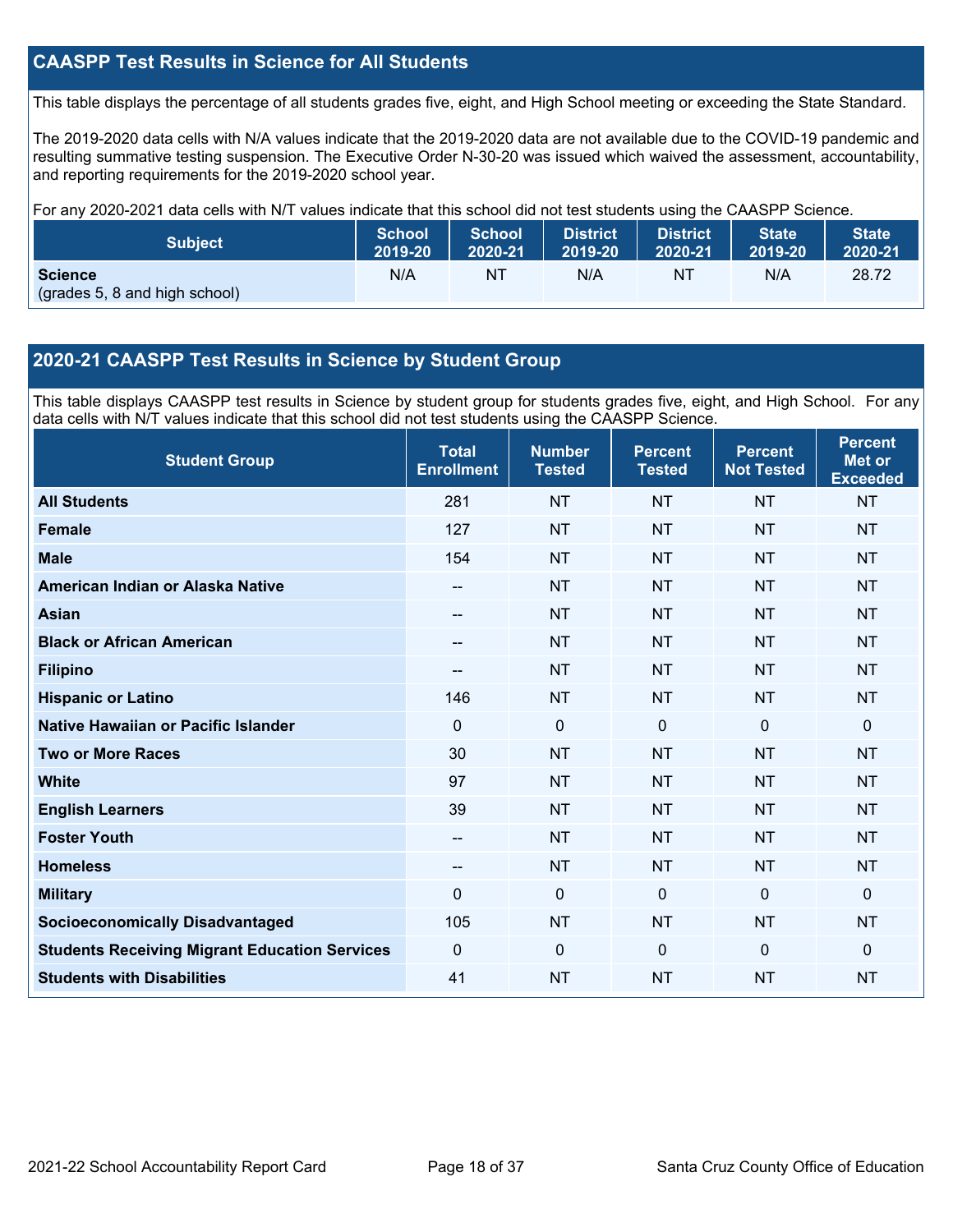#### **2020-21 Career Technical Education Programs**

In close cooperation with classroom teachers, students are provided a comprehensive vocational assessment using the California CareerZone Interest Inventory (part of our Roadmaps Curriculum) and individualized goals are developed at intake as part of an individualized learning plan (ILP). Students are provided an array of services ranging from individual job search and placement assistance, credit analysis and review, exposure to community service activities, guest speakers and field trips, enrollment in on-site Job Search and Work Experience Programs, and assistance with enrollment in post-secondary and other vocational training programs (such as the Career and Technical Education Partnership (CTEP), Adult Education and community college classes). We take students out in the community to facilitate job acquisition and we provide assistance in requesting applications, filling out applications, interviewing and completing new-job paperwork requirements. Once employed, we provide students with comprehensive Work Experience program focused on job retention and success. Teaching staff has received in-service training in integrating the Roadmaps Curriculum into the regular curriculum and provided with materials for use in the classroom. The primary representative for the CTE advisory committee in 2020-21 was Mark Hodges, CTEP Director. The industries represented were: Construction Technology, Agriculture Production, Early Childhood Education, Culinary Arts, Fire Science, Hospitality, Tourism, and Recreation, Criminal Justice and Landscape Design. The 2021-22 school year has seen the addition of an Information Technology course.

The Santa Cruz County Alternative Education department works in conjunction with community colleges throughout the greater San Francisco Bay Area and our local Cabrillo College to help facilitate the transition from our program to college. In addition, the Santa Cruz COE Alternative Education department works closely with local industry to to support students in finding and keeping jobs in our community. Our Work Experience Coordinator and specialists work with our Alternative Education students throughout Santa Cruz County. Students in our programs have access to individualized assistance with their resume, interview preparation, and career exploration.

Teachers at all of our sites tie their curriculum and instruction to college and career themes. At numerous sites, students have the opportunity to engage in Work Based Learning (WBL). WBL is a great opportunity for students to bridge their in-class learning with real world, hands-on activities. Students who participate in WBL or internships have the chance to learn valuable soft skills alongside their peers.

| 2020-21 Career Technical Education (CTE) Participation                                                                            |                                  |  |  |  |  |  |
|-----------------------------------------------------------------------------------------------------------------------------------|----------------------------------|--|--|--|--|--|
| <b>Measure</b>                                                                                                                    | <b>CTE Program Participation</b> |  |  |  |  |  |
| <b>Number of Pupils Participating in CTE</b>                                                                                      |                                  |  |  |  |  |  |
| Percent of Pupils that Complete a CTE Program and Earn a High School Diploma                                                      | 25                               |  |  |  |  |  |
| Percent of CTE Courses that are Sequenced or Articulated Between the School and<br><b>Institutions of Postsecondary Education</b> |                                  |  |  |  |  |  |

### **Course Enrollment/Completion**

This table displays the course enrollment/completion of University of California (UC) and/or California State University (CSU) admission requirements.

| <b>UC/CSU Course Measure</b>                                                | <b>Percent</b> |
|-----------------------------------------------------------------------------|----------------|
| 2020-2021 Pupils Enrolled in Courses Required for UC/CSU Admission          |                |
| 2019-2020 Graduates Who Completed All Courses Required for UC/CSU Admission | 70.26          |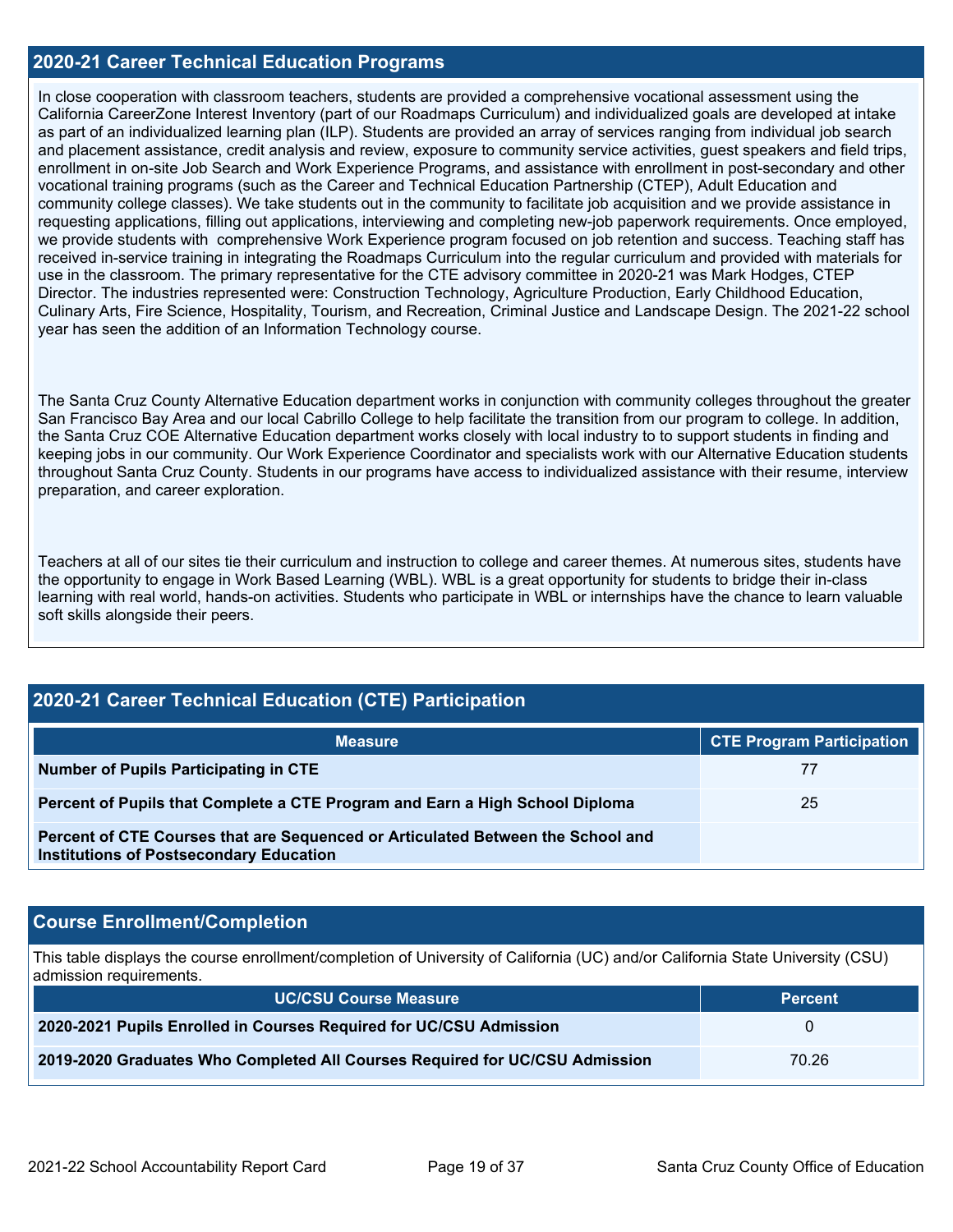## **B. Pupil Outcomes State Priority: Other Pupil Outcomes**

The SARC provides the following information relevant to the State priority: Other Pupil Outcomes (Priority 8): Pupil outcomes in the subject area of physical education.

### **2020-21 California Physical Fitness Test Results**

Due to the COVID-19 crisis, the Physical Fitness Test was suspended during the 2020-2021 school year and therefore no data are reported and each cell in this table is populated with "N/A."

| <b>Grade Level</b> | <b>Four of Six Fitness Standards</b> | Five of Six Fitness Standards   Six of Six Fitness Standards | Percentage of Students Meeting   Percentage of Students Meeting   Percentage of Students Meeting |
|--------------------|--------------------------------------|--------------------------------------------------------------|--------------------------------------------------------------------------------------------------|
| Grade 5            | N/A                                  | N/A                                                          | N/A                                                                                              |
| Grade 7            | N/A                                  | N/A                                                          | N/A                                                                                              |
| Grade 9            | N/A                                  | N/A                                                          | N/A                                                                                              |

## **C. Engagement State Priority: Parental Involvement**

The SARC provides the following information relevant to the State priority: Parental Involvement (Priority 3): Efforts the school district makes to seek parent input in making decisions regarding the school district and at each school site.

### **2021-22 Opportunities for Parental Involvement**

As in previous years, we have aligned our continuous improvement efforts and solicited stakeholder involvement to inform and provide feedback regarding our goals and actions. During the 21-22 school year, for Covid-19 safety reasons, we continued with our adherence to virtual meetings. The Alternative Education Administration and staff have met with parents from the School Site Council, ELAC, DELAC, and the LCAP Parent Advisory Group. The purpose of these meetings were to review the implementation of the LCAP, examine metric results, solicit ideas for goals, and report out on actions and expenditures. Flyers in English and Spanish are sent to students and families. Personal phone calls home were made to invite and encourage attendance.

Parent input has indicated that there is widespread interest in and support for:

- 1. Increased ways to communicate between parents and teachers.
- 2. Continued social emotional counseling.
- 3. Personalized Learning Community (PLC) classrooms.
- 4. Opportunities for online and in-person learning.

As a result of the input, the district and school sites are using app-based communications. Our counseling efforts have increased through hiring additional counselors and beginning a counseling cohort which meets monthly to continuously improve. Parents and students continue to discuss their interest in our PLC programs and we have adjusted resources to allow for the PLC programs to grow. There are sufficient devices for one-to-one use in classrooms and at home.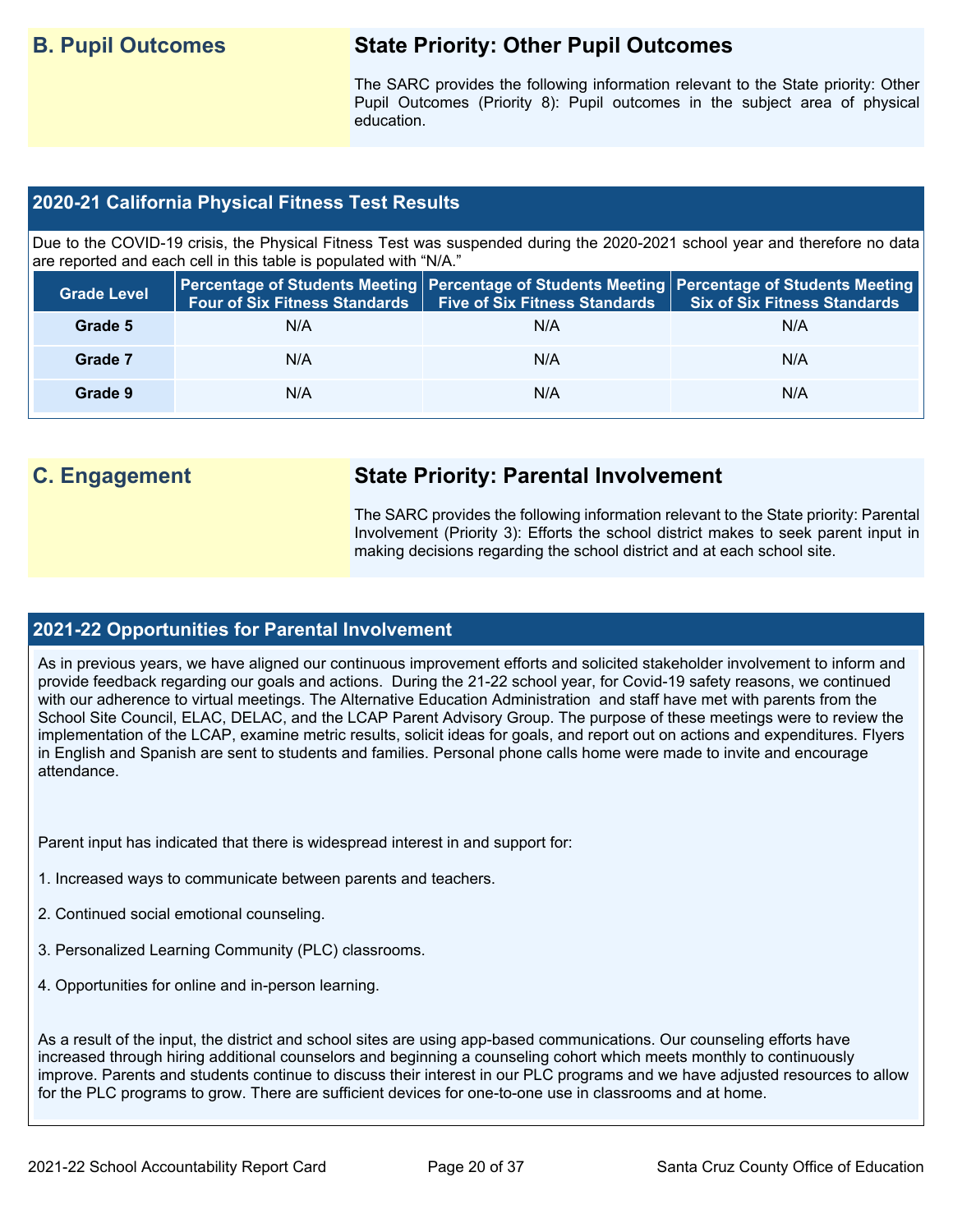## **C. Engagement State Priority: Pupil Engagement**

The SARC provides the following information relevant to the State priority: Pupil Engagement (Priority 5):

- High school dropout rates;
- High school graduation rates; and
- Chronic Absenteeism

## **Dropout Rate and Graduation Rate (Four-Year Cohort Rate)**

| <b>Indicator</b>       | School<br>2018-19 | <b>School</b><br>2019-20 | <b>School</b><br>2020-21 | <b>District</b><br>$2018 - 19$ | <b>District</b><br>2019-20 | <b>District</b><br>2020-21 | <b>State</b><br>2018-19 | <b>State</b><br>2019-20 | <b>State</b><br>2020-21 |
|------------------------|-------------------|--------------------------|--------------------------|--------------------------------|----------------------------|----------------------------|-------------------------|-------------------------|-------------------------|
| <b>Dropout Rate</b>    | 40.6              | 38.0                     | 31.8                     | 40.0                           | 34.2                       | 31.1                       | 9.0                     | 8.9                     | 9.4                     |
| <b>Graduation Rate</b> | 59.1              | 61.1                     | 68.0                     | 57.9                           | 56.1                       | 68.6                       | 84.5                    | 84.2                    | 83.6                    |

## **2020-21 Graduation Rate by Student Group (Four-Year Cohort Rate)**

This table displays the 2020-21 graduation rate by student group. For information on the Four-Year Adjusted Cohort Graduation Rate (ACGR), visit the CDE Adjusted Cohort Graduation Rate web page at [www.cde.ca.gov/ds/ad/acgrinfo.asp.](http://www.cde.ca.gov/ds/ad/acgrinfo.asp)

| <b>Student Group</b>                                 | <b>Number of</b><br><b>Students in Cohort</b> | <b>Number of</b><br><b>Cohort Graduates</b> | <b>Cohort</b><br><b>Graduation Rate</b> |
|------------------------------------------------------|-----------------------------------------------|---------------------------------------------|-----------------------------------------|
| <b>All Students</b>                                  | 431                                           | 293                                         | 68.0                                    |
| <b>Female</b>                                        | 200                                           | 152                                         | 76.0                                    |
| <b>Male</b>                                          | 231                                           | 141                                         | 61.0                                    |
| American Indian or Alaska Native                     | $\overline{\phantom{m}}$                      | $\hspace{0.05cm}$ – $\hspace{0.05cm}$       | $\overline{\phantom{a}}$                |
| <b>Asian</b>                                         | $\hspace{0.05cm}$                             | $\hspace{0.05cm}$                           | $\overline{\phantom{a}}$                |
| <b>Black or African American</b>                     | $\hspace{0.05cm}$                             | $\hspace{0.05cm}$                           | --                                      |
| <b>Filipino</b>                                      | $\overline{\phantom{m}}$                      | $\overline{\phantom{a}}$                    | --                                      |
| <b>Hispanic or Latino</b>                            | 214                                           | 134                                         | 62.6                                    |
| Native Hawaiian or Pacific Islander                  | $\mathbf 0$                                   | $\mathbf 0$                                 | 0.00                                    |
| <b>Two or More Races</b>                             | 15                                            | 9                                           | 60.0                                    |
| <b>White</b>                                         | 147                                           | 108                                         | 73.5                                    |
| <b>English Learners</b>                              | 78                                            | 36                                          | 46.2                                    |
| <b>Foster Youth</b>                                  | $\overline{\phantom{a}}$                      | $\hspace{0.05cm}$ – $\hspace{0.05cm}$       | $-\!$ $\!-$                             |
| <b>Homeless</b>                                      | 35                                            | 19                                          | 54.3                                    |
| <b>Socioeconomically Disadvantaged</b>               | 303                                           | 194                                         | 64.0                                    |
| <b>Students Receiving Migrant Education Services</b> | --                                            | $\overline{\phantom{a}}$                    | --                                      |
| <b>Students with Disabilities</b>                    | 57                                            | 35                                          | 61.4                                    |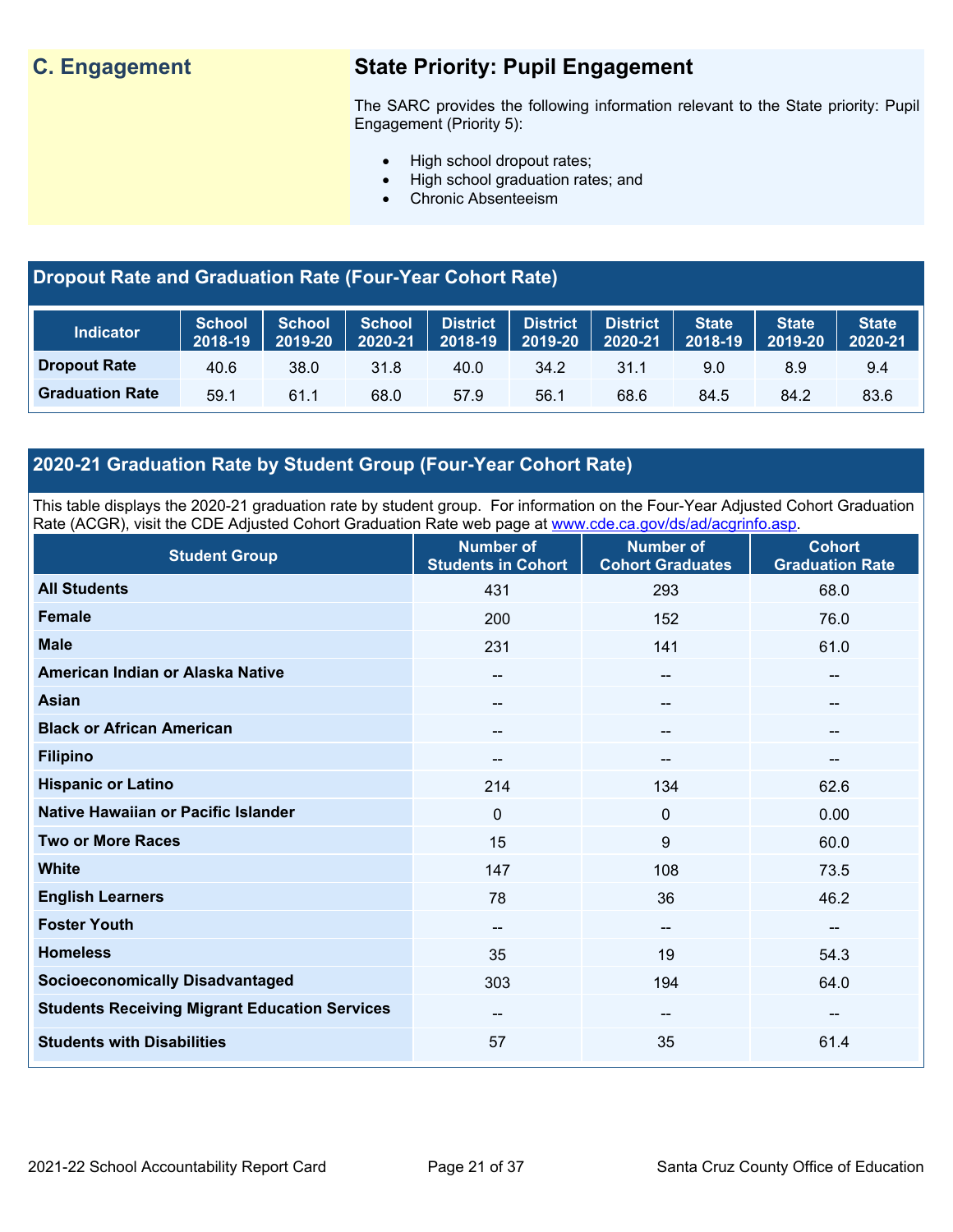## **2020-21 Chronic Absenteeism by Student Group**

| <b>Student Group</b>                                 | <b>Cumulative</b><br><b>Enrollment</b> | <b>Chronic</b><br><b>Absenteeism</b><br><b>Eligible Enrollment</b> | <b>Chronic</b><br><b>Absenteeism</b><br><b>Count</b> | <b>Chronic</b><br><b>Absenteeism</b><br><b>Rate</b> |
|------------------------------------------------------|----------------------------------------|--------------------------------------------------------------------|------------------------------------------------------|-----------------------------------------------------|
| <b>All Students</b>                                  | 1059                                   | 995                                                                | 112                                                  | 11.3                                                |
| <b>Female</b>                                        | 523                                    | 501                                                                | 49                                                   | 9.8                                                 |
| <b>Male</b>                                          | 536                                    | 494                                                                | 63                                                   | 12.8                                                |
| American Indian or Alaska Native                     | 5                                      | 5                                                                  | 1                                                    | 20.0                                                |
| <b>Asian</b>                                         | 11                                     | 10                                                                 | 1                                                    | 10.0                                                |
| <b>Black or African American</b>                     | 10                                     | 8                                                                  | 1                                                    | 12.5                                                |
| <b>Filipino</b>                                      | 5                                      | $\overline{4}$                                                     | $\mathbf{0}$                                         | 0.0                                                 |
| <b>Hispanic or Latino</b>                            | 490                                    | 472                                                                | 60                                                   | 12.7                                                |
| Native Hawaiian or Pacific Islander                  | 1                                      | $\mathbf 1$                                                        | $\mathbf 0$                                          | 0.0                                                 |
| <b>Two or More Races</b>                             | 42                                     | 39                                                                 | 3                                                    | 7.7                                                 |
| <b>White</b>                                         | 411                                    | 375                                                                | 34                                                   | 9.1                                                 |
| <b>English Learners</b>                              | 154                                    | 149                                                                | 11                                                   | 7.4                                                 |
| <b>Foster Youth</b>                                  | 13                                     | 13                                                                 | 3                                                    | 23.1                                                |
| <b>Homeless</b>                                      | 6                                      | 6                                                                  | 1                                                    | 16.7                                                |
| <b>Socioeconomically Disadvantaged</b>               | 498                                    | 487                                                                | 63                                                   | 12.9                                                |
| <b>Students Receiving Migrant Education Services</b> | $\mathbf{0}$                           | $\mathbf{0}$                                                       | $\Omega$                                             | 0.0                                                 |
| <b>Students with Disabilities</b>                    | 119                                    | 112                                                                | 14                                                   | 12.5                                                |

## **C. Engagement State Priority: School Climate**

The SARC provides the following information relevant to the State priority: School Climate (Priority 6):

- Pupil suspension rates;
- Pupil expulsion rates; and
- Other local measures on the sense of safety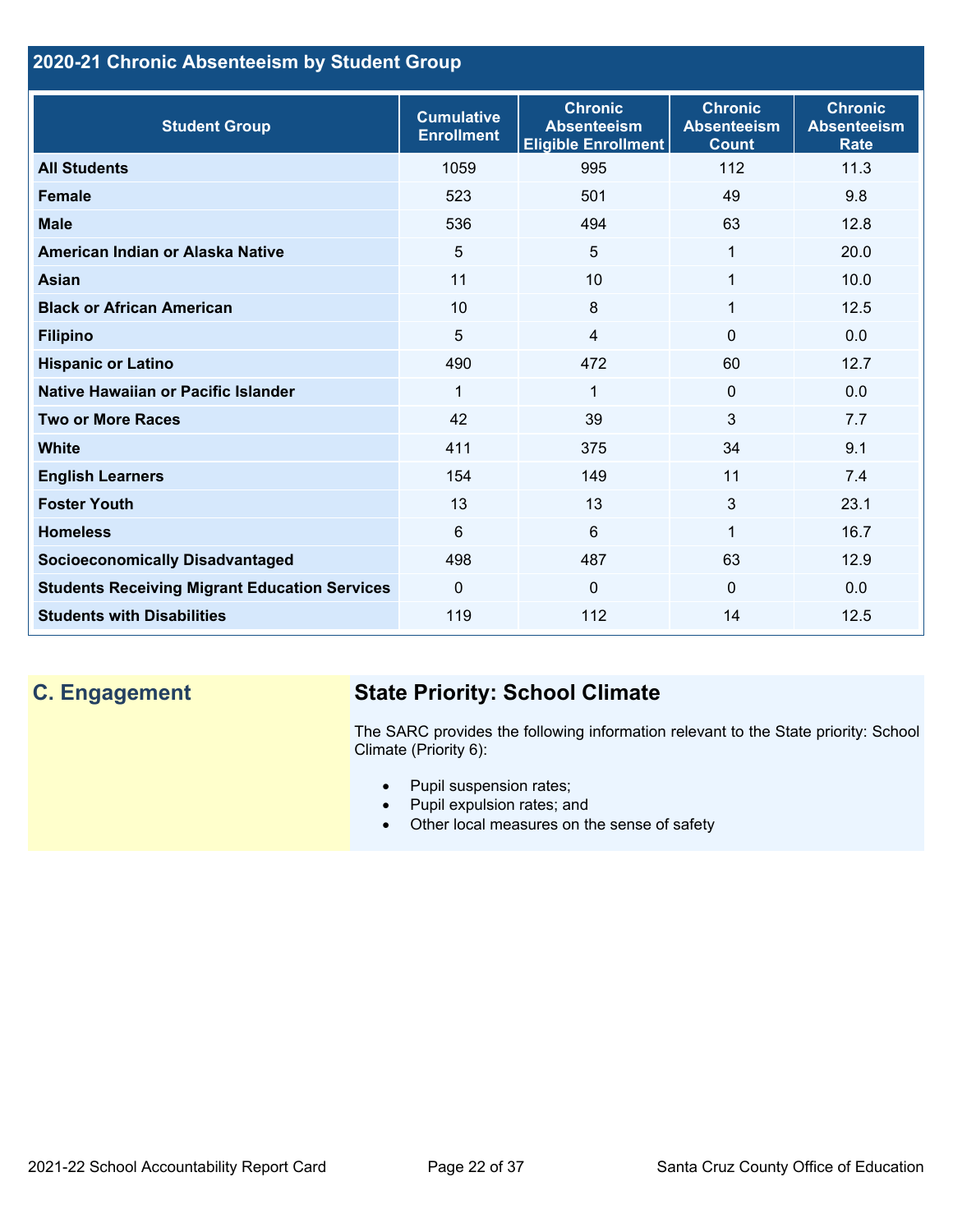#### **Suspensions and Expulsions**

This table displays suspensions and expulsions data collected between July through June, each full school year respectively. Data collected during the 2020-21 school year may not be comparable to earlier years of this collection due to differences in learning mode instruction in response to the COVID-19 pandemic.

| <b>Subject</b>     | <b>School</b><br>2018-19 | <b>School</b><br>2020-21 | <b>District</b><br>2018-19 | <b>District</b><br>2020-21 | <b>State</b><br>2018-19 | <b>State</b><br>2020-21 |
|--------------------|--------------------------|--------------------------|----------------------------|----------------------------|-------------------------|-------------------------|
| <b>Suspensions</b> | 0.18                     | 0.00                     | 0.68                       | 0.00                       | 3.47                    | 0.20                    |
| <b>Expulsions</b>  | 0.00                     | 0.00                     | 0.00                       | 0.00                       | 0.08                    | 0.00                    |

This table displays suspensions and expulsions data collected between July through February, partial school year due to the COVID-19 pandemic. The 2019-2020 suspensions and expulsions rate data are not comparable to other year data because the 2019-2020 school year is a partial school year due to the COVID-19 crisis. As such, it would be inappropriate to make any comparisons in rates of suspensions and expulsions in the 2019-2020 school year compared to other school years.

| <b>Subject</b>     | <b>School</b><br>2019-20 | <b>District</b><br>2019-20 | <b>State</b><br>2019-20 |  |
|--------------------|--------------------------|----------------------------|-------------------------|--|
| <b>Suspensions</b> | 0.00                     | 0.19                       | 2.45                    |  |
| <b>Expulsions</b>  | 0.00                     | 0.00                       | 0.05                    |  |

### **2020-21 Suspensions and Expulsions by Student Group**

| <b>Student Group</b>                                 | <b>Suspensions Rate</b> | <b>Expulsions Rate</b> |
|------------------------------------------------------|-------------------------|------------------------|
| <b>All Students</b>                                  | 0.00                    | 0.00                   |
| <b>Female</b>                                        | 0.00                    | 0.00                   |
| <b>Male</b>                                          | 0.00                    | 0.00                   |
| American Indian or Alaska Native                     | 0.00                    | 0.00                   |
| Asian                                                | 0.00                    | 0.00                   |
| <b>Black or African American</b>                     | 0.00                    | 0.00                   |
| <b>Filipino</b>                                      | 0.00                    | 0.00                   |
| <b>Hispanic or Latino</b>                            | 0.00                    | 0.00                   |
| Native Hawaiian or Pacific Islander                  | 0.00                    | 0.00                   |
| <b>Two or More Races</b>                             | 0.00                    | 0.00                   |
| <b>White</b>                                         | 0.00                    | 0.00                   |
| <b>English Learners</b>                              | 0.00                    | 0.00                   |
| <b>Foster Youth</b>                                  | 0.00                    | 0.00                   |
| <b>Homeless</b>                                      | 0.00                    | 0.00                   |
| <b>Socioeconomically Disadvantaged</b>               | 0.00                    | 0.00                   |
| <b>Students Receiving Migrant Education Services</b> | 0.00                    | 0.00                   |
| <b>Students with Disabilities</b>                    | 0.00                    | 0.00                   |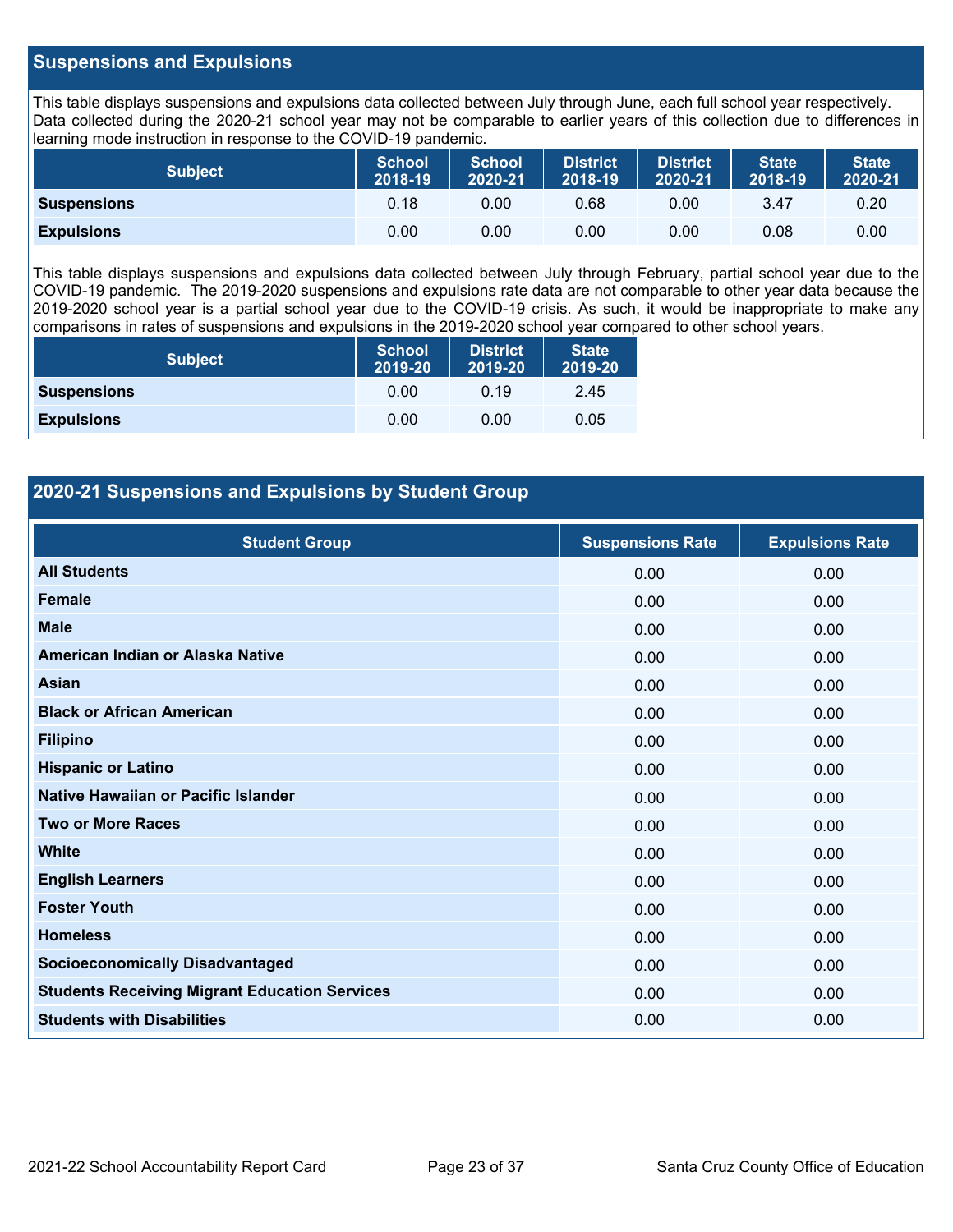#### **2021-22 School Safety Plan**

Santa Cruz COE Alternative Education updates and reviews its School Safety Plan annually. The plan includes a Safe School Vision, a description of the school grounds and the condition of facilities. The plan also provides school rules and regulations as well as strategies and procedures for preventing and dealing with emergency situations.

The Santa Cruz COE Alternative Education Comprehensive School Safety Plan analyzes current school safety conditions, describes programs in place at our schools, and defines strategies and programs for continued improvement in providing a safe, orderly, school environment conducive to learning. The analysis results in two action plans, one pertaining to school physical safety and the other centering on issues connected to maintaining a safe and positive school climate. Appendices follow the action plan. These Appendices include specific, mandated policies and procedures connected to the safety strategies and programs described within the analysis section.

The plan was developed by a safety committee with representation and input from the Santa Cruz COE School Site Council and local law enforcement. The plan was last reviewed and discussed with staff in September 2021 and will be updated prior to March 2022 for the 2021-22 school year. The safety committee utilizes multiple sources of data to conduct its study of the current state of school safety as it applies to both school climate and the physical environment. Sources used include, but are not limited to:

- Annual Facilities Inspections
- WASC Self-Study
- Student, Teacher, Parent Perception Surveys
- Program Course of Study
- **Board Policies**
- Healthy Kids Survey
- United Way Community Assessment Project
- Site walk-throughs
- School Site Handbooks
- Student and Staff Interviews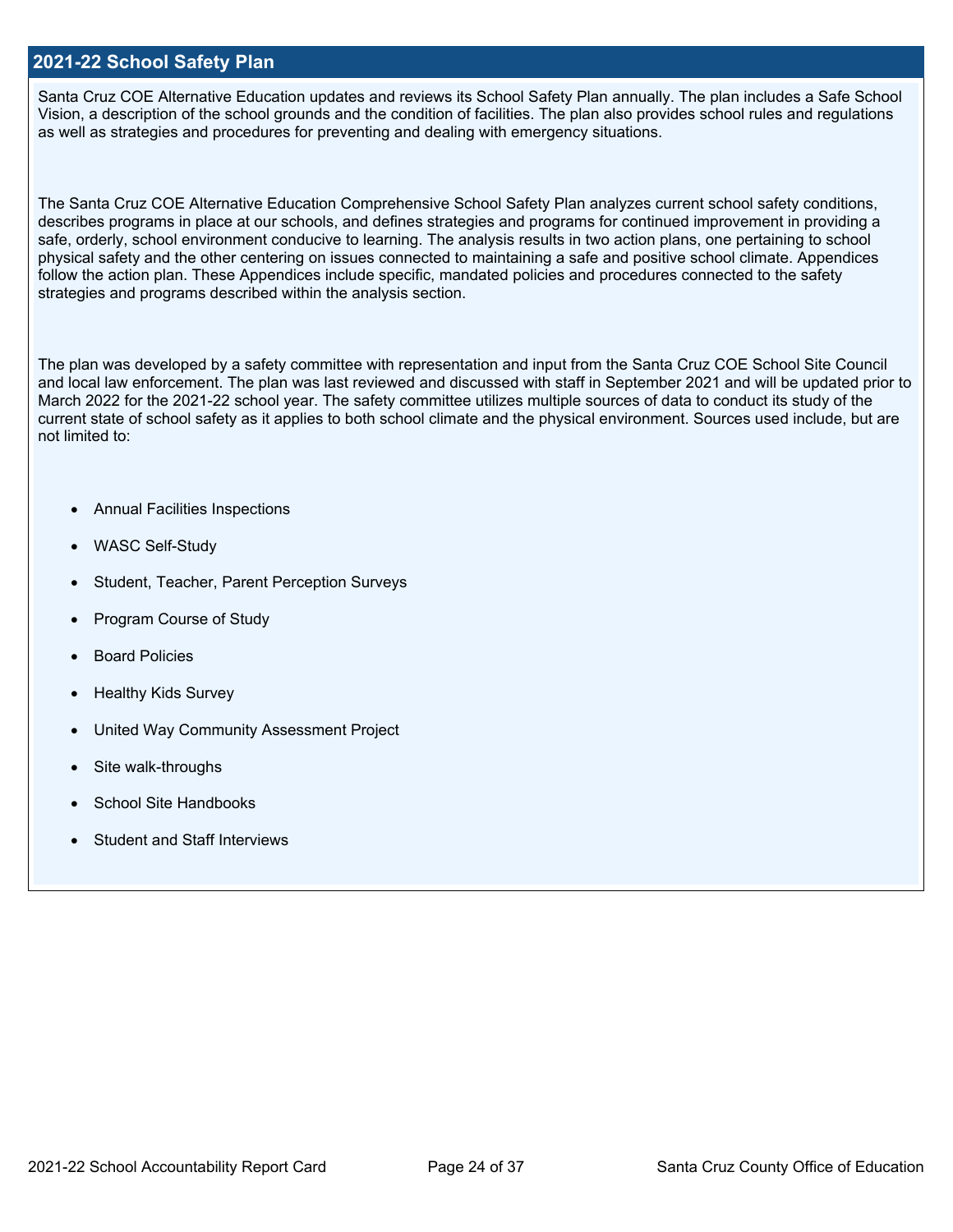#### **2018-19 Secondary Average Class Size and Class Size Distribution**

This table displays the 2018-19 average class size and class size distribution. The columns titled "Number of Classes" indicates how many classes fall into each size category (a range of total students per classroom). At the secondary school level, this information is reported by subject area rather than grade level.

| <b>Subject</b>               | <b>Average</b><br><b>Class</b><br><b>Size</b> | <b>1-22 Students</b> | Number of Classes with   Number of Classes with   Number of Classes with<br>23-32 Students | 33+ Students |
|------------------------------|-----------------------------------------------|----------------------|--------------------------------------------------------------------------------------------|--------------|
| <b>English Language Arts</b> |                                               |                      |                                                                                            |              |
| <b>Mathematics</b>           |                                               |                      |                                                                                            |              |
| <b>Science</b>               |                                               |                      |                                                                                            |              |
| <b>Social Science</b>        |                                               |                      |                                                                                            |              |

### **2019-20 Secondary Average Class Size and Class Size Distribution**

This table displays the 2019-20 average class size and class size distribution. The columns titled "Number of Classes" indicates how many classes fall into each size category (a range of total students per classroom). At the secondary school level, this information is reported by subject area rather than grade level.

| <b>Subject</b>               | <b>Average</b><br><b>Class</b><br><b>Size</b> | <b>1-22 Students</b> | Number of Classes with   Number of Classes with   Number of Classes with<br>23-32 Students | 33+ Students |
|------------------------------|-----------------------------------------------|----------------------|--------------------------------------------------------------------------------------------|--------------|
| <b>English Language Arts</b> |                                               |                      |                                                                                            |              |
| <b>Mathematics</b>           |                                               |                      |                                                                                            |              |
| <b>Science</b>               |                                               |                      |                                                                                            |              |
| <b>Social Science</b>        |                                               |                      |                                                                                            |              |

### **2020-21 Secondary Average Class Size and Class Size Distribution**

This table displays the 2020-21 average class size and class size distribution. The columns titled "Number of Classes" indicates how many classes fall into each size category (a range of total students per classroom). At the secondary school level, this information is reported by subject area rather than grade level.

| <b>Subject</b>               | Average<br><b>Class</b><br><b>Size</b> | 1-22 Students | Number of Classes with   Number of Classes with  <br>23-32 Students | <b>Number of Classes with</b><br>33+ Students |
|------------------------------|----------------------------------------|---------------|---------------------------------------------------------------------|-----------------------------------------------|
| <b>English Language Arts</b> |                                        |               |                                                                     |                                               |
| <b>Mathematics</b>           |                                        |               |                                                                     |                                               |
| <b>Science</b>               |                                        |               |                                                                     |                                               |
| <b>Social Science</b>        |                                        |               |                                                                     |                                               |

### **2020-21 Ratio of Pupils to Academic Counselor**

This table displays the ratio of pupils to Academic Counselor. One full time equivalent (FTE) equals one staff member working full time; one FTE could also represent two staff members who each work 50 percent of full time.

| <b>Title</b>                        | <b>Ratio</b> |
|-------------------------------------|--------------|
| <b>Pupils to Academic Counselor</b> | 769          |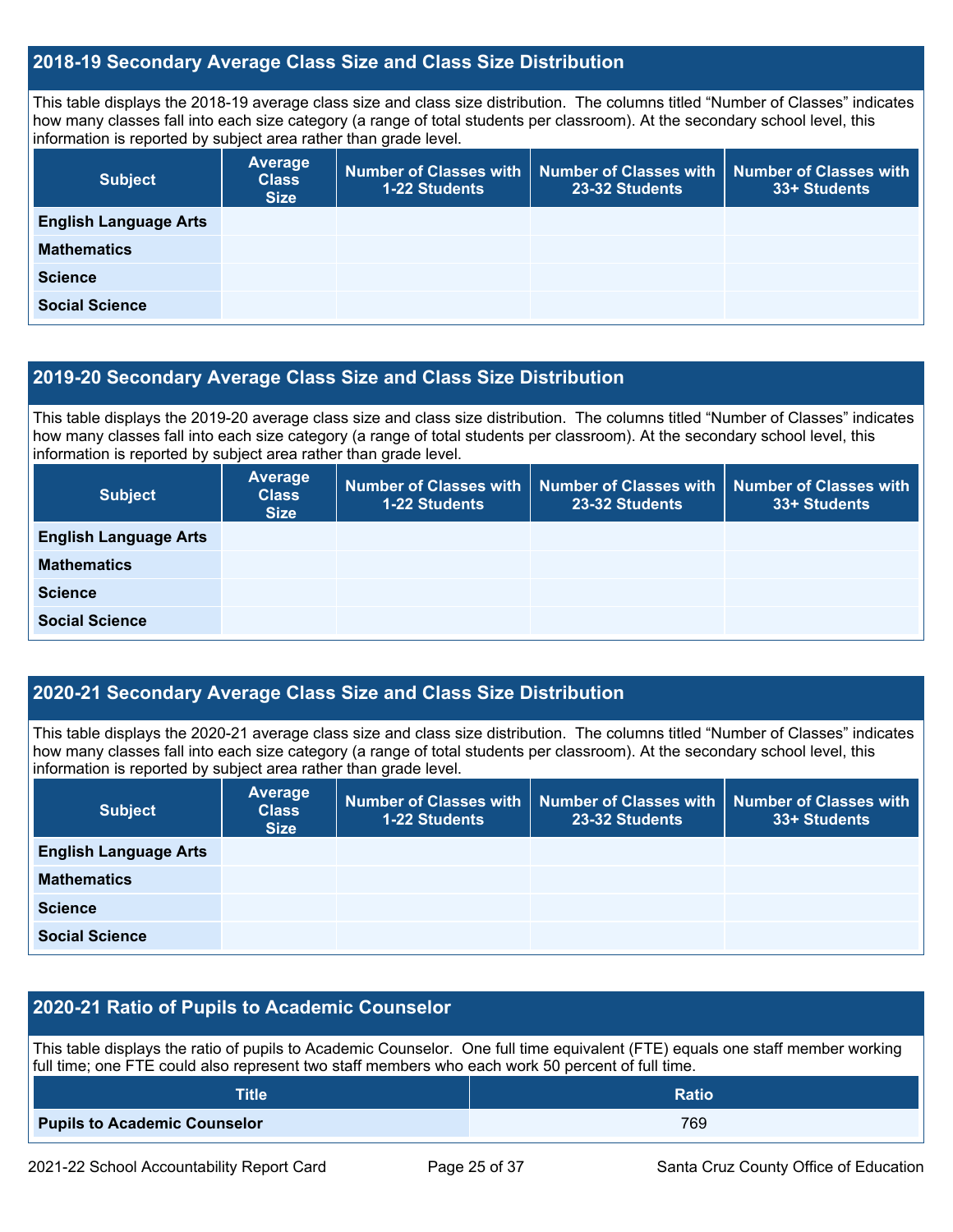## **2020-21 Student Support Services Staff**

This table displays the number of FTE support staff assigned to this school. One full time equivalent (FTE) equals one staff member working full time; one FTE could also represent two staff members who each work 50 percent of full time.

| <b>Title</b>                                                         | <b>Number of FTE Assigned to School</b> |
|----------------------------------------------------------------------|-----------------------------------------|
| <b>Counselor (Academic, Social/Behavioral or Career Development)</b> |                                         |
| Library Media Teacher (Librarian)                                    | $\Omega$                                |
| Library Media Services Staff (Paraprofessional)                      | $\Omega$                                |
| <b>Psychologist</b>                                                  | $\Omega$                                |
| <b>Social Worker</b>                                                 | $\mathbf{0}$                            |
| <b>Speech/Language/Hearing Specialist</b>                            | $\mathbf{0}$                            |
| <b>Resource Specialist (non-teaching)</b>                            | $\Omega$                                |
| <b>Other</b>                                                         | 11.1                                    |

## **2019-20 Expenditures Per Pupil and School Site Teacher Salaries**

This table displays the 2019-20 expenditures per pupil and average teach salary for this school. Cells with N/A values do not require data.

| Level                                                | <b>Total</b><br><b>Expenditures</b><br><b>Per Pupil</b> | <b>Expenditures</b><br><b>Per Pupil</b><br>(Restricted) | <b>Expenditures</b><br><b>Per Pupil</b><br>(Unrestricted) | Average<br><b>Teacher</b><br><b>Salary</b> |
|------------------------------------------------------|---------------------------------------------------------|---------------------------------------------------------|-----------------------------------------------------------|--------------------------------------------|
| <b>School Site</b>                                   | \$13,972.03                                             | \$1,49405                                               | \$12,477.97                                               | \$72,750                                   |
| <b>District</b>                                      | N/A                                                     | N/A                                                     | \$12,663.86                                               |                                            |
| <b>Percent Difference - School Site and District</b> | N/A                                                     | N/A                                                     | $-1.5$                                                    | 8.8                                        |
| <b>State</b>                                         |                                                         |                                                         | \$8.444                                                   |                                            |
| <b>Percent Difference - School Site and State</b>    | N/A                                                     | N/A                                                     | 38.6                                                      | N/A                                        |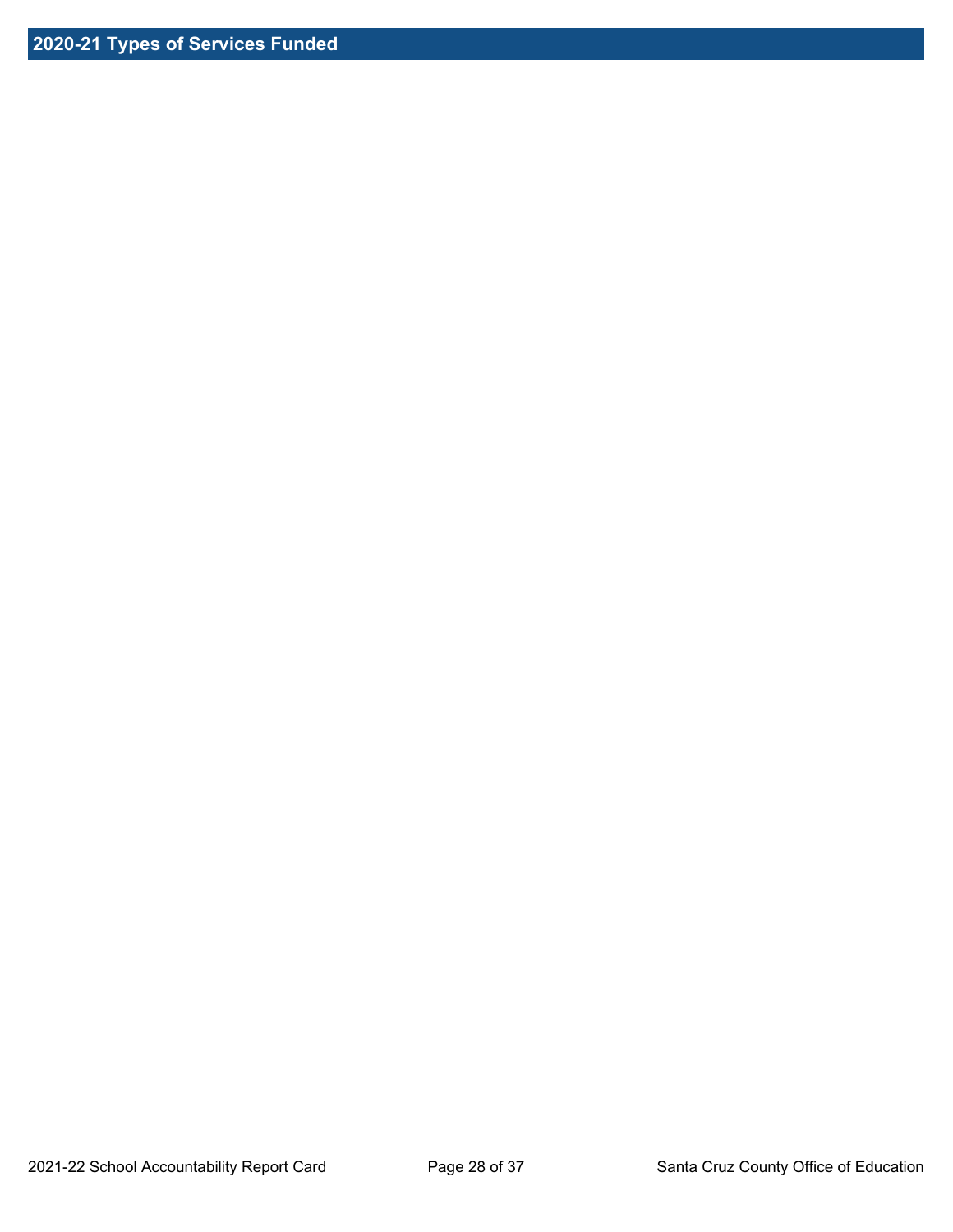#### **Counseling**

The aim of the Santa Cruz COE Alternative Education programs is not only to build academic skills, but also develop life skills, a positive self-concept, appropriate peer relationships, and to help students become productive citizens for the future. Teachers and support staff receive training in the area of conflict resolution and restorative justice. There are social-emotional counselors at all school sites to support students and staff. To increase services, Alternative Education has added additional FTE and contracted with Encompass Youth Services and Children's Behavioral Health.

English Learners

The Alternative Assistant Director serves as the English Learner (EL) Coordinator and works with the Admin team to review and recommend ELD curriculum, oversee staffing, and to ensure bilingual and bi-cultural personnel are appropriately placed at sites as determined by student and community need. The EL Coordinator and Admin team facilitate the ELAC and DELAC, working directly with parents in support of their students' education. Teachers have complete access to our ELD curriculum, and many teachers modify the curriculum to meet the needs of their students. The curriculum is arranged by eight language functions (Making Predictions, Explain and Describe, Sequencing Events, Compare and Contrast, Expressing Opinions, Requesting Information, etc.). Its intention is to engage the student in the use of language structures necessary to complete the focused language function. Staff have been introduced to and are exploring the California EL Roadmap and we send a group of teachers to the countywide Multilingual Network Meetings. This year we are improving stakeholder engagement and gathering input to better serve our English Learners.

Career/Vocational (Preparedness to Enter Workforce)

Three Work Experience Specialists assist students in finding meaningful employment. Classroom teachers are all trained in the Roadmaps Career Education curriculum. Students identify their skills and abilities, learn how to use the Internet, and create resumes and letters of introduction. The California CareerZone is utilized to assist students in identifying career pathways and interests.

Career Technical Education (CTE)

CTE courses are offered to students in all programs. Courses include: Construction Technology, Agriculture Production and Landscape Design, Culinary Arts, Fire Science, Criminal Justice, and Information Technology. Courses are offered in partnership with the Career and Technical Education Partnership (CTEP) at the Santa Cruz County Office of Education. Some students also participate in weekly internships.

#### Visual and Performing Arts

Alternative Education Program partners with the William James Arts Education Program to provide a variety of arts programming at each site. Additional partners include the Santa Cruz Arts Council. Classes include: watercolor painting, sculpture, graphic design, mural design and painting, mask making, collage, ceramics, and quilting. In 2020-21, the Santa Cruz COE was awarded one of the state SSAE grants. Part of the mission of the grant was to increase the arts opportunities for our Alternative Education students. We have several programs at various locations in our county. While the grant has sunsetted, these visiting artist programs continue to be supported using additional funding sources.

#### Physical Education

The Alternative Education Department participates in the Monterey Bay Alternative Athletic League. Over ten schools participate in competitive team sports including volleyball, basketball and softball. In addition to organized sports, students have the opportunity to participate in health and wellness classes, including Yoga and other soft-form martial arts.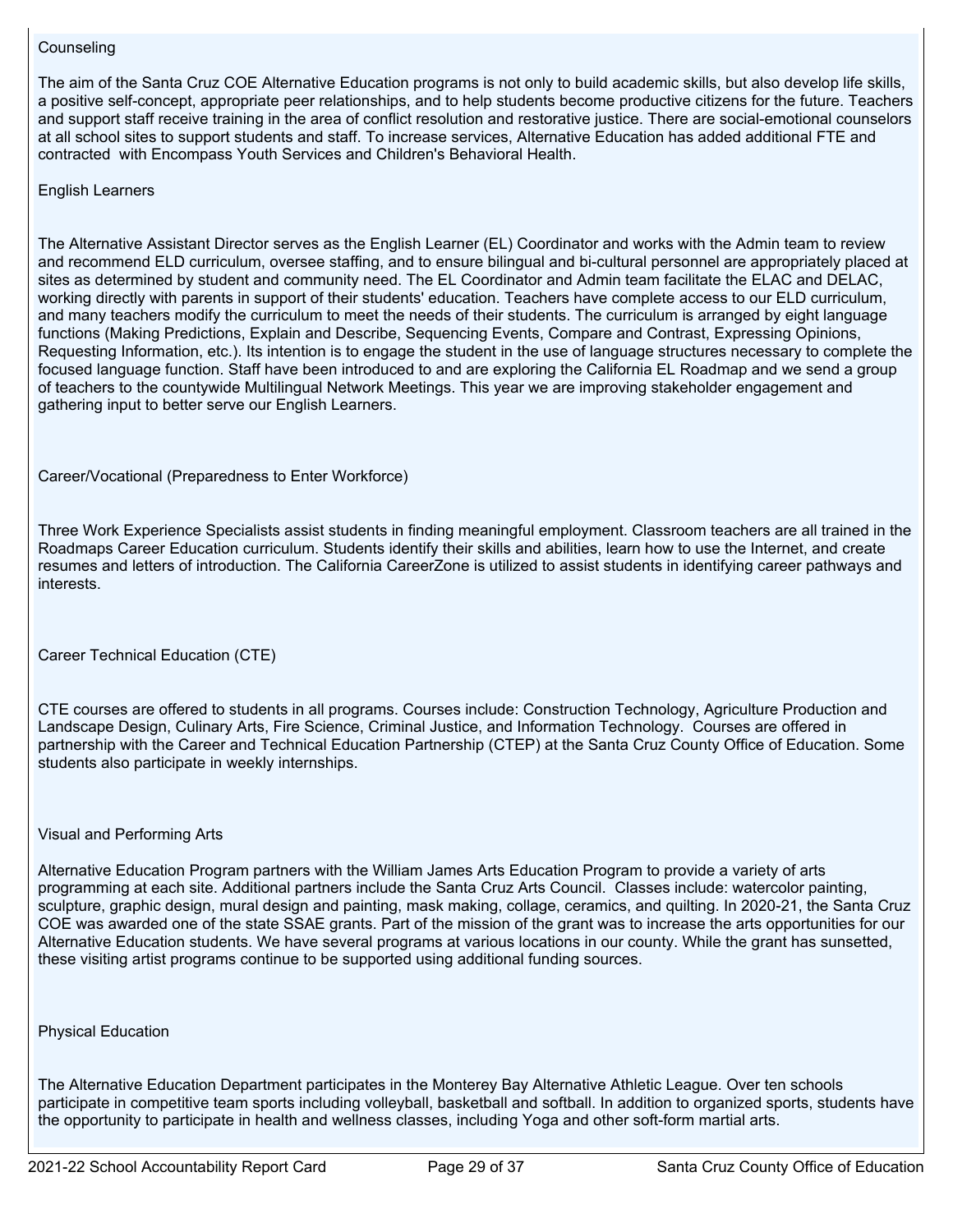#### Academic Tutoring Services

Alternative Educations offers tutoring to students who are performing two or more years below grade level on state tests and local benchmark assessments. Students are able to focus on basic skills and improve their confidence in academic subjects.

Restorative Practices and Conflict Resolution

As part of our commitment to providing alternatives to suspension and expulsion, Alternative Education is committed to relying on Restorative Practices and Conflict Resolution Strategies where ever possible. Restorative Practices seek to repair harm and restore relationships between people and communities. Conflict resolution is used as a method to proactively as well as reactively involve stakeholders, such as students in solving problems through non-violent communication.

## **2019-20 Teacher and Administrative Salaries**

This table displays the 2019-20 Teacher and Administrative salaries. For detailed information on salaries, see the CDE Certification Salaries & Benefits web page at<http://www.cde.ca.gov/ds/fd/cs/>.

| Category                                             | <b>District</b><br><b>Amount</b> | <b>State Average</b><br>for Districts<br>in Same Category |
|------------------------------------------------------|----------------------------------|-----------------------------------------------------------|
| <b>Beginning Teacher Salary</b>                      |                                  |                                                           |
| <b>Mid-Range Teacher Salary</b>                      |                                  |                                                           |
| <b>Highest Teacher Salary</b>                        |                                  |                                                           |
| <b>Average Principal Salary (Elementary)</b>         |                                  |                                                           |
| <b>Average Principal Salary (Middle)</b>             |                                  |                                                           |
| <b>Average Principal Salary (High)</b>               |                                  |                                                           |
| <b>Superintendent Salary</b>                         |                                  |                                                           |
| <b>Percent of Budget for Teacher Salaries</b>        |                                  |                                                           |
| <b>Percent of Budget for Administrative Salaries</b> |                                  |                                                           |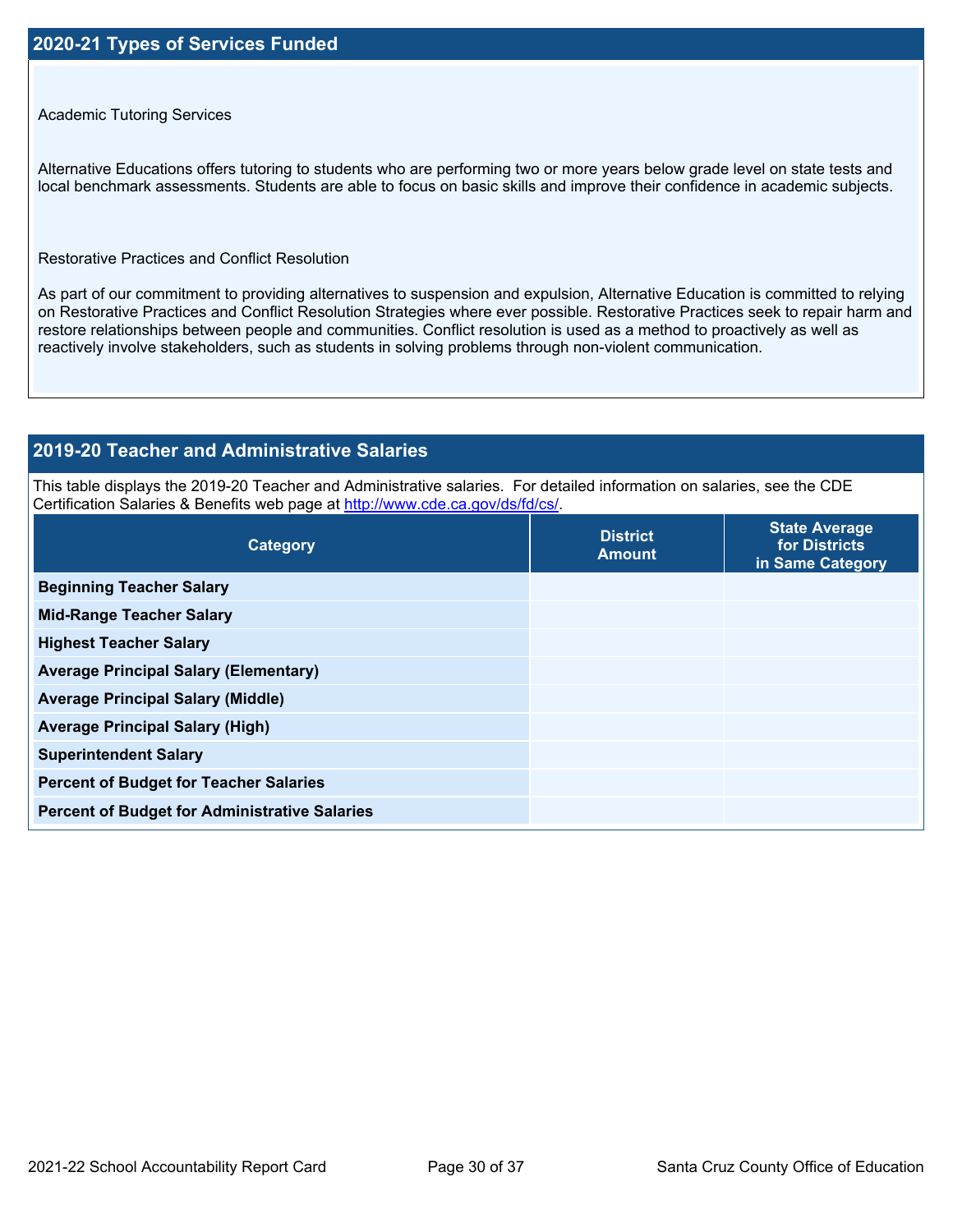## **2020-21 Advanced Placement (AP) Courses**

This table displays the percent of student in AP courses at this school.

#### **Percent of Students in AP Courses**

This table displays the number of AP courses offered at this school where there are student course enrollments of at least one student.

| <b>Subject</b>                  | <b>Number of AP Courses Offered</b> |
|---------------------------------|-------------------------------------|
| <b>Computer Science</b>         | 0                                   |
| <b>English</b>                  | 0                                   |
| <b>Fine and Performing Arts</b> | 0                                   |
| <b>Foreign Language</b>         | 0                                   |
| <b>Mathematics</b>              | 0                                   |
| <b>Science</b>                  | 0                                   |
| <b>Social Science</b>           | 0                                   |
| <b>Total AP Courses Offered</b> | 0                                   |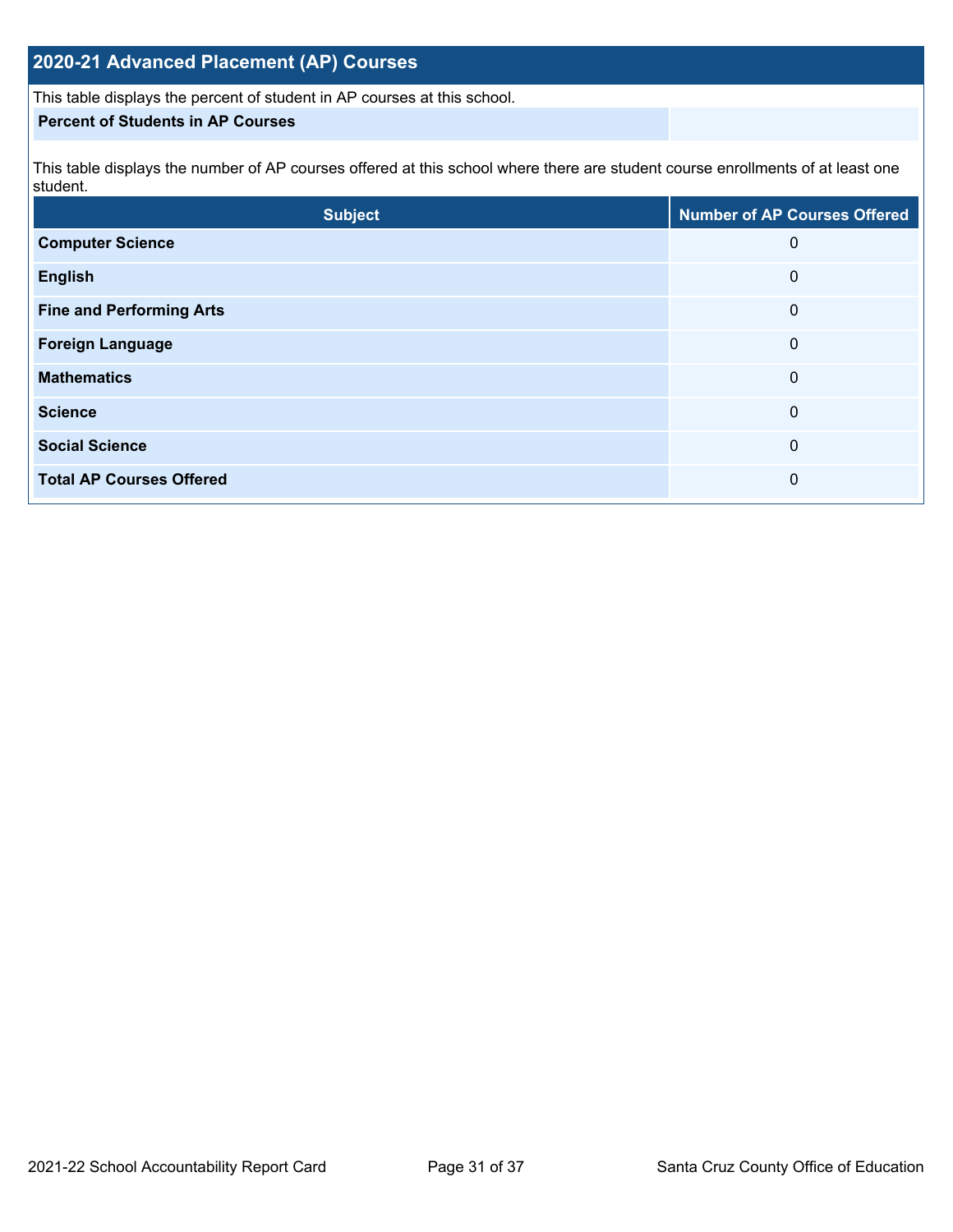#### **Professional Development**

During the 2020-21 and 2021-22 school years, professional development has been focused on the implementation of the Common Core State Standards and Next Generation Science Standards, effective English Language Arts curriculum and instructional strategies that include supporting our multilingual students, effective Math instruction, and the integration of technology (especially around Distance Learning). Social Emotional Learning and School Safety have also been a major focus integrated throughout the different Professional Development offerings.

Alternative Education leadership and staff share a strong collegial bond based on trust and shared commitment to students and each other. Every year begins with a full-day orientation where the superintendent addresses the entire County Office staff. At this time, the administrative team of Alternative Education meets with the entire staff to set the tone for the year and to outline goals regarding student achievement and professional development. Goals are determined based on student achievement data from state tests and local benchmark assessments. Orientation day allows veteran staff members to meet new staff, which begins the process of forging community. At least one other opportunity each year is provided specifically for team building. At the beginning of the year, each staff member also receives a yearlong calendar outlining the focus of each weekly staff meeting and professional development days. In addition to a calendar, a staff handbook is provided that details everything from district policy to classroom procedures, as well as testing dates and evaluation procedures.

Three full days of professional development are offered each school year. Topics depend on current PD focus areas, student and staff needs, as well as on staff interest. Interest and needs are determined by survey data, formal and informal discussions between and among administrators and staff, and by data analysis. Teachers are also encouraged and supported to attend outside professional development conferences and workshops of interest. All new teachers are provided the opportunity to clear their credential through the Santa Cruz/Silicon Valley New Teacher Project, a teacher induction program. SCSVNTP is a two-year program that involves the building of a teacher/mentor relationship and a series of New Teacher seminars designed to meet the California Standards for the Teaching Profession and facilitate development as a skilled teacher. New teachers are also mentored by a veteran teacher from Alternative Education, someone whose experience can help them with everyday operations and systems of classroom management. The mentor also facilitates visits to other alternative education sites to experience instructional strategies and management systems unique to particular alternative education student populations.

During the year, teachers and instructional aides attend weekly staff meetings. Each month, one meeting is focused on all staff, one is focused on collaboration at school sites, one is focused on Collaborative Learning Communities implementation, and in some months an additional meeting is focused on leadership teams and professional learning options. Collaborative Learning Communities (CLC) were developed for teachers to come together to learn about interactive instructional routines that work in conjunction with vocabulary instruction. The vocabulary instruction focuses on high impact words necessary for success in college and career. With the CLC, teachers have the opportunity to collaborate and compare instructional efforts. There is dedicated time for teachers to come together and evaluate student work, successes and challenges. Although we value our diverse and unique programs we hope that through this instructional emphasis, we can collectively focus on emphasizing effective instruction.

This table displays the number of school days dedicated to staff development and continuous improvement.

| <b>Subject</b>                                                                  |  | $\vert$ 2019-20 2020-21 2021-22 |
|---------------------------------------------------------------------------------|--|---------------------------------|
| Number of school days dedicated to Staff Development and Continuous Improvement |  |                                 |

# **Santa Cruz County Office of Education 2020-21 Local Accountability Report Card (LARC) Addendum**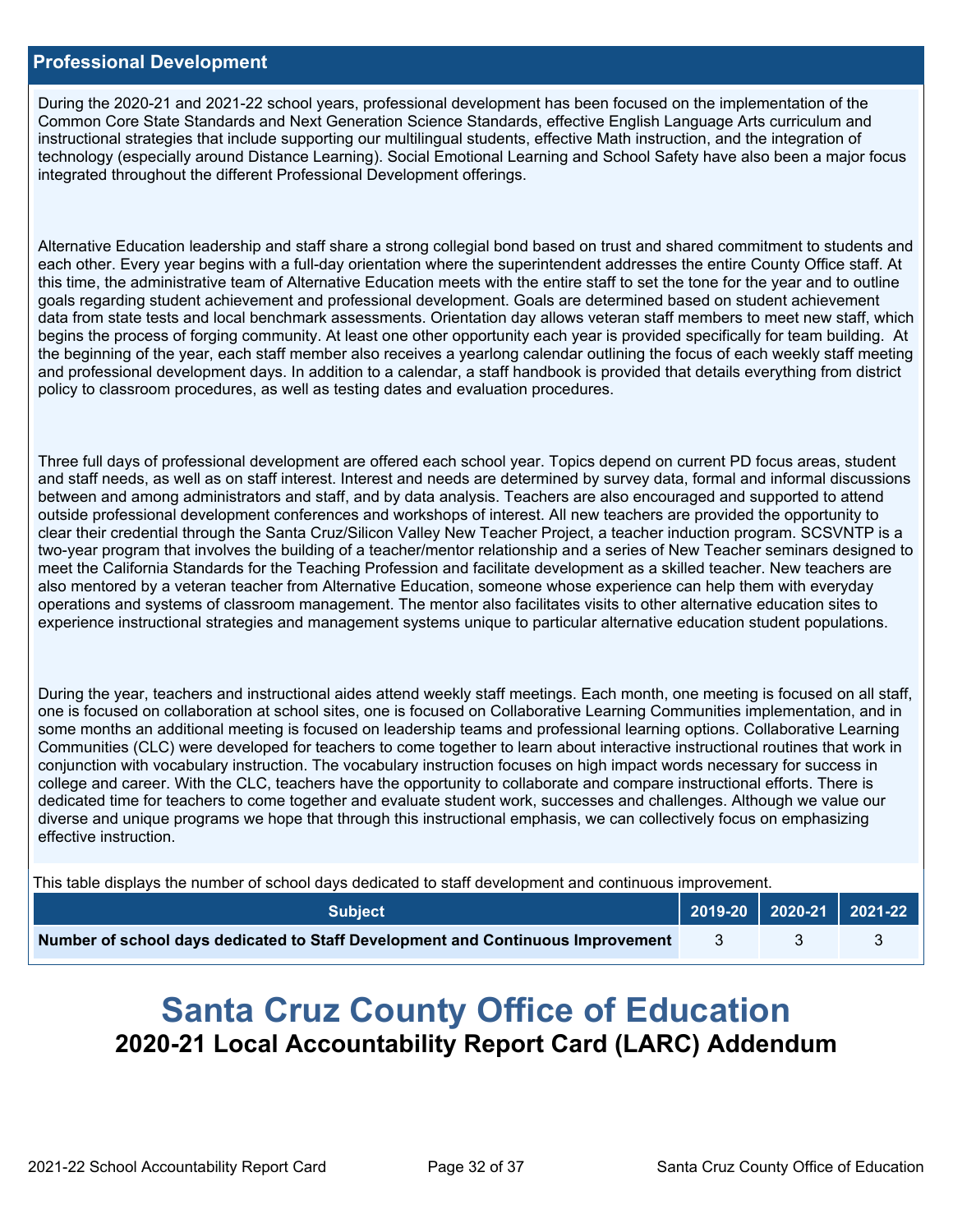## **Local Accountability Report Card (LARC) Addendum**

**2020-21 Local Accountability Report Card (LARC) Addendum Overview**



On July 14, 2021, the California State Board of Education (SBE) determined that the California Department of Education (CDE) will use the SARC as the mechanism to conduct a one-time data collection of the LEA-level aggregate test results of all school's local assessments administered during the 2020–2021 school year in order to meet the federal Every Students Succeeds Act (ESSA) reporting requirement for the Local Educational Agency Accountability Report Cards (LARCs).

Each local educational agency (LEA) is responsible for preparing and posting their annual LARC in accordance with the federal ESSA. As a courtesy, the CDE prepares and posts the LARCs on behalf of all LEAs.

Only for the 2020–2021 school year and the 2020–2021 LARCs, LEAs are required to report their aggregate local assessments test results at the LEA-level to the CDE by populating the tables below via the SARC. These data will be used to meet the LEAs' federal requirement for their LARCs. Note that it is the responsibility of the school and LEA to ensure that all student privacy and suppression rules are in place when reporting data in Tables 3 and 4 in the Addendum, as applicable.

The tables below are not part of the SBE approved 2020–2021 SARC template but rather are the mechanism by which these required data will be collected from LEAs.

For purposes of the LARC and the following tables, an LEA is defined as a school district, a county office of education, or a direct funded charter school.

| 2021-22 District Contact Information |                                       |  |  |  |  |
|--------------------------------------|---------------------------------------|--|--|--|--|
| <b>District Name</b>                 | Santa Cruz County Office of Education |  |  |  |  |
| <b>Phone Number</b>                  | $(831)$ 466-5600                      |  |  |  |  |
| Superintendent                       | Faris Sabbah                          |  |  |  |  |
| <b>Email Address</b>                 | fsabbah@santacruzcoe.org              |  |  |  |  |
| <b>District Website Address</b>      | www.santacruzcoe.org                  |  |  |  |  |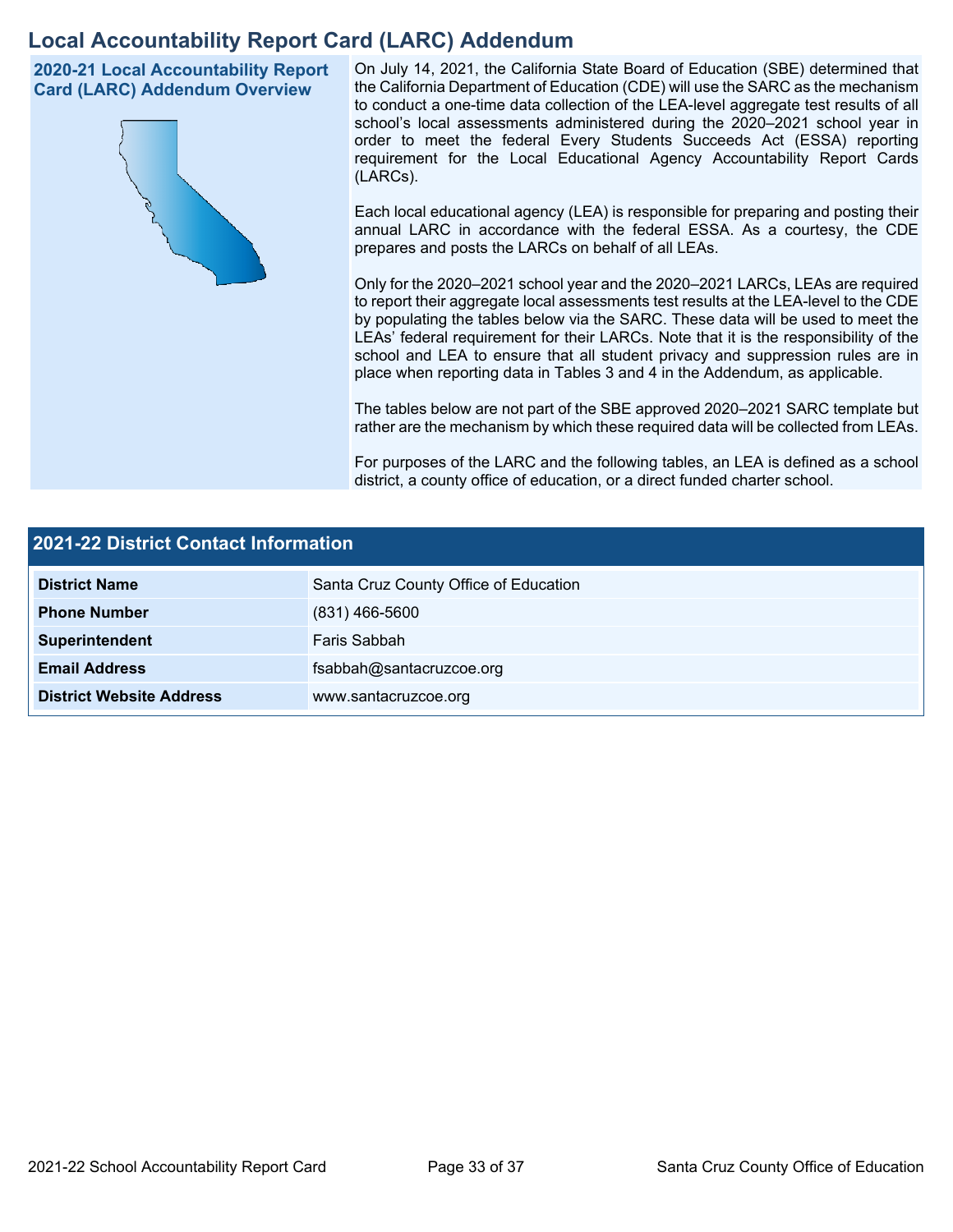## **2020-21 CAASPP Test Results in ELA by Student Group**

This table displays CAASPP test results in ELA by student group for students grades three through eight and grade eleven taking and completing a state-administered assessment. The CDE will populate this table for schools in cases where the school administered the CAASPP assessment. In cases where the school administered a local assessment instead of CAASPP, the CDE will populate this table with "NT" values, meaning this school did not test students using the CAASPP. See the local assessment(s) table for more information.

| <b>CAASPP</b><br><b>Student Groups</b>               | <b>CAASPP</b><br><b>Total</b><br><b>Enrollment</b> | <b>CAASPP</b><br><b>Number</b><br><b>Tested</b> | <b>CAASPP</b><br><b>Percent</b><br><b>Tested</b> | <b>CAASPP</b><br><b>Percent</b><br><b>Not Tested</b> | <b>CAASPP</b><br><b>Percent</b><br>Met or<br><b>Exceeded</b> |
|------------------------------------------------------|----------------------------------------------------|-------------------------------------------------|--------------------------------------------------|------------------------------------------------------|--------------------------------------------------------------|
| <b>All Students</b>                                  | 372                                                | 14                                              | 3.76                                             | 96.24                                                | 0.00                                                         |
| <b>Female</b>                                        | 179                                                | 3                                               | 1.68                                             | 98.32                                                | --                                                           |
| <b>Male</b>                                          | 193                                                | 11                                              | 5.70                                             | 94.30                                                | 0.00                                                         |
| American Indian or Alaska Native                     | $\mathbf 0$                                        | $\mathbf 0$                                     | $\mathbf{0}$                                     | $\mathbf 0$                                          | $\mathbf 0$                                                  |
| <b>Asian</b>                                         |                                                    | --                                              |                                                  |                                                      |                                                              |
| <b>Black or African American</b>                     |                                                    | --                                              | --                                               | $\overline{\phantom{m}}$                             | --                                                           |
| <b>Filipino</b>                                      |                                                    | --                                              |                                                  |                                                      |                                                              |
| <b>Hispanic or Latino</b>                            | 181                                                | 6                                               | 3.31                                             | 96.69                                                |                                                              |
| <b>Native Hawaiian or Pacific Islander</b>           | $\Omega$                                           | $\pmb{0}$                                       | 0                                                | 0                                                    | $\mathbf{0}$                                                 |
| <b>Two or More Races</b>                             | 43                                                 | 1                                               | 2.33                                             | 97.67                                                | $\qquad \qquad -$                                            |
| <b>White</b>                                         | 138                                                | 7                                               | 5.07                                             | 94.93                                                | $\qquad \qquad \textbf{---}$                                 |
| <b>English Learners</b>                              | 69                                                 | 3                                               | 4.35                                             | 95.65                                                |                                                              |
| <b>Foster Youth</b>                                  | $- -$                                              | $-$                                             | --                                               |                                                      |                                                              |
| <b>Homeless</b>                                      | 14                                                 | $\overline{2}$                                  | 14.29                                            | 85.71                                                | $\qquad \qquad \textbf{---}$                                 |
| <b>Military</b>                                      | $\mathbf 0$                                        | 0                                               | 0                                                | 0                                                    | 0                                                            |
| <b>Socioeconomically Disadvantaged</b>               | 177                                                | 6                                               | 3.39                                             | 96.61                                                | --                                                           |
| <b>Students Receiving Migrant Education Services</b> | $\Omega$                                           | $\mathbf{0}$                                    | $\Omega$                                         | 0                                                    | $\Omega$                                                     |
| <b>Students with Disabilities</b>                    | 65                                                 | 14                                              | 21.54                                            | 78.46                                                | 0.00                                                         |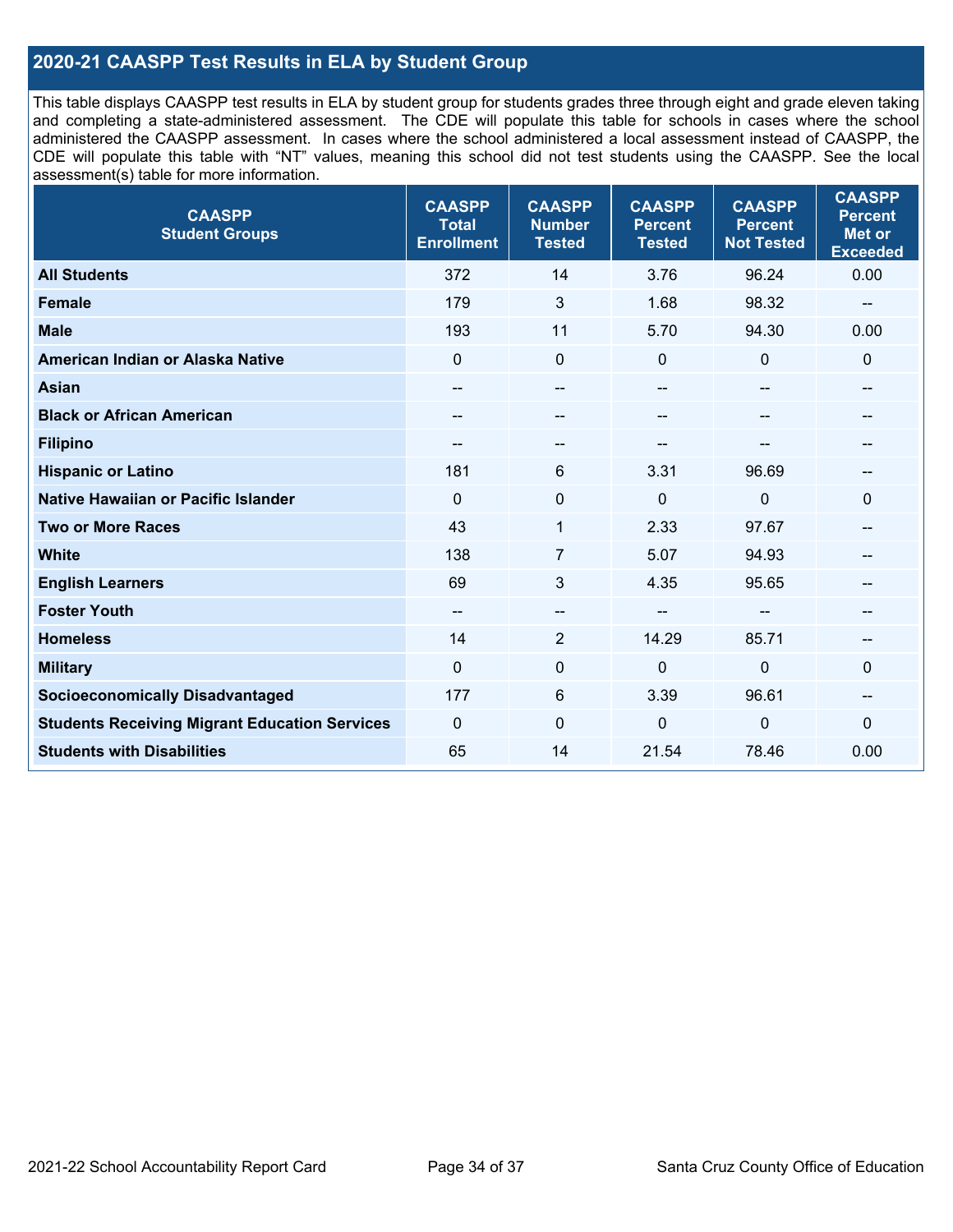## **2020-21 CAASPP Test Results in Math by Student Group**

This table displays CAASPP test results in Math by student group for students grades three through eight and grade eleven taking and completing a state-administered assessment. The CDE will populate this table for schools in cases where the school administered the CAASPP assessment. In cases where the school administered a local assessment instead of CAASPP, the CDE will populate this table with "NT" values, meaning this school did not test students using the CAASPP. See the local assessment(s) table for more information.

| <b>CAASPP</b><br><b>Student Groups</b>               | <b>CAASPP</b><br><b>Total</b><br><b>Enrollment</b> | <b>CAASPP</b><br><b>Number</b><br><b>Tested</b> | <b>CAASPP</b><br><b>Percent</b><br><b>Tested</b> | <b>CAASPP</b><br><b>Percent</b><br><b>Not Tested</b> | <b>CAASPP</b><br><b>Percent</b><br><b>Met or</b><br><b>Exceeded</b> |
|------------------------------------------------------|----------------------------------------------------|-------------------------------------------------|--------------------------------------------------|------------------------------------------------------|---------------------------------------------------------------------|
| <b>All Students</b>                                  | 372                                                | 13                                              | 3.49                                             | 96.51                                                | 0.00                                                                |
| <b>Female</b>                                        | 179                                                | 3                                               | 1.68                                             | 98.32                                                | --                                                                  |
| <b>Male</b>                                          | 193                                                | 10                                              | 5.18                                             | 94.82                                                | $\overline{\phantom{a}}$                                            |
| American Indian or Alaska Native                     | $\mathbf 0$                                        | $\mathbf 0$                                     | $\mathbf 0$                                      | $\overline{0}$                                       | $\mathbf 0$                                                         |
| <b>Asian</b>                                         | $- -$                                              | $-$                                             | $\qquad \qquad -$                                | --                                                   | --                                                                  |
| <b>Black or African American</b>                     | $- -$                                              | $-$                                             | $\qquad \qquad -$                                |                                                      | --                                                                  |
| <b>Filipino</b>                                      | $\overline{\phantom{a}}$                           | $-$                                             |                                                  |                                                      | --                                                                  |
| <b>Hispanic or Latino</b>                            | 181                                                | 6                                               | 3.31                                             | 96.69                                                |                                                                     |
| <b>Native Hawaiian or Pacific Islander</b>           | $\Omega$                                           | 0                                               | $\mathbf 0$                                      | $\mathbf 0$                                          | $\mathbf 0$                                                         |
| <b>Two or More Races</b>                             | 43                                                 | $\mathbf{1}$                                    | 2.33                                             | 97.67                                                | $\qquad \qquad -$                                                   |
| <b>White</b>                                         | 138                                                | 6                                               | 4.35                                             |                                                      | --                                                                  |
| <b>English Learners</b>                              | 69                                                 | 3                                               | 4.35                                             | 95.65                                                |                                                                     |
| <b>Foster Youth</b>                                  | $-\!$                                              | $-$                                             | $\qquad \qquad -$                                |                                                      |                                                                     |
| <b>Homeless</b>                                      | 14                                                 | $\overline{2}$                                  | 14.29                                            | 85.71                                                | --                                                                  |
| <b>Military</b>                                      | $\mathbf 0$                                        | 0                                               | $\mathbf 0$                                      | $\mathbf 0$                                          | $\mathbf 0$                                                         |
| <b>Socioeconomically Disadvantaged</b>               | 177                                                | 5                                               | 2.82                                             | 97.18                                                | $\qquad \qquad \textbf{---}$                                        |
| <b>Students Receiving Migrant Education Services</b> | $\mathbf 0$                                        | $\mathbf{0}$                                    | $\mathbf 0$                                      | $\mathbf 0$                                          | $\mathbf 0$                                                         |
| <b>Students with Disabilities</b>                    | 65                                                 | 13                                              | 20.00                                            | 80.00                                                | 0.00                                                                |

## **2020-21 Local Assessment Test Results in ELA by Student Group**

This table displays Local Assessment test results in ELA by student group for students grades three through eight and grade eleven. LEAs/schools will populate this table for schools in cases where the school administered a local assessment. In cases where the school administered the CAASPP assessment, LEAs/schools will populate this table with "N/A" values in all cells, meaning this table is Not Applicable for this school.

| <b>All Students</b>       |   |                | 100 | 0  | 0           |
|---------------------------|---|----------------|-----|----|-------------|
| <b>Male</b>               |   | 4              | 100 | 0  | $\mathbf 0$ |
| <b>Hispanic or Latino</b> |   |                | 100 | 0  | $\mathbf 0$ |
| <b>English Learners</b>   |   | 4              | 100 | 0  | $\mathbf 0$ |
| <b>All Students</b>       | 6 | 2              | 33  | 67 | 17          |
| Female                    | 4 |                | 40  | 75 | 25          |
| <b>Male</b>               | 2 |                | 50  | 50 | $\mathbf 0$ |
| <b>Hispanic or Latino</b> | 3 | $\overline{2}$ | 67  | 33 | 33          |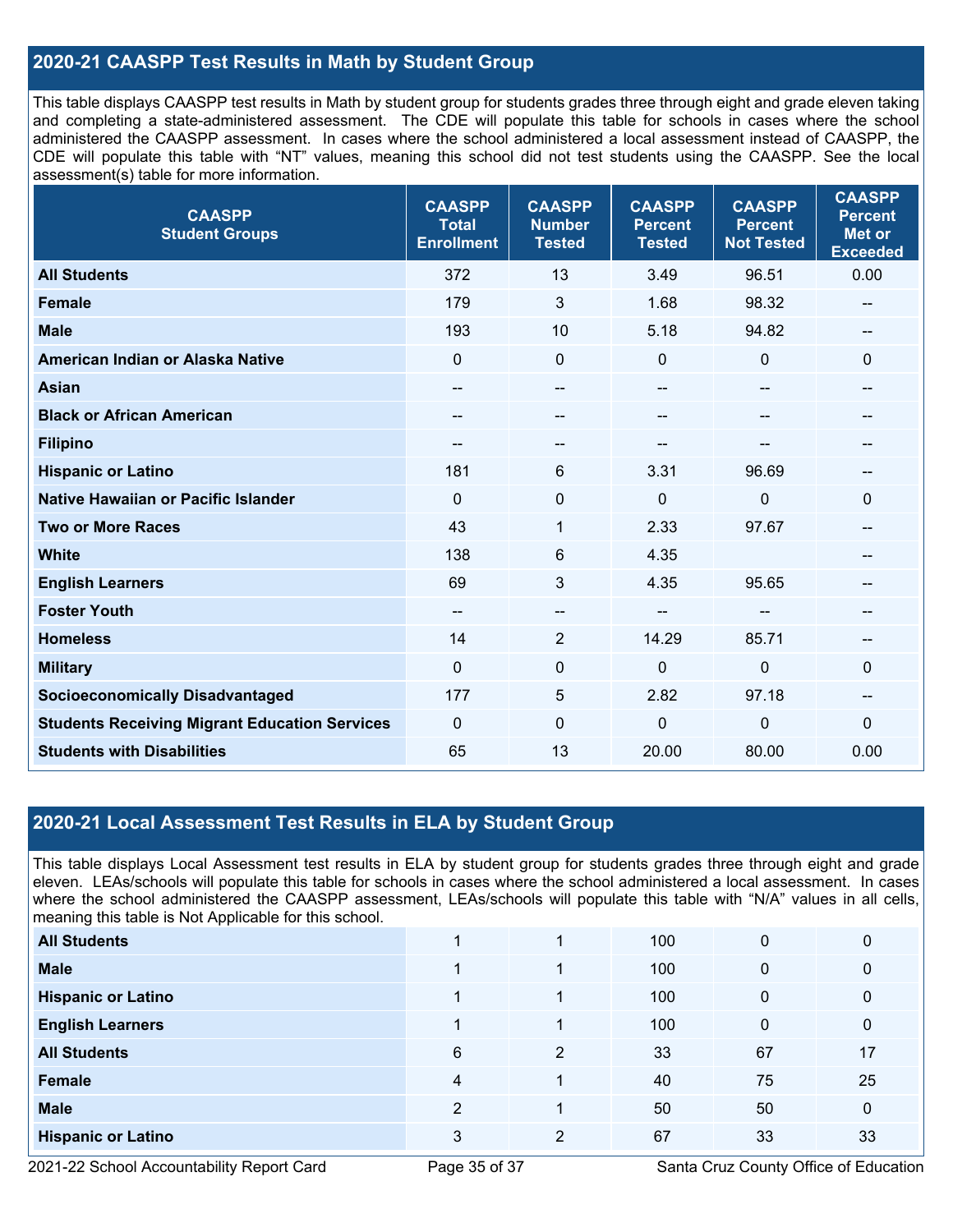| <b>English Learners</b>                | 1                                 | $\mathbf{1}$                   | 100                             | $\mathbf 0$                         | $\mathbf 0$                              |
|----------------------------------------|-----------------------------------|--------------------------------|---------------------------------|-------------------------------------|------------------------------------------|
| <b>Socioeconomically Disadvantaged</b> | 4                                 | 3                              | 75                              | 25                                  | 25                                       |
| <b>Students with Disabilities</b>      | 1                                 | $\mathbf 1$                    | 100                             | $\mathbf 0$                         | 100                                      |
| <b>All Students</b>                    | 12                                | 5                              | 42                              | 58                                  | 8                                        |
| <b>Female</b>                          | 5                                 | $\overline{2}$                 | 40                              | 60                                  | $\mathbf 0$                              |
| <b>Male</b>                            | $\overline{7}$                    | 3                              | 43                              | 57                                  | 29                                       |
| <b>Hispanic or Latino</b>              | 11                                | $\overline{7}$                 | 64                              | 36                                  | 27                                       |
| <b>English Learners</b>                | 3                                 | $\mathbf{1}$                   | $\overline{2}$                  | 67                                  | $\mathbf 0$                              |
| <b>Socioeconomically Disadvantaged</b> | 9                                 | 5                              | 56                              | 44                                  | 33                                       |
| 11                                     | 11                                | 11                             | 11                              | 11                                  | 11<br><b>Percent</b>                     |
| <b>Student Groups</b>                  | <b>Total</b><br><b>Enrollment</b> | <b>Number</b><br><b>Tested</b> | <b>Percent</b><br><b>Tested</b> | <b>Percent</b><br><b>Not Tested</b> | <b>At or Above</b><br><b>Grade Level</b> |
| <b>All Students</b>                    | 255                               | 128                            | 50                              | 50                                  | $\overline{7}$                           |
| <b>Female</b>                          | 129                               | 59                             | 46                              | 54                                  | 9                                        |
| <b>Male</b>                            | 126                               | 69                             | 55                              | 45                                  | $\overline{2}$                           |
| <b>Hispanic or Latino</b>              | 94                                | 44                             | 47                              | 53                                  | 1                                        |
| <b>White</b>                           | 37                                | 21                             | 57                              | 43                                  | 27                                       |
| <b>English Learners</b>                | 69                                | 20                             | 30                              | 70                                  | $\mathbf 0$                              |
| <b>Military</b>                        | 1                                 | $\mathbf{1}$                   | 100                             | $\mathbf 0$                         | $\mathbf 0$                              |
| <b>Socioeconomically Disadvantaged</b> | 99                                | 42                             | 43                              | 57                                  | 1                                        |
| <b>Students with Disabilities</b>      | 1                                 | $\mathbf{1}$                   | 100                             | $\mathbf 0$                         | 100                                      |

## **2020-21 Local Assessment Test Results in Math by Student Group**

This table displays Local Assessment test results in Math by student group for students grades three through eight and grade eleven. LEAs/schools will populate this table for schools in cases where the school administered a local assessment. In cases where the school administered the CAASPP assessment, LEAs/schools will populate this table with "N/A" values in all cells, meaning this table is Not Applicable for this school.

| <b>All Students</b>                    |                |                | 100 | 0  | $\mathbf 0$  |
|----------------------------------------|----------------|----------------|-----|----|--------------|
| <b>Male</b>                            | 1              | 1              | 100 | 0  | $\mathbf 0$  |
| <b>Hispanic or Latino</b>              | 1              | 1              | 100 | 0  | $\mathbf 0$  |
| <b>All Students</b>                    | $6\phantom{1}$ | $\overline{2}$ | 33  | 67 | 17           |
| Female                                 | $\overline{4}$ | 1              | 25  | 75 | 25           |
| <b>Male</b>                            | $\overline{2}$ | 1              | 50  | 50 | $\mathbf{0}$ |
| <b>Hispanic or Latino</b>              | 3              | $\overline{2}$ | 67  | 33 | 33           |
| <b>Socioeconomically Disadvantaged</b> | $\overline{4}$ | 3              | 75  | 25 | 25           |
| <b>Students with Disabilities</b>      | 1              | 1              | 100 | 0  | 100          |
| <b>All Students</b>                    | 11             | 3              | 27  | 73 | 1            |
| <b>Female</b>                          | $\overline{7}$ | $\overline{2}$ | 29  | 71 | 14           |
| <b>Male</b>                            | 5              | 1              | 20  | 80 | $\mathbf 0$  |